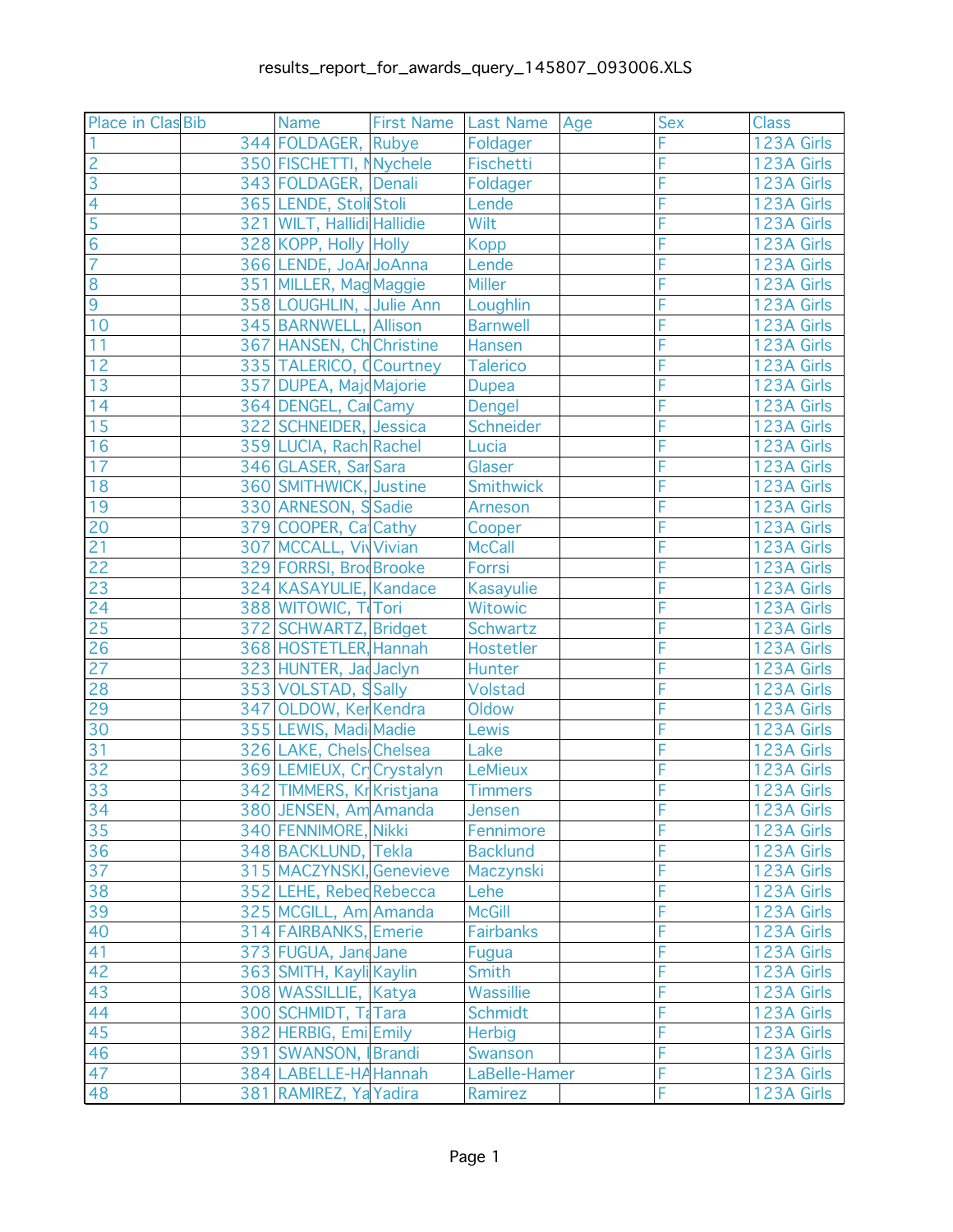| 49              | 327 TOMAGANUI Marissa     | Tomaganuk       | F | 123A Girls      |
|-----------------|---------------------------|-----------------|---|-----------------|
| 50              | 361 CRESAP, Sar Sarah     | Cresap          | F | 123A Girls      |
| 51              | 383 WALLACE, 1 Theresa    | Wallace         | F | 123A Girls      |
| $\overline{52}$ | 317 KAISER, Tilli Tillie  | <b>Kaiser</b>   | F | 123A Girls      |
| 53              | 389 BROWN, Kat Katrina    | <b>Brown</b>    | F | 123A Girls      |
| 54              | 385 PRICE, Sedo Sedona    | Price           | F | 123A Girls      |
| 55              | 331 SMITHWICK, Amy        | Smithwick       | F | 123A Girls      |
| 56              | 336 MILLIKIN, Gr Grace    | <b>Millikin</b> | F | 123A Girls      |
| 57              | 316 KLEJKA, Jer Jennifer  | Klejka          | F | 123A Girls      |
| 58              | 356 GRACE, Ven Venessa    | Grace           | F | 123A Girls      |
| 59              | 390 NOUREDDINI Fotima     | Noureddine      | F | 123A Girls      |
| 60              | 354 LOBATO, Ke Kelsey     | Lobato          | F | 123A Girls      |
| 61              | 374 AIKEN, Jayn Jayne     | Aiken           | F | 123A Girls      |
| 62              | 386 SCHREDER, Nicole      | Schreder        | F | 123A Girls      |
| 63              | 301 OLSON, Ann Annie-Kate | Olson           | F | 123A Girls      |
| 64              | 311 STAHELI, LeLexy       | <b>Staheli</b>  | F | 123A Girls      |
| 65              | 370 VISSCHER, TTeslyn     | <b>Visscher</b> | F | 123A Girls      |
| 66              | 332 RAY, Janine Janine    | Ray             | F | 123A Girls      |
| 67              | 333 DOMKE, Hila Hilary    | <b>Domke</b>    | F | 123A Girls      |
| 68              | 302 HORNER, Rid Richelle  | Horner          | F | 123A Girls      |
| 69              | 387 HEATER, Hill Hillary  | Heater          | F | 123A Girls      |
| $\overline{70}$ | 377 PEELER, Rod Rochelle  | Peeler          | F | 123A Girls      |
| 71              | 312 MASLEN, Ke Kelsie     | <b>Maslen</b>   | F | 123A Girls      |
| 72              | 318 HOFFMAN, NMelody      | Hoffman         | F | 123A Girls      |
| 73              | 392 LAFAVE, Kir Kirsten   | LaFave          | F | 123A Girls      |
| 74              | 371 PIPER, Jorda Jordan   | Piper           | F | 123A Girls      |
| 75              | 349 PROCHAZKA Juno        | Prochazka       | F | 123A Girls      |
| $\overline{76}$ | 319 KLEJKA, Jes Jessica   | Klejka          | F | 123A Girls      |
| 77              | 310 STALKER, Ja Jackie    | <b>Stalker</b>  | F | 123A Girls      |
| 78              | 337 CARTER, ColCori       | Carter          | F | 123A Girls      |
| 79              | 362 WEBER, Bet Bethany    | Weber           | F | 123A Girls      |
| 80              | 309 ATORUK, Ma Marisa     | <b>Atoruk</b>   | F | 123A Girls      |
| 81              | 338 CHESLEY, H& Hannah    | <b>Chesley</b>  | F | 123A Girls      |
| 82              | 313 ZIBELL, Card Carolyn  | Zibell          | F | 123A Girls      |
| $\frac{1}{83}$  | 303 EIDE, Cori Cori       | Eide            |   | 123A Girls      |
| 84              | 378 HAAS, Linds Lindsey   | <b>Haas</b>     | F | 123A Girls      |
| 85              | 320 ELLIOTT, Ch Christina | <b>Elliott</b>  | F | 123A Girls      |
| 86              | 304 TAHBONE, NMarjorie    | <b>Tahbone</b>  | F | 123A Girls      |
| 87              | 305 SHERMAN-LI Jessica    | Sherman-Luce    | F | 123A Girls      |
| 88              | 306 ALVANA-ST Maddy       | Alvana-Stimpfle | F | 123A Girls      |
| 89              | 339 SHREEVE, N Nichole    | <b>Shreeve</b>  | F | 123A Girls      |
| $\overline{1}$  | 157 FRANCIS, Le Leah      | <b>Francis</b>  | F | <b>4A Girls</b> |
| $\frac{2}{3}$   | 126 KEEGAN, Sh Shoshana   | Keegan          | F | <b>4A Girls</b> |
|                 | 174 DAVIS, Sam Samantha   | <b>Davis</b>    | F | <b>4A Girls</b> |
| $\overline{4}$  | 177 CALLAHAN, Maggie      | Callahan        | F | <b>4A Girls</b> |
|                 | 173 PITNEY, Crys Crystal  | Pitney          | F | <b>4A Girls</b> |
| $\frac{1}{6}$   | 122 O`GUINN, Iv Ivy       | O`Guinn         | F | <b>4A Girls</b> |
| $\overline{7}$  | 176 TESLOW, Ka Kayla      | <b>Teslow</b>   | F | <b>4A Girls</b> |
| $\overline{8}$  | 127 LUCH, Letiti Letitia  | Luch            | F | <b>4A Girls</b> |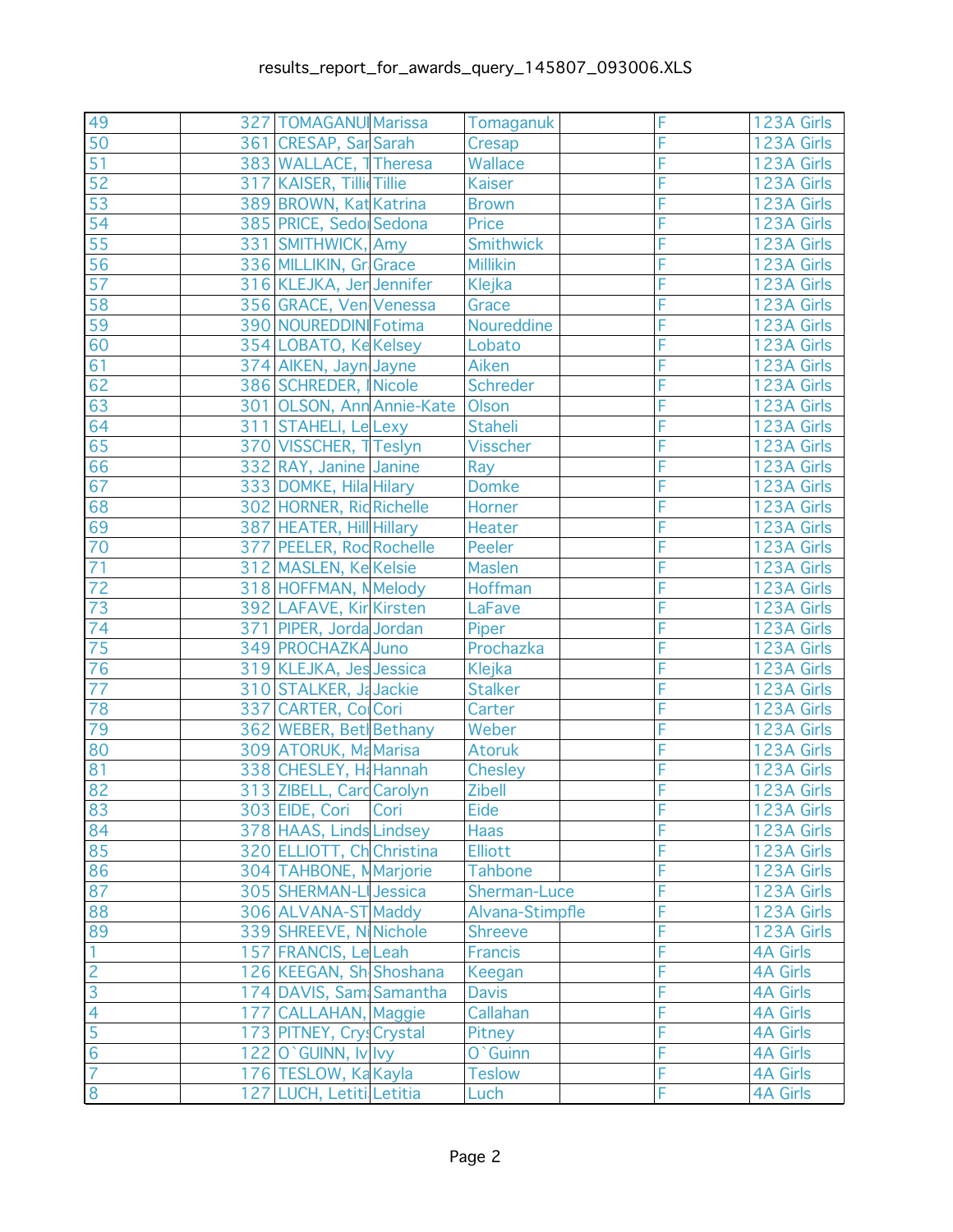| $\overline{9}$  | 175 RORABAUGH Becca       | Rorabaugh        | F | <b>4A Girls</b> |
|-----------------|---------------------------|------------------|---|-----------------|
| 10              | 133 HOLT, Jacki Jackie    | Holt             | F | <b>4A Girls</b> |
| 11              | 158 JORGENSEN Kirsten     | Jorgensen        | F | <b>4A Girls</b> |
| 12              | 140 PATTERSON Caitlin     | Patterson        | F | <b>4A Girls</b> |
| 13              | 159 KREHLIK, Ka Katie     | <b>Krehlik</b>   | F | <b>4A Girls</b> |
| 14              | 128 LUCH, Delia Delia     | Luch             | F | <b>4A Girls</b> |
| 15              | 155 MUMMA, BritBrittany   | Mumma            | F | <b>4A Girls</b> |
| 16              | 129 LUCH, Marce Marcelyn  | Luch             | F | <b>4A Girls</b> |
| 17              | 161 ORD, Annika Annika    | Ord              | F | <b>4A Girls</b> |
| $\overline{18}$ | 160 MILLER, LeigLeigh     | <b>Miller</b>    | F | <b>4A Girls</b> |
| 19              | 178 RORABAUGH Marisa      | Rorabaugh        | F | <b>4A Girls</b> |
| 20              | 154 BRONGA, Ja Jamie      | <b>Bronga</b>    | F | <b>4A Girls</b> |
| 21              | 131 GERIK, Danie Danielle | Gerik            | F | <b>4A Girls</b> |
| 22              | 130 ROBERTS, Josilyn      | <b>Roberts</b>   | F | <b>4A Girls</b> |
| 23              | 108 REED, Abby Abby       | <b>Reed</b>      | F | <b>4A Girls</b> |
| $\overline{24}$ | 141 HITZ, Hillary Hillary | <b>Hitz</b>      | F | <b>4A Girls</b> |
| 25              | 101 BIALKA, Kat Katie     | <b>Bialka</b>    | F | <b>4A Girls</b> |
| 26              | 164 POINDEXTER Sara       | Poindexter       | F | <b>4A Girls</b> |
| $\overline{27}$ | 124 LUTZ, Jacqu Jacquie   | Lutz             | F | <b>4A Girls</b> |
| 28              | 110 REUTER, Jen Jenna     | Reuter           | F | <b>4A Girls</b> |
| 29              | 134 KENNEDY, E Esther     | <b>Kennedy</b>   | F | <b>4A Girls</b> |
| $\overline{30}$ | 115 DONER, Joh Johanna    | <b>Doner</b>     | F | <b>4A Girls</b> |
| 31              | 111 IVANOFF, CICloe       | <b>Ivanoff</b>   | F | <b>4A Girls</b> |
| 32              | 156 RENTERIA, J Jennifer  | Renteria         | F | <b>4A Girls</b> |
| 33              | 142 YEATON, Je Jessica    | Yeaton           | F | <b>4A Girls</b> |
| 34              | 104 NELSON, Ke Kendra     | Nelson           | F | <b>4A Girls</b> |
| 35              | 147 WILSON, Lal Lauren    | Wilson           | F | <b>4A Girls</b> |
| 36              | 148 LAUVER, Ka Kat        | Lauver           | F | <b>4A Girls</b> |
| 37              | 116 DONER, Heid Heidi     | <b>Doner</b>     | F | <b>4A Girls</b> |
| 38              | 102 NELSON, Brd Brooke    | <b>Nelson</b>    | F | <b>4A Girls</b> |
| 39              | 171 ORTIZ, Molly Molly    | Ortiz            | F | <b>4A Girls</b> |
| 40              | 135 NEES, Rosik Rosika    | <b>Nees</b>      | F | <b>4A Girls</b> |
| 41              | 105 GROSS, Jess Jessica   | <b>Gross</b>     | F | <b>4A Girls</b> |
| 42              | 132 DALTON, Ar Anna       | <b>Dalton</b>    | F | <b>4A Girls</b> |
| $\overline{43}$ | 180 REEVES, Lla Llaura    | Reeves           |   | 4A Girls        |
|                 | 151 FILIPPOVA, Ana        | Filippova        | F | <b>4A Girls</b> |
| $\frac{44}{45}$ | 103 FULLER, Elle Elle     | <b>Fuller</b>    | F | <b>4A Girls</b> |
| 46              | 112 STEVENS, C Cailey     | <b>Stevens</b>   | F | <b>4A Girls</b> |
| 47              | 163 LEHNHART, Brittany    | Lehnhart         | F | <b>4A Girls</b> |
| 48              | 125 BARKER, Ari Ariel     | <b>Barker</b>    | F | <b>4A Girls</b> |
| 49              | 152 HENNESSY, Becca       | <b>Hennessy</b>  | F | <b>4A Girls</b> |
| 50              | 183 SCHMIDT, In Ingrid    | <b>Schmidt</b>   | F | <b>4A Girls</b> |
| 51              | 143 FIELDS, Roc Rochelle  | <b>Fields</b>    | F | <b>4A Girls</b> |
| 52              | 182 WALTON, Li Lily       | Walton           | F | <b>4A Girls</b> |
| 53              | 184 RETTERER, (Gwen       | Retterer         | F | <b>4A Girls</b> |
| $\overline{54}$ | 162 FISHER, Evel Evelyn   | <b>Fisher</b>    | F | <b>4A Girls</b> |
| 55              | 136 BAILEY, Myd Mychaela  | <b>Bailey</b>    | F | <b>4A Girls</b> |
| 56              | 139 BACKSTRUM Kate        | <b>Backstrum</b> | F | <b>4A Girls</b> |
| $\overline{57}$ | 150 DRAKE, Jenr Jenna     | <b>Drake</b>     | Ē | <b>4A Girls</b> |
|                 |                           |                  |   |                 |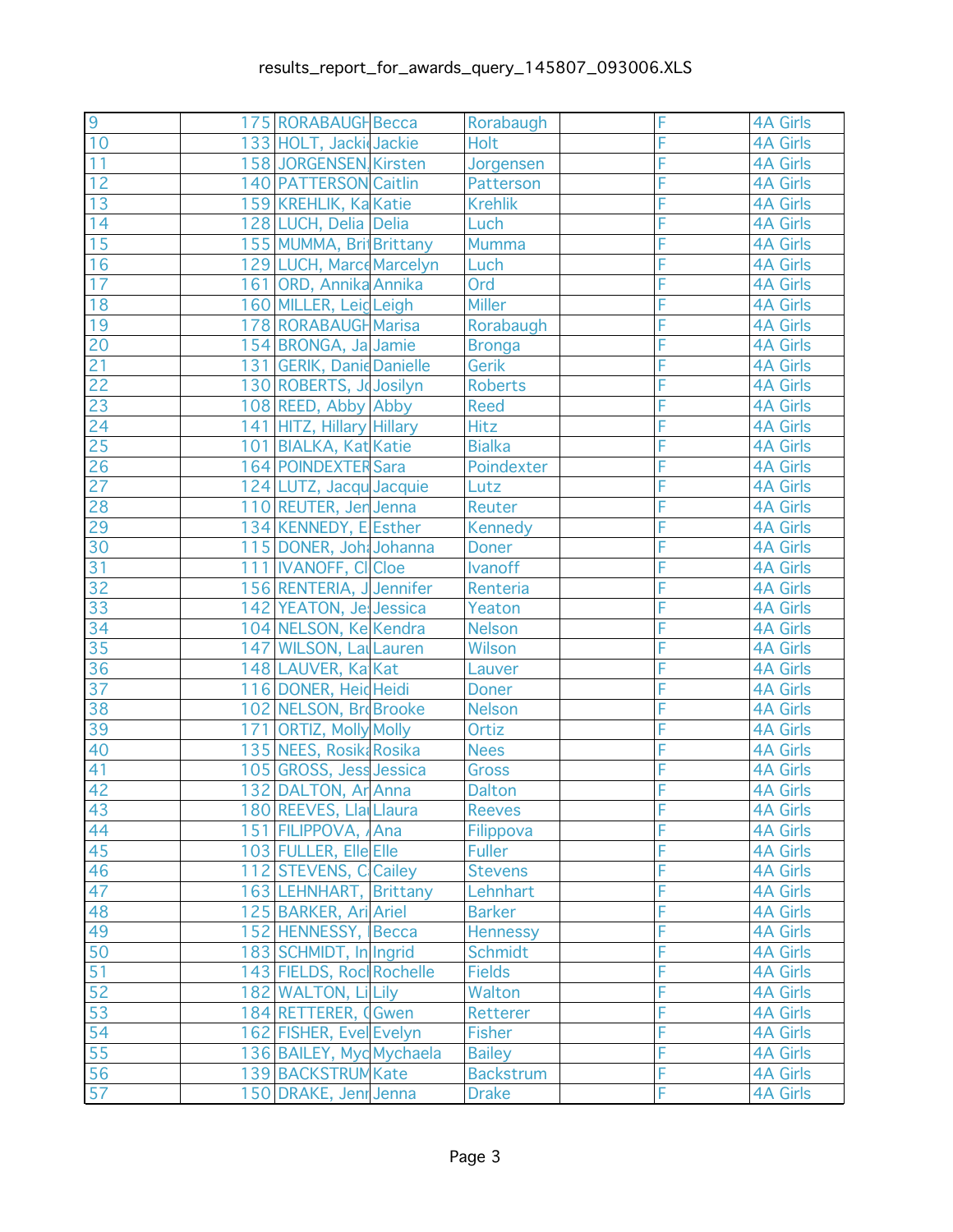| 58              | 165 PAUSTIAN, Kari       |      | Paustian        | F              | <b>4A Girls</b> |
|-----------------|--------------------------|------|-----------------|----------------|-----------------|
| 59              | 153 HOVDEN, KeKelsey     |      | Hovden          | F              | <b>4A Girls</b> |
| 60              | 138 KROLOFF, E Emma      |      | <b>Kroloff</b>  | F              | <b>4A Girls</b> |
| 61              | 119 STEWART, SStephanie  |      | <b>Stewart</b>  | F              | <b>4A Girls</b> |
| 62              | 144 SUNDQUIST, Mykalah   |      | Sundquist       | F              | <b>4A Girls</b> |
| 63              | 117 STEWART, Sydney      |      | <b>Stewart</b>  | F              | <b>4A Girls</b> |
| 64              | 179 BOWERS, Au Aurora    |      | <b>Bowers</b>   | F              | <b>4A Girls</b> |
| 65              | 181 BENEDIX, Ja Jana     |      | <b>Benedix</b>  | F              | <b>4A Girls</b> |
| 66              | 145 SWANSON, Kirsten     |      | Swanson         | F              | <b>4A Girls</b> |
| 67              | 113 IVANOFF, Iv Ivy      |      | Ivanoff         | F              | <b>4A Girls</b> |
| 68              | 107 DAU, Amand Amanda    |      | Dau             | F              | <b>4A Girls</b> |
| 69              | 185 ROSS, Hanna Hannah   |      | <b>Ross</b>     | F              | <b>4A Girls</b> |
| 70              | 121 BOWKER, M Megan      |      | <b>Bowker</b>   | F              | <b>4A Girls</b> |
| 71              | 149 JONES, Anna Anna     |      | Jones           | F              | <b>4A Girls</b> |
| 72              | 106 OLSEN, Ema Emaleah   |      | Olsen           | F              | <b>4A Girls</b> |
| $\overline{73}$ | 137 MAPES, Cas Casey     |      | <b>Mapes</b>    | F              | <b>4A Girls</b> |
| 74              | 118 WICK, Maria Maria    |      | <b>Wick</b>     | F              | <b>4A Girls</b> |
| 75              | 146 DIEL, Erin           | Erin | <b>Diel</b>     | F              | <b>4A Girls</b> |
| 76              | 172 PFEIFER, Nat Natalie |      | Pfeifer         | F              | <b>4A Girls</b> |
| 77              | 120 SKVORC, Eri Erin     |      | <b>Skvorc</b>   | F              | <b>4A Girls</b> |
| 78              | 123 MUCHA, Kail Kailey   |      | Mucha           | F              | <b>4A Girls</b> |
| 79              | 114 DEROY, Emil Emily    |      | <b>DeRoy</b>    | F              | <b>4A Girls</b> |
| 80              | 186 HANSON, Rd Rosemary  |      | Hanson          | F              | <b>4A Girls</b> |
| 81              | 167 AGNE, Shani Shannon  |      | Agne            | F              | <b>4A Girls</b> |
| 82              | 168 LOVETT, Aly Alyson   |      | Lovett          | F              | <b>4A Girls</b> |
| 83              | 109 YOUNG, Kyla Kyla     |      | Young           | F              | <b>4A Girls</b> |
| 84              | 166 DAVIDSON, Kelsey     |      | <b>Davidson</b> | F              | <b>4A Girls</b> |
| $\overline{1}$  | 448 MILLER, Mich Michael |      | <b>Miller</b>   | M              | 123A Boys       |
| $\overline{c}$  | 471 KEMP, Chand Chandler |      | Kemp            | M              | 123A Boys       |
| $\overline{3}$  | 455 KARLBERG, Leif       |      | Karlberg        | M              | 123A Boys       |
| $\overline{4}$  | 432 STUART, Mil Mikey    |      | <b>Stuart</b>   | M              | 123A Boys       |
| 5               | 462 PRICE, Travi: Travis |      | <b>Price</b>    | M              | 123A Boys       |
| $6\phantom{1}6$ | 427 CHAVEZ, Ky Kyle      |      | Chavez          | M              | 123A Boys       |
| $\overline{7}$  | 450 ARIAS, Carld Carlos  |      | <b>Arias</b>    | M              | 123A Boys       |
| $\overline{8}$  | 449 TROXEL, Hol Hollis   |      | <b>Troxel</b>   | $\overline{M}$ | 123A Boys       |
| 9               | 413 HEAD, Jeren Jeremy   |      | Head            | M              | 123A Boys       |
| 10              | 439 HOLLY, Josh Josh     |      | <b>Holly</b>    | M              | 123A Boys       |
| 11              | 456 LINNELL, Da Dan      |      | Linnell         | M              | 123A Boys       |
| 12              | 457 KIRK, Jacob Jacob    |      | <b>Kirk</b>     | M              | 123A Boys       |
| 13              | 433 MILLER, Nat Nate     |      | <b>Miller</b>   | M              | 123A Boys       |
| 14              | 459 COX, Ryan Ryan       |      | Cox             | M              | 123A Boys       |
| 15              | 458 EDWARDS, I Drew      |      | <b>Edwards</b>  | M              | 123A Boys       |
| 16              | 463 NYHOLM, MaMatt       |      | Nyholm          | M              | 123A Boys       |
| 17              | 478 WILSON, Ke Kenneth   |      | <b>Wilson</b>   | M              | 123A Boys       |
| 18              | 452 CORIANO, K Kevin     |      | Coriano         | M              | 123A Boys       |
| 19              | 419 PANIYAK, H& Harald   |      | Paniyak         | M              | 123A Boys       |
| 20              | 407 SCOFIELD, F Forrest  |      | <b>Scofield</b> | M              | 123A Boys       |
| 21              | 434 BRADY, Just Justin   |      | <b>Brady</b>    | M              | 123A Boys       |
| 22              | 460 ILUTSIK, GedGeorge   |      | <b>Ilutsik</b>  | M              | 123A Boys       |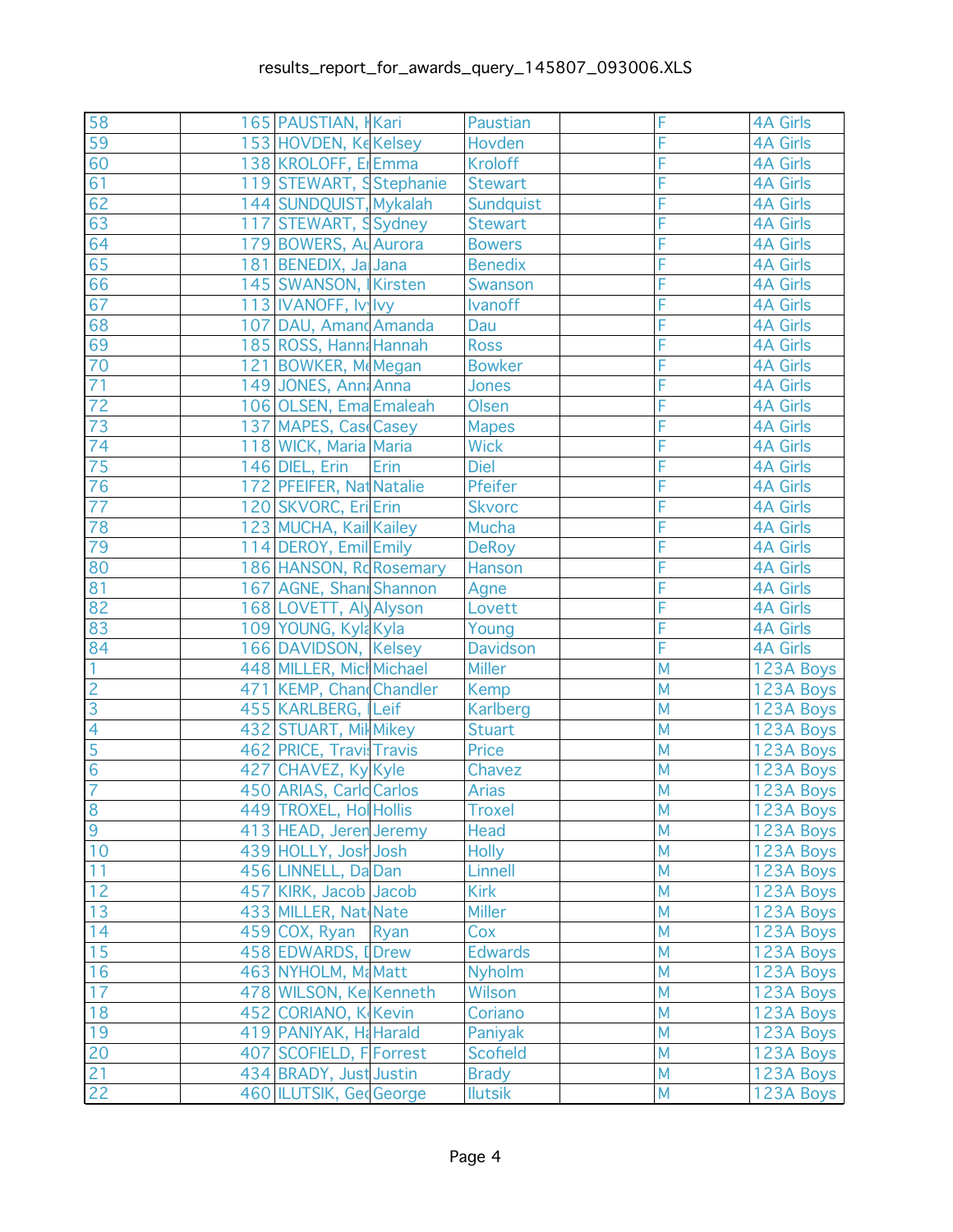| 23              | 453 BACHAND, EBen                         |     | <b>Bachand</b>     | M | 123A Boys |
|-----------------|-------------------------------------------|-----|--------------------|---|-----------|
| 24              | 489 COFFEY, Dar Daniel                    |     | Coffey             | M | 123A Boys |
| 25              | 429 CHANDLER, Matthew                     |     | Chandler           | M | 123A Boys |
| $\overline{26}$ | 435 MILLAR, Mat Matthew                   |     | <b>Millar</b>      | M | 123A Boys |
| 27              | 472 SEBENS, Tristriston                   |     | <b>Sebens</b>      | M | 123A Boys |
| 28              | 451 BAKER, Josh Josh                      |     | <b>Baker</b>       | M | 123A Boys |
| 29              | 486 HORNER-RAI Nathan                     |     | Horner-Raffaele    | M | 123A Boys |
| 30              | 426 OLSEN, Blak Blake                     |     | Olsen              | M | 123A Boys |
| 31              | 461 COTTER, Cal Caleb                     |     | Cotter             | M | 123A Boys |
| $\overline{32}$ | 428 FUNK, Barne Barney                    |     | <b>Funk</b>        | M | 123A Boys |
| 33              | 440 ARNESON, LLars                        |     | <b>Arneson</b>     | M | 123A Boys |
| 34              | 431 TENNYSON, Chad                        |     | <b>Tennyson</b>    | M | 123A Boys |
| 35              | 446 CLARK, Tray Travis                    |     | <b>Clark</b>       | M | 123A Boys |
| 36              | 465 CHASE, Marl Mark                      |     | Chase              | M | 123A Boys |
| 37              | 464 CLOWARD, Alex                         |     | Cloward            | M | 123A Boys |
| 38              | 497 KELLIHER, C Connor                    |     | <b>Kelliher</b>    | M | 123A Boys |
| 39              | 454 BEELER, Bre Brett                     |     | <b>Beeler</b>      | M | 123A Boys |
| 40              | 488 MACH, Tony Tony                       |     | Mach               | M | 123A Boys |
| 41              | 469 MERIOLES, JJosh                       |     | <b>Merioles</b>    | M | 123A Boys |
| 42              | 420 BENNETT, Q Quincey                    |     | <b>Bennett</b>     | M | 123A Boys |
| 43              | 436 CASSEL, Alle Allen                    |     | Cassel             | M | 123A Boys |
| 44              | 447 JOHNSON, GGalen                       |     | Johnson            | M | 123A Boys |
| 45              | 473 EDMOND, Ke Kelly                      |     | <b>Edmond</b>      | M | 123A Boys |
| 46              | 474 OLSEN, Ryar Ryan                      |     | Olsen              | M | 123A Boys |
| 47              | 423 MATCHIAN, Thurl                       |     | Matchian           | M | 123A Boys |
| 48              | 480 BROWN, Day Davey                      |     | <b>Brown</b>       | M | 123A Boys |
| 49              | 498 NEWCOMBE, Matt                        |     | Newcombe           | M | 123A Boys |
| 50              | 410 OLSON, Nich Nicholai                  |     | Olson              | M | 123A Boys |
| 51              | 490 JACOBS, Za Zach                       |     | <b>Jacobs</b>      | M | 123A Boys |
| 52              | 421 FERGUSON, Conor                       |     | Ferguson           | M | 123A Boys |
| 53              | 400 OUTWATER, Gerald                      |     | Outwater           | M | 123A Boys |
| 54              | 416 PATTERSON Sigmund                     |     | Patterson          | M | 123A Boys |
| 55              | 481 RUSHMORE, Cody                        |     | Rushmore           | M | 123A Boys |
| 56              | 470 TAPANGCO, Jordan                      |     | <b>Tapangco</b>    | M | 123A Boys |
| $\frac{1}{57}$  | 437 DORSEY, Tin Tim                       |     | <b>Dorsey</b>      | M | 123A Boys |
| 58              | 414 FIELD, Tim                            | Tim | <b>Field</b>       | M | 123A Boys |
| $\overline{59}$ | 442 KOPP, Chucl Chuck                     |     | <b>Kopp</b>        | M | 123A Boys |
| 60              | 415 WESTLAKE, Matthew                     |     | Westlake           | M | 123A Boys |
| 61              | 482 WIMBERLEY, Rolland                    |     | Wimberley          | M | 123A Boys |
| 62              | 485 WILSON, Mid Mickey                    |     | <b>Wilson</b>      | M | 123A Boys |
| 63              | 487 ERICKSON, 1Tim                        |     | Erickson           | M | 123A Boys |
| 64              |                                           |     |                    | M | 123A Boys |
| 65              | 402 MAGDANZ, FReid<br>476 JOHNSON, KKelly |     | Magdanz<br>Johnson | M | 123A Boys |
|                 | 499 VOGEL, Ada Adam                       |     |                    | M |           |
| 66<br>67        |                                           |     | Vogel              | M | 123A Boys |
|                 | 479 HOWELL, Ry Ryan                       |     | <b>Howell</b>      | M | 123A Boys |
| 68              | 466 TALENS, Ke Kevin                      |     | <b>Talens</b>      | M | 123A Boys |
| 69              | 422 ANDREWS, EBrian                       |     | <b>Andrews</b>     |   | 123A Boys |
| $70\,$          | 483 REED, Galen Galen                     |     | <b>Reed</b>        | M | 123A Boys |
| 71              | 475 PODSIKI, For Forest                   |     | Podsiki            | M | 123A Boys |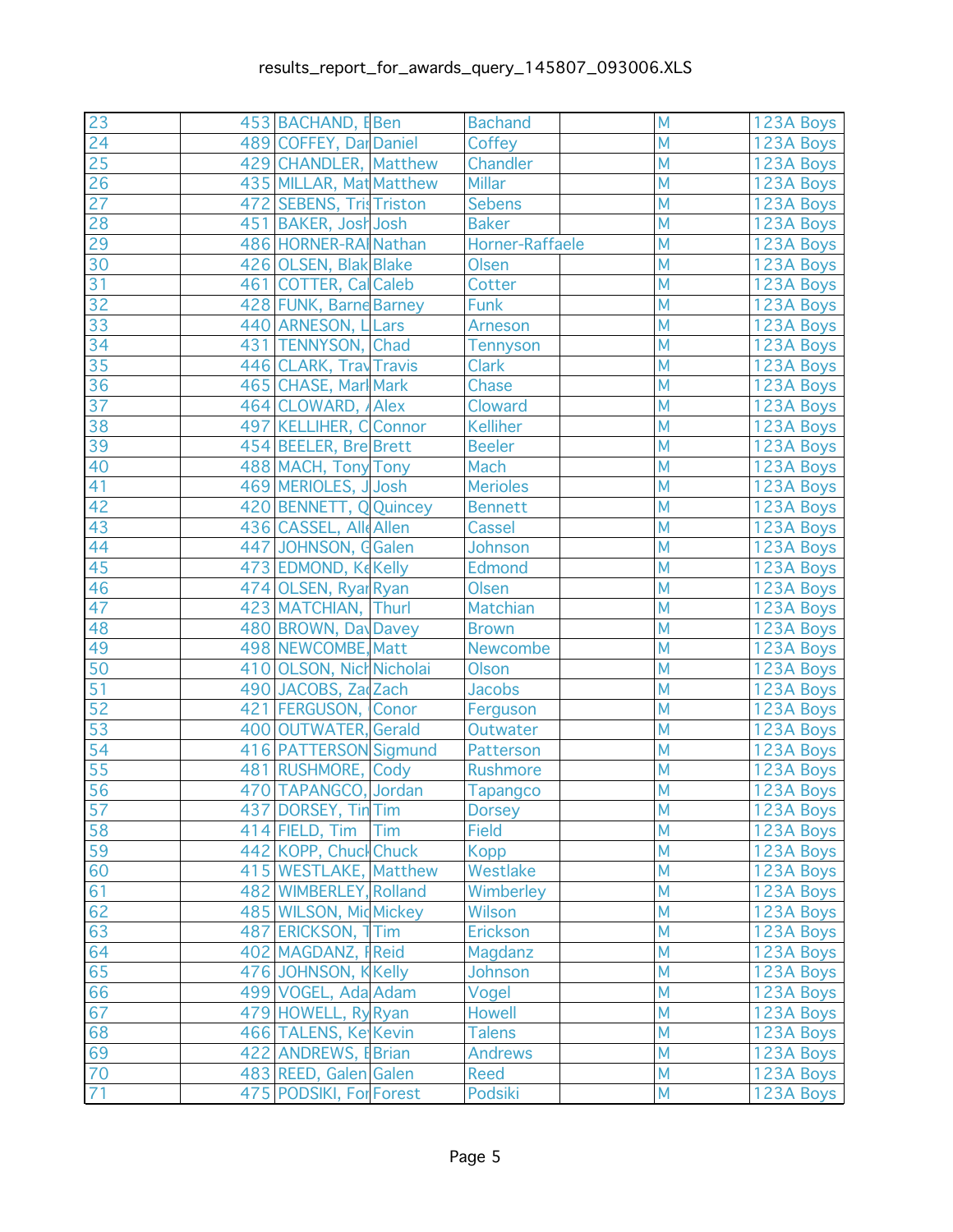| 72              | 417 HIRT, Joe             | Joe | Hirt<br><b>Miller</b> | M<br>M         | 123A Boys      |
|-----------------|---------------------------|-----|-----------------------|----------------|----------------|
| 73              | 401 MILLER, Jare Jared    |     |                       | M              | 123A Boys      |
| 74              | 441 FORSI, John John      |     | Forsi                 | M              | 123A Boys      |
| 75              | 443 LITCHIFIELD Scott     |     | Litchifield           |                | 123A Boys      |
| 76              | 425 FERGUSON, Coday       |     | Ferguson              | M              | 123A Boys      |
| $\overline{77}$ | 430 EMERY, Kyle Kyle      |     | <b>Emery</b>          | M              | 123A Boys      |
| 78              | 468 CLOWARD, Andy         |     | Cloward               | M              | 123A Boys      |
| 79              | 467 SARKA, Aard Aaron     |     | <b>Sarka</b>          | M              | 123A Boys      |
| 80              | 424 NANOK, Bra Brandon    |     | <b>Nanok</b>          | M              | 123A Boys      |
| 81              | 484 ASHTON, Nicols        |     | Ashton                | M              | 123A Boys      |
| 82              | 492 KAZMIERCZĄ Ethan      |     | <b>Kazmierczak</b>    | M              | 123A Boys      |
| 83              | 493 NUTT, Justy Justyn    |     | <b>Nutt</b>           | M              | 123A Boys      |
| 84              | 408 WONGITILLII Jon       |     | Wongitillin           | M              | 123A Boys      |
| 85              | 409 MADDEN, SH Shane      |     | Madden                | M              | 123A Boys      |
| 86              | 477 HEYWOOD, Kee          |     | Heywood               | M              | 123A Boys      |
| 87              | 411 BLANDFORD Jesse       |     | <b>Blandford</b>      | M              | 123A Boys      |
| 88              | 491 REYNOLDS, Nick        |     | <b>Reynolds</b>       | M              | 123A Boys      |
| 89              | 501 RIMA, Kevin Kevin     |     | Rima                  | M              | 123A Boys      |
| 90              | 403 BROWN, Joh John       |     | <b>Brown</b>          | M              | 123A Boys      |
| 91              | 494 MCCONNELL Kyle        |     | <b>McConnell</b>      | M              | 123A Boys      |
| 92              | 404 CRUMBLEY, Jesse       |     | Crumbley              | M              | 123A Boys      |
| 93              | 500 VOGEL, Blair Blaine   |     | Vogel                 | M              | 123A Boys      |
| 94              | 444 CIALEK, Zac Zac       |     | <b>Cialek</b>         | M              | 123A Boys      |
| 95              | 412 WONGITILLI Mikey      |     | Wongitillin           | M              | 123A Boys      |
| 96              | 405 WEST, Andr Andrew     |     | West                  | M              | 123A Boys      |
| 97              | 418 GRAY, Hunte Hunter    |     | Gray                  | M              | 123A Boys      |
| 98              | 495 WINRIGHT, JJordin     |     | Winright              | M              | 123A Boys      |
| 99              | 496 ALICH, Jerar Jeramiah |     | <b>Alich</b>          | M              | 123A Boys      |
| 100             | 406 TABOR, GredGreg       |     | <b>Tabor</b>          | M              | 123A Boys      |
| 101             | 445 CLARK, Hun Hunter     |     | <b>Clark</b>          | M              | 123A Boys      |
| 1               | 200 DUNBAR, Tr Trevor     |     | <b>Dunbar</b>         | M              | 4A Boys        |
| $\overline{c}$  | 223 FLETCHER, Aaron       |     | Fletcher              | M              | <b>4A Boys</b> |
| $\overline{3}$  | 201 PENA, Cory Cory       |     | Pena                  | M              | <b>4A Boys</b> |
| $\overline{4}$  | 202 FRIED, Lucas Lucas    |     | Fried                 | M              | <b>4A Boys</b> |
| $\frac{5}{6}$   | 262 WEISSBERG, Alex       |     | Weissberg             | $\overline{M}$ | 4A Boys        |
|                 | 255 FLANSAAS, Andrew      |     | <b>Flansaas</b>       | M              | 4A Boys        |
| $\overline{7}$  | 230 DUNAHOE, N Michael    |     | <b>Dunahoe</b>        | M              | <b>4A Boys</b> |
| $\overline{8}$  | 221 SLIWA, Jimn Jimmy     |     | <b>Sliwa</b>          | M              | <b>4A Boys</b> |
| 9               | 277 NORRIS, Day David     |     | <b>Norris</b>         | M              | <b>4A Boys</b> |
| 10              | 270 HOEFLER, W Werner     |     | Hoefler               | M              | <b>4A Boys</b> |
| 11              | 203 SALUS, Sam Sam        |     | <b>Salus</b>          | M              | <b>4A Boys</b> |
| 12              | 207 ZAGARS, An Anthony    |     | <b>Zagars</b>         | M              | <b>4A Boys</b> |
| 13              | 208 HUGGINS, Cocody       |     | <b>Huggins</b>        | M              | <b>4A Boys</b> |
| 14              | 211 VANGORDER Ryan        |     | VanGorder             | M              | <b>4A Boys</b> |
| 15              | 237 HANLEY, Ry Ryan       |     | Hanley                | M              | <b>4A Boys</b> |
| 16              | 224 WILLIAMSON Nathan     |     | Williamson            | M              | <b>4A Boys</b> |
| 17              | 253 SINGLETON, Colin      |     | Singleton             | M              | 4A Boys        |
| 18              | 263 HUGHEY, Be Benny      |     | <b>Hughey</b>         | M              | 4A Boys        |
| 19              | 204 DUNBAR, Mil Miles     |     | <b>Dunbar</b>         | M              | 4A Boys        |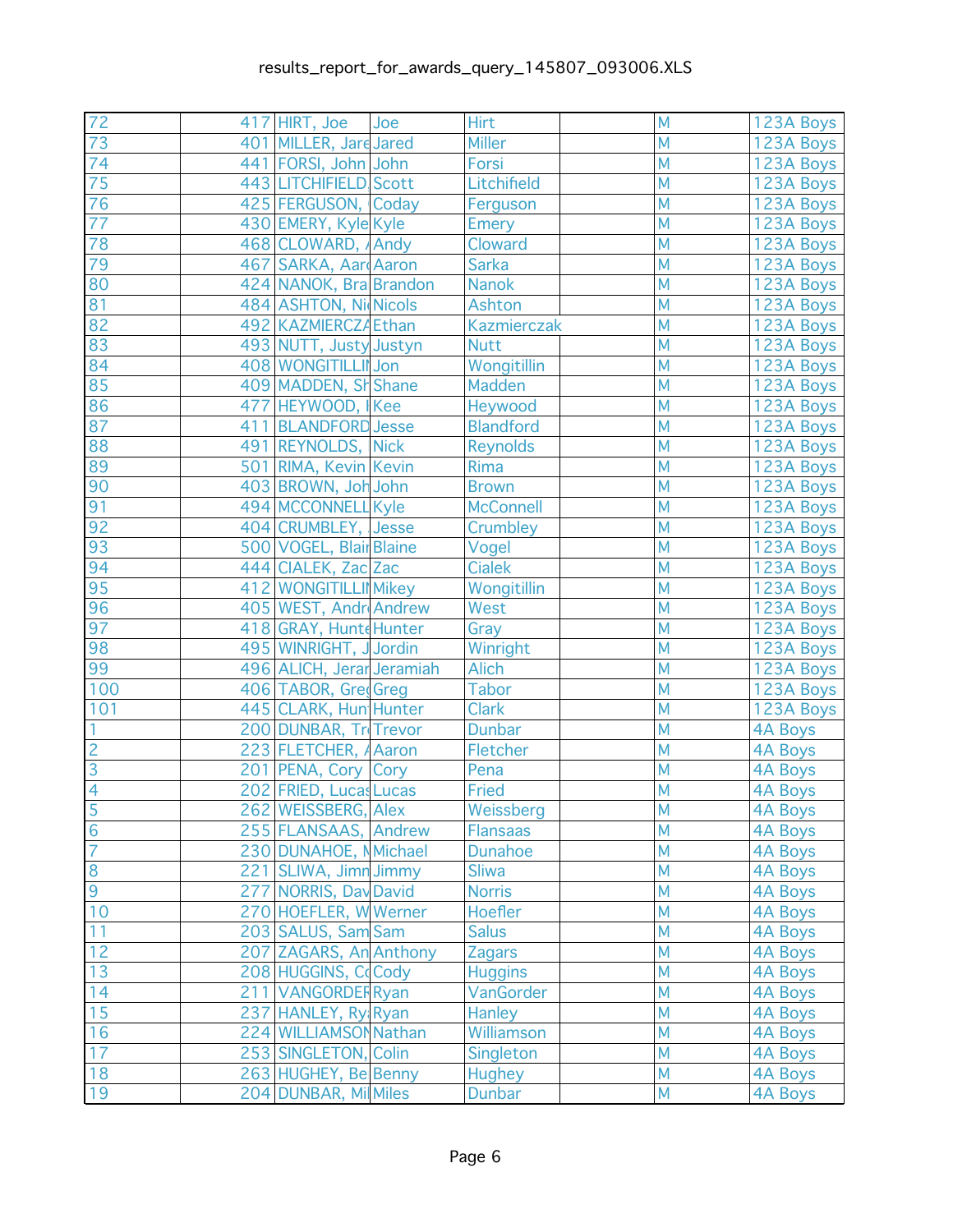| 20              | 256 BROWN, Hur Hunter     | <b>Brown</b>          | M              | <b>4A Boys</b> |
|-----------------|---------------------------|-----------------------|----------------|----------------|
| 21              | 244 ESTES, Will Will      | <b>Estes</b>          | M              | <b>4A Boys</b> |
| 22              | 214 ROMIG, Erick Erick    | Romig                 | M              | <b>4A Boys</b> |
| $\overline{23}$ | 225 KIRCHNER, B Brian     | <b>Kirchner</b>       | M              | 4A Boys        |
| 24              | 206 GARCIA, Ber Benny     | Garcia                | M              | <b>4A Boys</b> |
| 25              | 271 CAMBIER, TeTeagan     | Cambier               | M              | 4A Boys        |
| 26              | 251 ANDERSEN, Tyler       | Andersen              | M              | <b>4A Boys</b> |
| 27              | 246 LUCH, Brent Brent     | Luch                  | M              | <b>4A Boys</b> |
| 28              | 210 WHITMORE, Nick        | Whitmore              | M              | <b>4A Boys</b> |
| 29              | 258 HUEBSCHEN Ray         | Huebschen             | M              | 4A Boys        |
| 30              | 215 MOERLEIN, NMike       | <b>Moerlein</b>       | M              | 4A Boys        |
| 31              | 252 WOOD, Rob Rob         | Wood                  | M              | 4A Boys        |
| 32              | 257 DOMKE, Nils Nils      | <b>Domke</b>          | M              | 4A Boys        |
| 33              | 232 ADAMS, Mic Michael    | <b>Adams</b>          | M              | 4A Boys        |
| 34              | 259 STOOPS, Da Daniel     | <b>Stoops</b>         | M              | 4A Boys        |
| 35              | 209 WICK, Masor Mason     | <b>Wick</b>           | M              | 4A Boys        |
| 36              | 222 PAHKALA, JJohn        | Pahkala               | M              | <b>4A Boys</b> |
| 37              | 238 SMITH, Cam Cameron    | Smith                 | M              | <b>4A Boys</b> |
| 38              | 272 TANNER, Jo Josh       | <b>Tanner</b>         | M              | <b>4A Boys</b> |
| 39              | 217 HONER, Ton Tommy      | Honer                 | M              | <b>4A Boys</b> |
| 40              | 227 HARPEL, Chi Christian | Harpel                | M              | <b>4A Boys</b> |
| 41              | 241 VANIA, Kevi Kevin     | Vania                 | M              | 4A Boys        |
| 42              | 245 ROBERTS, C Carson     | <b>Roberts</b>        | M              | 4A Boys        |
| 43              | 219 THEIN, Luca Lucas     | <b>Thein</b>          | M              | <b>4A Boys</b> |
| 44              | 264 KREISS-TOM Jonathan   | <b>Kreiss-Tomkins</b> | M              | 4A Boys        |
| 45              | 212 JENSEN, Joh John      | Jensen                | M              | <b>4A Boys</b> |
| 46              | 282 HOVDA, Ger Gerry      | Hovda                 | M              | <b>4A Boys</b> |
| 47              | 279 KJERA, lan<br> lan    | Kjera                 | M              | 4A Boys        |
| 48              | 226 MURPHY, Ke Kendall    | <b>Murphy</b>         | M              | <b>4A Boys</b> |
| 49              | 281 HAJDUKOVI Nick        | Hajdukovich           | M              | <b>4A Boys</b> |
| 50              | 229 GEORGE, Da David      | George                | M              | 4A Boys        |
| 51              | 205 FOSTER, Jor Jordan    | Foster                | M              | <b>4A Boys</b> |
| 52              | 240 AUMANN, Tr Troy       | Aumann                | M              | <b>4A Boys</b> |
| 53              | 261 ORD, Nathar Nathan    | Ord                   | M              | <b>4A Boys</b> |
| $\frac{1}{54}$  | 274 SOLIE, Sean Sean      | Solie                 | $\overline{M}$ | 4A Boys        |
| 55              | 260 BROWNING, Gus         | <b>Browning</b>       | M              | 4A Boys        |
| 56              | 218 COOK, John Johnny     | Cook                  | M              | <b>4A Boys</b> |
| 57              | 213 FORD, Jeff Jeff       | Ford                  | M              | <b>4A Boys</b> |
| 58              | 216 BEGINS, Sco Scott     | <b>Begins</b>         | M              | <b>4A Boys</b> |
| 59              | 276 DAUM, Loga Logan      | Daum                  | M              | <b>4A Boys</b> |
| 60              | 220 CLANCY, Ke Keith      | Clancy                | M              | <b>4A Boys</b> |
| 61              | 233 NEES, Mathi Mathias   | <b>Nees</b>           | M              | <b>4A Boys</b> |
| 62              | 278 RYAN, Orin Orin       | Ryan                  | M              | <b>4A Boys</b> |
| 63              | 231 PHELPS, CodCody       | <b>Phelps</b>         | M              | <b>4A Boys</b> |
| 64              |                           |                       | M              |                |
| 65              | 234 NELSON, Co Colton     | <b>Nelson</b>         | M              | <b>4A Boys</b> |
| 66              | 265 LEHMANN, 1 Torin      | Lehmann               | M              | <b>4A Boys</b> |
|                 | 247 ZINCK, Ethal Ethan    | <b>Zinck</b>          |                | <b>4A Boys</b> |
| 67              | 275 STOWMAN, Pierce       | Stowman               | M              | <b>4A Boys</b> |
| 68              | 228 PATTERSON Scott       | Patterson             | M              | <b>4A Boys</b> |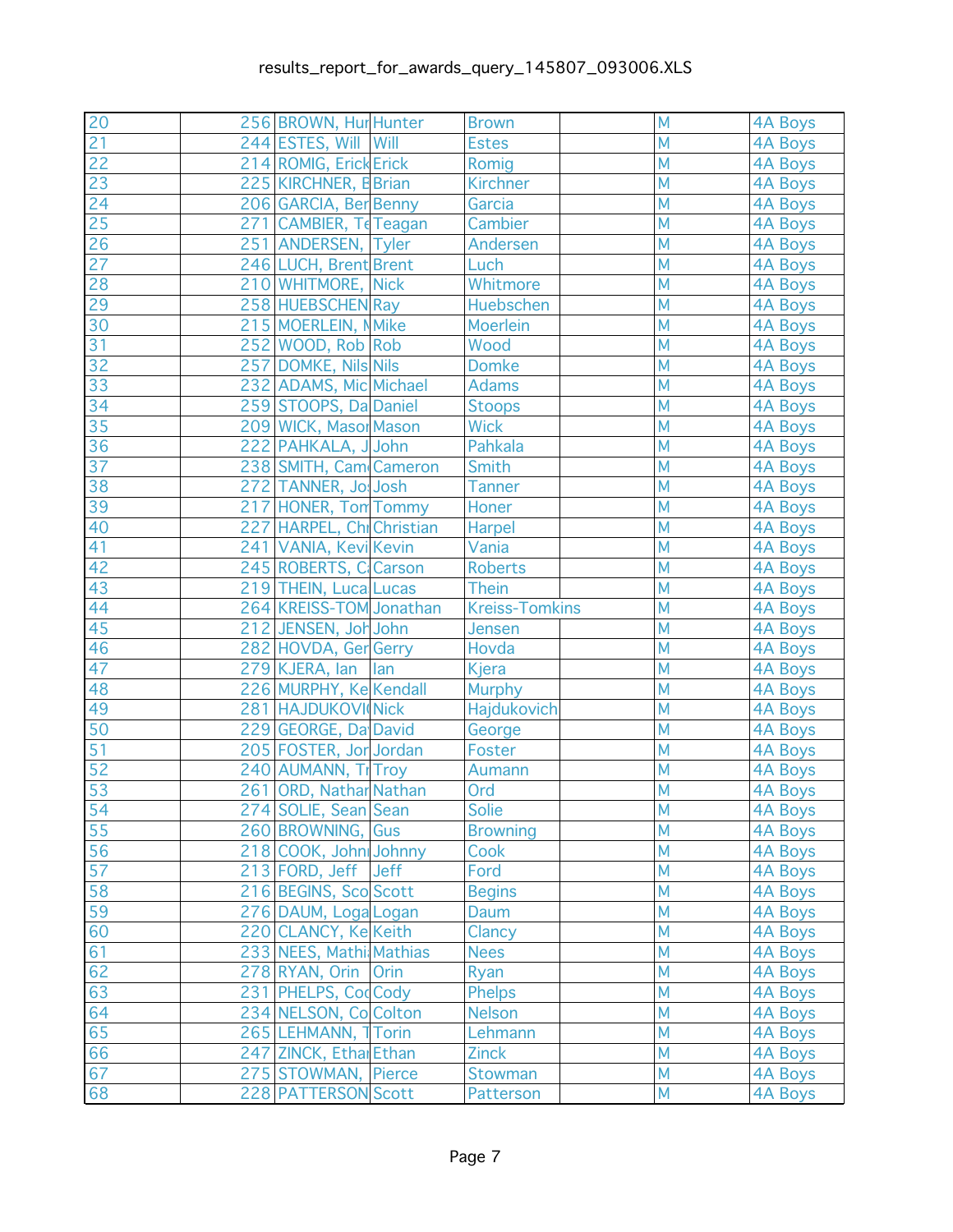| 69              | 254 KALBFLEISC Derik     |      | Kalbfleisch           | M | <b>4A Boys</b> |
|-----------------|--------------------------|------|-----------------------|---|----------------|
| 70              | 239 STEINER-BAIKael      |      | <b>Steiner-Bailey</b> | M | 4A Boys        |
| $\overline{71}$ | 250 WHITE, Brad Brad     |      | White                 | M | 4A Boys        |
| 72              | 280 BRANHAM, JJosh       |      | <b>Branham</b>        | M | 4A Boys        |
| 73              | 283 HANNEMAN, Reese      |      | Hanneman              | M | 4A Boys        |
| 74              | 248 RULIEN, Tay Taylor   |      | <b>Rulien</b>         | M | 4A Boys        |
| 75              | 235 TRAVER, Sc Scott     |      | <b>Traver</b>         | M | 4A Boys        |
| 76              | 236 TEMPLIN, Da David    |      | <b>Templin</b>        | M | 4A Boys        |
| $\overline{77}$ | 273 REMINGTON Jacob      |      | Remington             | M | 4A Boys        |
| 78              | 266 EVANS, Log Logan     |      | <b>Evans</b>          | M | 4A Boys        |
| 79              | 249 KUBITZ, Alex Alex    |      | <b>Kubitz</b>         | M | 4A Boys        |
| 80              | 267 WILD, Lincol Lincoln |      | Wild                  | M | 4A Boys        |
| 81              | 242 LEE, Kyle            | Kyle | Lee                   | M | <b>4A Boys</b> |
| 82              | 243 MORRIS, Ale Alex     |      | <b>Morris</b>         | M | 4A Boys        |
| 83              | 269 BOLLING, Ev Evan     |      | <b>Bolling</b>        | M | 4A Boys        |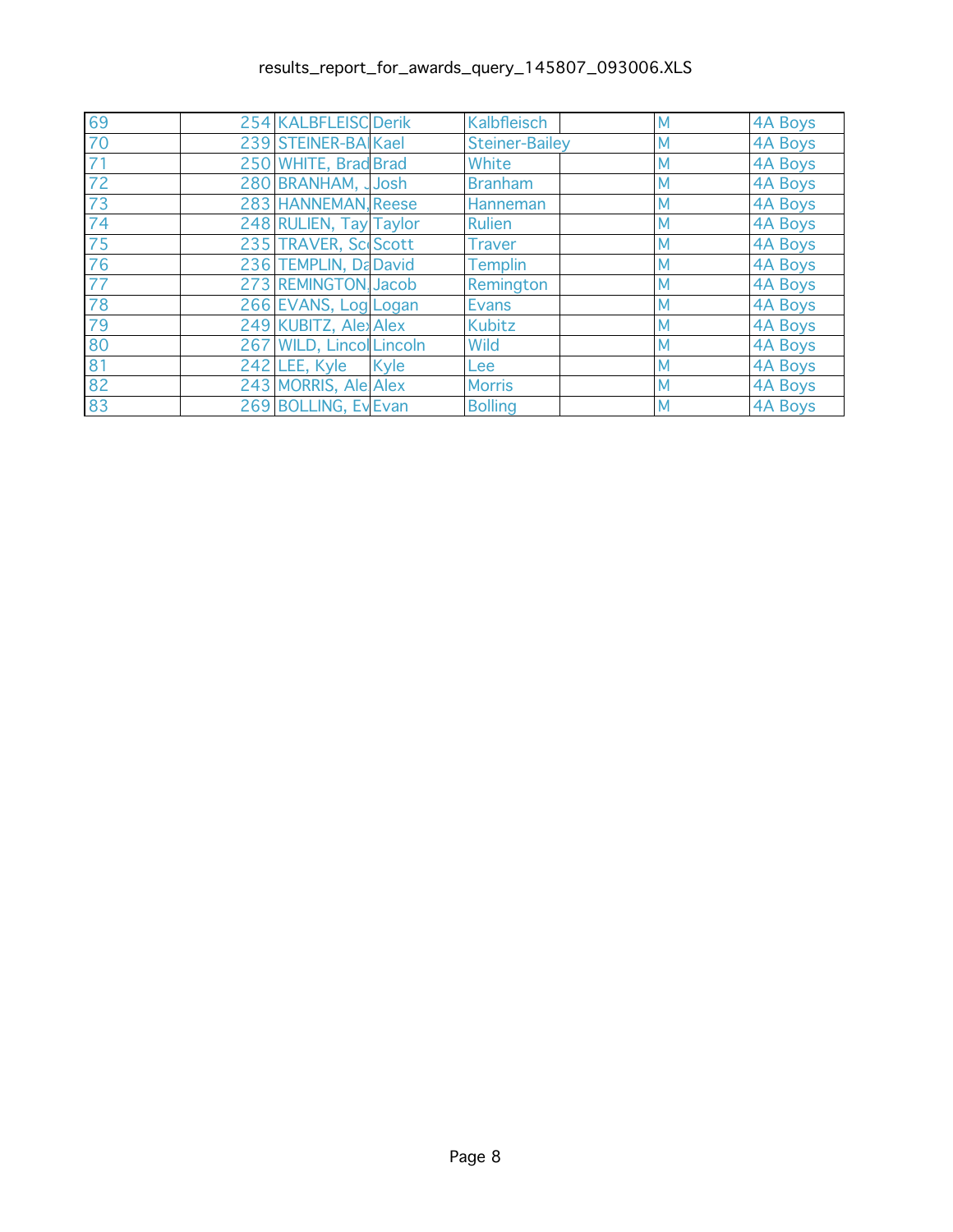| <b>Division</b> | Affiliation        | Time    | <b>Time Back</b> | Time and Tir Race Points GroupBy |            | GroupHeade               |
|-----------------|--------------------|---------|------------------|----------------------------------|------------|--------------------------|
|                 | <b>Seward</b>      | 19:32.2 | 0                | 19:32.2                          |            | 123A Girls   Class: 123A |
|                 | <b>ACS</b>         | 20:05.0 | $+32.8$          | $+32.8$                          |            | 123A Girls   Class: 123A |
|                 | <b>Seward</b>      | 20:13.6 | $+41.4$          | $+41.4$                          |            | 123A Girls   Class: 123A |
|                 | <b>Haines</b>      | 20:22.0 | $+49.8$          | $+49.8$                          | 123A Girls | <b>Class: 123A</b>       |
|                 | <b>Unalaska</b>    | 20:32.9 | $+1:00.7$        | $+1:00.7$                        | 123A Girls | <b>Class: 123A</b>       |
|                 | Cook Inlet         | 20:40.3 | $+1:08.1$        | $+1:08.1$                        |            | 123A Girls   Class: 123A |
|                 | <b>Haines</b>      | 20:54.7 | $+1:22.5$        | $+1:22.5$                        |            | 123A Girls   Class: 123A |
|                 | <b>ACS</b>         | 20:56.4 | $+1:24.2$        | $+1:24.2$                        |            | 123A Girls   Class: 123A |
|                 | Grace              | 21:02.8 | $+1:30.6$        | $+1:30.6$                        |            | 123A Girls   Class: 123A |
|                 | <b>Seward</b>      | 21:07.1 | $+1:34.9$        | $+1:34.9$                        |            | 123A Girls   Class: 123A |
|                 | Haines             | 21:08.0 | $+1:35.8$        | $+1:35.8$                        | 123A Girls | <b>Class: 123A</b>       |
|                 | <b>Tri Valley</b>  | 21:08.2 | $+1:36.0$        | $+1:36.0$                        |            | 123A Girls   Class: 123A |
|                 | Grace              | 21:13.7 | $+1:41.5$        | $+1:41.5$                        |            | 123A Girls   Class: 123A |
|                 | Valdez             | 21:15.6 | $+1:43.4$        | $+1:43.4$                        |            | 123A Girls   Class: 123A |
|                 | <b>Akiachak</b>    | 21:29.0 | $+1:56.8$        | $+1:56.8$                        |            | 123A Girls   Class: 123A |
|                 | Grace              | 21:32.2 | $+2:00.0$        | $+2:00.0$                        | 123A Girls | Class: 123A              |
|                 | <b>Seward</b>      | 21:39.1 | $+2:06.9$        | $+2:06.9$                        | 123A Girls | <b>Class: 123A</b>       |
|                 | Grace              | 21:44.4 | $+2:12.2$        | $+2:12.2$                        |            | 123A Girls   Class: 123A |
|                 | Cook Inlet         | 21:49.1 | $+2:16.9$        | $+2:16.9$                        |            | 123A Girls   Class: 123A |
|                 | Wrangell           | 21:55.9 | $+2:23.7$        | $+2:23.7$                        |            | 123A Girls   Class: 123A |
|                 | Kotzebue           | 21:57.8 | $+2:25.6$        | $+2:25.6$                        |            | 123A Girls   Class: 123A |
|                 | Cook Inlet         | 22:05.1 | $+2:32.9$        | $+2:32.9$                        | 123A Girls | Class: 123A              |
|                 | Scammon B: 22:09.1 |         | $+2:36.9$        | $+2:36.9$                        | 123A Girls | <b>Class: 123A</b>       |
|                 | Eielson            | 22:12.8 | $+2:40.6$        | $+2:40.6$                        |            | 123A Girls   Class: 123A |
|                 | Petersburg 22:14.0 |         | $+2:41.8$        | $+2:41.8$                        |            | 123A Girls   Class: 123A |
|                 | <b>Haines</b>      | 22:19.1 | $+2:46.9$        | $+2:46.9$                        |            | 123A Girls   Class: 123A |
|                 | Scammon B: 22:26.8 |         | $+2:54.6$        | $+2:54.6$                        |            | 123A Girls   Class: 123A |
|                 | <b>ACS</b>         | 22:27.6 | $+2:55.4$        | $+2:55.4$                        | 123A Girls | <b>Class: 123A</b>       |
|                 | <b>Seward</b>      | 22:31.2 | $+2:59.0$        | $+2:59.0$                        | 123A Girls | <b>Class: 123A</b>       |
|                 | <b>ACS</b>         | 22:33.2 | $+3:01.0$        | $+3:01.0$                        |            | 123A Girls   Class: 123A |
|                 | Chevak             | 22:37.9 | $+3:05.7$        | $+3:05.7$                        |            | 123A Girls   Class: 123A |
|                 | <b>Haines</b>      | 22:38.1 | $+3:05.9$        | $+3:05.9$                        |            | 123A Girls   Class: 123A |
|                 | Su Valley          | 22:40.2 | $+3:08.0$        | $+3:08.0$                        |            | 123A Girls   Class: 123A |
|                 | Skagway            | 22:40.5 | $+3:08.3$        | $+3:08.3$                        |            | 123A Girls Class: 123A   |
|                 | Galena             | 22:48.2 | $+3:16.0$        | $+3:16.0$                        | 123A Girls | Class: 123A              |
|                 | <b>Seward</b>      | 22:49.1 | $+3:16.9$        | $+3:16.9$                        | 123A Girls | Class: 123A              |
|                 | <b>Bethel</b>      | 22:50.9 | $+3:18.7$        | $+3:18.7$                        | 123A Girls | <b>Class: 123A</b>       |
|                 | <b>ACS</b>         | 22:51.5 | $+3:19.3$        | $+3:19.3$                        | 123A Girls | Class: 123A              |
|                 | Dillingham         | 22:53.3 | $+3:21.1$        | $+3:21.1$                        | 123A Girls | Class: 123A              |
|                 | <b>Bethel</b>      | 22:54.6 | $+3:22.4$        | $+3:22.4$                        | 123A Girls | <b>Class: 123A</b>       |
|                 | Petersburg         | 23:03.0 | $+3:30.8$        | $+3:30.8$                        | 123A Girls | <b>Class: 123A</b>       |
|                 | Grace              | 23:03.2 | $+3:31.0$        | $+3:31.0$                        | 123A Girls | <b>Class: 123A</b>       |
|                 | White Moun 23:03.7 |         | $+3:31.5$        | $+3:31.5$                        | 123A Girls | <b>Class: 123A</b>       |
|                 | <b>Nome</b>        | 23:08.1 | $+3:35.9$        | $+3:35.9$                        | 123A Girls | <b>Class: 123A</b>       |
|                 | <b>Skagway</b>     | 23:11.7 | $+3:39.5$        | $+3:39.5$                        | 123A Girls | <b>Class: 123A</b>       |
|                 | <b>Hutchison</b>   | 23:17.9 | $+3:45.7$        | $+3:45.7$                        | 123A Girls | <b>Class: 123A</b>       |
|                 | Monroe             | 23:18.9 | $+3:46.7$        | $+3:46.7$                        | 123A Girls | <b>Class: 123A</b>       |
|                 | <b>Klawock</b>     | 23:19.3 | $+3:47.1$        | $+3:47.1$                        | 123A Girls | <b>Class: 123A</b>       |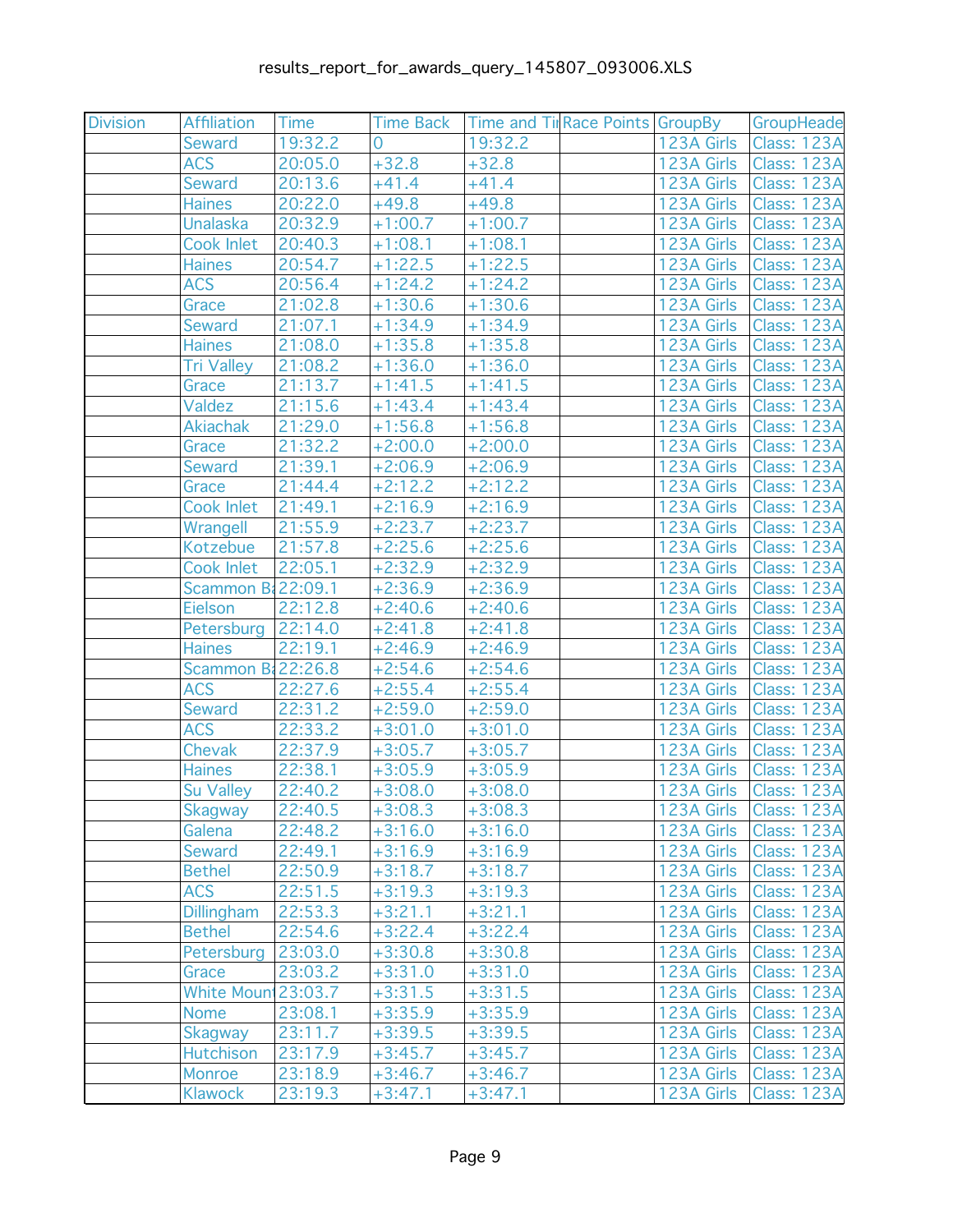| Scammon B: 23:19.9         |         | $+3:47.7$  | $+3:47.7$  |                 | 123A Girls   Class: 123A |
|----------------------------|---------|------------|------------|-----------------|--------------------------|
| Grace                      | 23:20.3 | $+3:48.1$  | $+3:48.1$  | 123A Girls      | Class: 123A              |
| Monroe                     | 23:20.6 | $+3:48.4$  | $+3:48.4$  | 123A Girls      | Class: 123A              |
| <b>Bethel</b>              | 23:27.6 | $+3:55.4$  | $+3:55.4$  | 123A Girls      | Class: 123A              |
| Delta                      | 23:30.9 | $+3:58.7$  | $+3:58.7$  | 123A Girls      | <b>Class: 123A</b>       |
| Monroe                     | 23:31.9 | $+3:59.7$  | $+3:59.7$  | 123A Girls      | <b>Class: 123A</b>       |
| Cook Inlet                 | 23:32.3 | $+4:00.1$  | $+4:00.1$  | 123A Girls      | Class: 123A              |
| <b>Tri Valley</b>          | 23:33.5 | $+4:01.3$  | $+4:01.3$  | 123A Girls      | <b>Class: 123A</b>       |
| <b>Bethel</b>              | 23:34.2 | $+4:02.0$  | $+4:02.0$  | 123A Girls      | Class: 123A              |
| <b>ACS</b>                 | 23:35.7 | $+4:03.5$  | $+4:03.5$  | 123A Girls      | Class: 123A              |
| Eielson                    | 23:42.3 | $+4:10.1$  | $+4:10.1$  | 123A Girls      | <b>Class: 123A</b>       |
| <b>ACS</b>                 | 23:44.7 | $+4:12.5$  | $+4:12.5$  | 123A Girls      | <b>Class: 123A</b>       |
| Petersburg                 | 23:46.9 | $+4:14.7$  | $+4:14.7$  | 123A Girls      | Class: 123A              |
| Monroe                     | 23:48.0 | $+4:15.8$  | $+4:15.8$  | 123A Girls      | Class: 123A              |
| Nome                       | 23:59.0 | $+4:26.8$  | $+4:26.8$  | 123A Girls      | Class: 123A              |
| Kiana                      | 24:01.3 | $+4:29.1$  | $+4:29.1$  | 123A Girls      | Class: 123A              |
| <b>Haines</b>              | 24:05.2 | $+4:33.0$  | $+4:33.0$  | 123A Girls      | <b>Class: 123A</b>       |
| Cook Inlet                 | 24:08.4 | $+4:36.2$  | $+4:36.2$  | 123A Girls      | <b>Class: 123A</b>       |
| Cook Inlet                 | 24:10.3 | $+4:38.1$  | $+4:38.1$  | 123A Girls      | Class: 123A              |
| <b>Nome</b>                | 24:15.5 | $+4:43.3$  | $+4:43.3$  | 123A Girls      | <b>Class: 123A</b>       |
| Monroe                     | 24:16.9 | $+4:44.7$  | $+4:44.7$  | 123A Girls      | Class: 123A              |
| Petersburg                 | 24:17.6 | $+4:45.4$  | $+4:45.4$  | 123A Girls      | Class: 123A              |
| Kotzebue                   | 24:19.0 | $+4:46.8$  | $+4:46.8$  | 123A Girls      | <b>Class: 123A</b>       |
| <b>Bethel</b>              | 24:31.4 | $+4:59.2$  | $+4:59.2$  | 123A Girls      | <b>Class: 123A</b>       |
| Eielson                    | 24:36.9 | $+5:04.7$  | $+5:04.7$  | 123A Girls      | Class: 123A              |
| <b>Haines</b>              | 24:37.1 | $+5:04.9$  | $+5:04.9$  | 123A Girls      | Class: 123A              |
| Seward                     | 24:41.8 | $+5:09.6$  | $+5:09.6$  | 123A Girls      | Class: 123A              |
| <b>Bethel</b>              | 24:45.2 | $+5:13.0$  | $+5:13.0$  | 123A Girls      | Class: 123A              |
| Kotzebue                   | 24:56.9 | $+5:24.7$  | $+5:24.7$  | 123A Girls      | <b>Class: 123A</b>       |
| Tri Valley                 | 24:57.2 | $+5:25.0$  | $+5:25.0$  | 123A Girls      | <b>Class: 123A</b>       |
| Grace                      | 25:02.9 | $+5:30.7$  | $+5:30.7$  | 123A Girls      | Class: 123A              |
| Kiana                      | 25:03.4 | $+5:31.2$  | $+5:31.2$  | 123A Girls      | <b>Class: 123A</b>       |
| <b>Tri Valley</b>          | 25:40.0 | $+6:07.8$  | $+6:07.8$  | 123A Girls      | Class: 123A              |
| Noorvik                    | 25:40.2 | $+6:08.0$  | $+6:08.0$  | 123A Girls      | Class: 123A              |
| Nome                       | 26:03.9 | $+6:31.7$  | $+6:31.7$  | 123A Girls      | Class: 123A              |
| Petersburg                 | 26:10.5 | $+6:38.3$  | $+6:38.3$  | 123A Girls      | <b>Class: 123A</b>       |
| <b>Bethel</b>              | 27:37.5 | $+8:05.3$  | $+8:05.3$  | 123A Girls      | Class: 123A              |
| <b>Nome</b>                | 28:38.1 | $+9:05.9$  | $+9:05.9$  | 123A Girls      | <b>Class: 123A</b>       |
| <b>Nome</b>                | 28:43.0 | $+9:10.8$  | $+9:10.8$  | 123A Girls      | Class: 123A              |
| Nome                       | 29:14.2 | $+9:42.0$  | $+9:42.0$  | 123A Girls      | Class: 123A              |
| <b>Tri Valley</b>          | 31:17.4 | $+11:45.2$ | $+11:45.2$ | 123A Girls      | <b>Class: 123A</b>       |
| Juneau                     | 18:39.2 | 0          | 18:39.2    | <b>4A Girls</b> | Class: 4A Gi             |
| <b>West High</b>           | 18:53.5 | $+14.3$    | $+14.3$    | <b>4A Girls</b> | Class: 4A Gi             |
| West Valley 19:07.4        |         | $+28.2$    | $+28.2$    | <b>4A Girls</b> | Class: 4A Gi             |
| <b>West Valley 19:10.0</b> |         | $+30.8$    | $+30.8$    | <b>4A Girls</b> | Class: 4A Gi             |
| West Valley 19:11.3        |         | $+32.1$    | $+32.1$    | <b>4A Girls</b> | Class: 4A Gi             |
| <b>Skyview</b>             | 19:16.6 | $+37.4$    | $+37.4$    | <b>4A Girls</b> | Class: 4A Gi             |
| <b>West Valley 19:18.5</b> |         | $+39.3$    | $+39.3$    | <b>4A Girls</b> | Class: 4A Gi             |
| <b>West High</b>           | 19:22.3 | $+43.1$    | $+43.1$    | <b>4A Girls</b> | Class: 4A Gi             |
|                            |         |            |            |                 |                          |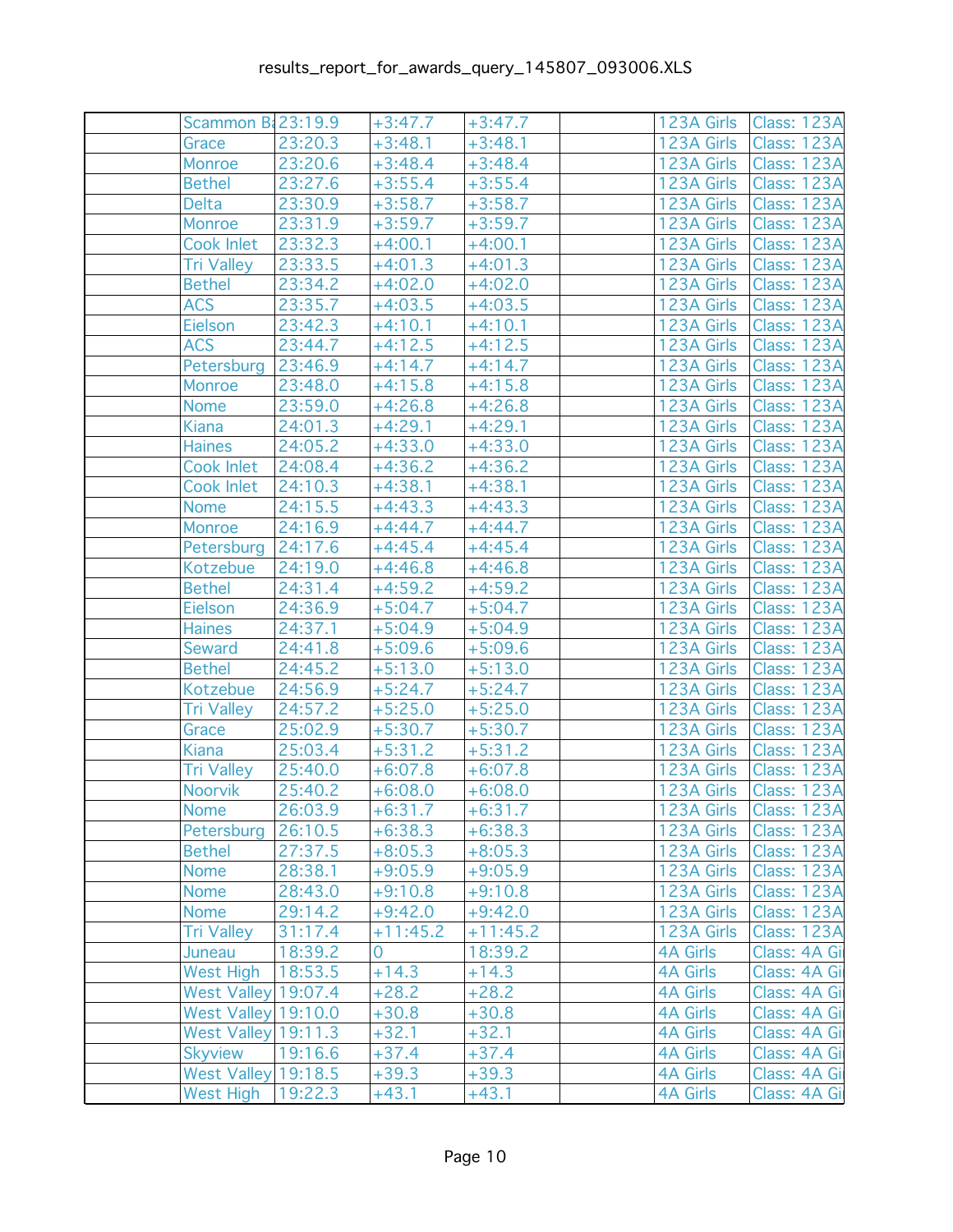| West Valley 19:29.0 |         | $+49.8$   | $+49.8$   | <b>4A Girls</b> | Class: 4A Gi |
|---------------------|---------|-----------|-----------|-----------------|--------------|
| <b>Service</b>      | 19:35.6 | $+56.4$   | $+56.4$   | <b>4A Girls</b> | Class: 4A Gi |
| Juneau              | 19:36.9 | $+57.7$   | $+57.7$   | <b>4A Girls</b> | Class: 4A Gi |
| South               | 19:45.8 | $+1:06.6$ | $+1:06.6$ | <b>4A Girls</b> | Class: 4A Gi |
| Juneau              | 19:53.1 | $+1:13.9$ | $+1:13.9$ | <b>4A Girls</b> | Class: 4A Gi |
| West High           | 19:54.7 | $+1:15.5$ | $+1:15.5$ | <b>4A Girls</b> | Class: 4A Gi |
| Eagle River 20:01.3 |         | $+1:22.1$ | $+1:22.1$ | <b>4A Girls</b> | Class: 4A Gi |
| West High           | 20:05.0 | $+1:25.8$ | $+1:25.8$ | <b>4A Girls</b> | Class: 4A Gi |
| Juneau              | 20:06.7 | $+1:27.5$ | $+1:27.5$ | <b>4A Girls</b> | Class: 4A Gi |
| Juneau              | 20:07.1 | $+1:27.9$ | $+1:27.9$ | <b>4A Girls</b> | Class: 4A Gi |
| West Valley 20:14.3 |         | $+1:35.1$ | $+1:35.1$ | <b>4A Girls</b> | Class: 4A Gi |
| East                | 20:21.2 | $+1:42.0$ | $+1:42.0$ | <b>4A Girls</b> | Class: 4A Gi |
| <b>West High</b>    | 20:23.6 | $+1:44.4$ | $+1:44.4$ | <b>4A Girls</b> | Class: 4A Gi |
| West High           | 20:27.8 | $+1:48.6$ | $+1:48.6$ | <b>4A Girls</b> | Class: 4A Gi |
| <b>Kodiak</b>       | 20:29.9 | $+1:50.7$ | $+1:50.7$ | <b>4A Girls</b> | Class: 4A Gi |
| South               | 20:30.7 | $+1:51.5$ | $+1:51.5$ | <b>4A Girls</b> | Class: 4A Gi |
| Wasilla             | 20:31.0 | $+1:51.8$ | $+1:51.8$ | <b>4A Girls</b> | Class: 4A Gi |
| <b>Sitka</b>        | 20:35.1 | $+1:55.9$ | $+1:55.9$ | <b>4A Girls</b> | Class: 4A Gi |
| Palmer              | 20:37.9 | $+1:58.7$ | $+1:58.7$ | <b>4A Girls</b> | Class: 4A Gi |
| <b>Kodiak</b>       | 20:38.6 | $+1:59.4$ | $+1:59.4$ | <b>4A Girls</b> | Class: 4A Gi |
| <b>Service</b>      | 20:39.1 | $+1:59.9$ | $+1:59.9$ | <b>4A Girls</b> | Class: 4A Gi |
| Colony              | 20:43.1 | $+2:03.9$ | $+2:03.9$ | <b>4A Girls</b> | Class: 4A Gi |
| <b>Kodiak</b>       | 20:47.7 | $+2:08.5$ | $+2:08.5$ | <b>4A Girls</b> | Class: 4A Gi |
| Chugiak             | 20:48.0 | $+2:08.8$ | $+2:08.8$ | <b>4A Girls</b> | Class: 4A Gi |
| South               | 20:48.3 | $+2:09.1$ | $+2:09.1$ | <b>4A Girls</b> | Class: 4A Gi |
| Wasilla             | 20:48.6 | $+2:09.4$ | $+2:09.4$ | <b>4A Girls</b> | Class: 4A Gi |
| <b>Dimond</b>       | 20:49.0 | $+2:09.8$ | $+2:09.8$ | <b>4A Girls</b> | Class: 4A Gi |
| <b>Dimond</b>       | 20:49.2 | $+2:10.0$ | $+2:10.0$ | <b>4A Girls</b> | Class: 4A Gi |
| Colony              | 20:49.6 | $+2:10.4$ | $+2:10.4$ | <b>4A Girls</b> | Class: 4A Gi |
| Wasilla             | 20:50.4 | $+2:11.2$ | $+2:11.2$ | <b>4A Girls</b> | Class: 4A Gi |
| Ketchikan           | 20:54.4 | $+2:15.2$ | $+2:15.2$ | <b>4A Girls</b> | Class: 4A Gi |
| <b>Service</b>      | 20:56.5 | $+2:17.3$ | $+2:17.3$ | <b>4A Girls</b> | Class: 4A Gi |
| Wasilla             | 20:59.9 | $+2:20.7$ | $+2:20.7$ | <b>4A Girls</b> | Class: 4A Gi |
| West High           | 21:02.2 | $+2:23.0$ | $+2:23.0$ | <b>4A Girls</b> | Class: 4A Gi |
| Lathrop             | 21:03.1 | $+2:23.9$ | $+2:23.9$ | 4A Girls        | Class: 4A Gi |
| <b>Dimond</b>       | 21:06.9 | $+2:27.7$ | $+2:27.7$ | <b>4A Girls</b> | Class: 4A Gi |
| Wasilla             | 21:18.8 | $+2:39.6$ | $+2:39.6$ | <b>4A Girls</b> | Class: 4A Gi |
| <b>Kodiak</b>       | 21:20.8 | $+2:41.6$ | $+2:41.6$ | <b>4A Girls</b> | Class: 4A Gi |
| Juneau              | 21:21.3 | $+2:42.1$ | $+2:42.1$ | <b>4A Girls</b> | Class: 4A Gi |
| <b>Skyview</b>      | 21:24.0 | $+2:44.8$ | $+2:44.8$ | <b>4A Girls</b> | Class: 4A Gi |
| <b>Dimond</b>       | 21:24.3 | $+2:45.1$ | $+2:45.1$ | <b>4A Girls</b> | Class: 4A Gi |
| Lathrop             | 21:25.3 | $+2:46.1$ | $+2:46.1$ | <b>4A Girls</b> | Class: 4A Gi |
| South               | 21:26.1 | $+2:46.9$ | $+2:46.9$ | <b>4A Girls</b> | Class: 4A Gi |
| Lathrop             | 21:26.9 | $+2:47.7$ | $+2:47.7$ | <b>4A Girls</b> | Class: 4A Gi |
| Lathrop             | 21:30.2 | $+2:51.0$ | $+2:51.0$ | <b>4A Girls</b> | Class: 4A Gi |
| Juneau              | 21:31.6 | $+2:52.4$ | $+2:52.4$ | <b>4A Girls</b> | Class: 4A Gi |
| <b>Service</b>      | 21:34.7 | $+2:55.5$ | $+2:55.5$ | <b>4A Girls</b> | Class: 4A Gi |
| <b>Service</b>      | 21:39.5 | $+3:00.3$ | $+3:00.3$ | <b>4A Girls</b> | Class: 4A Gi |
| <b>Dimond</b>       | 21:43.4 | $+3:04.2$ | $+3:04.2$ | <b>4A Girls</b> | Class: 4A Gi |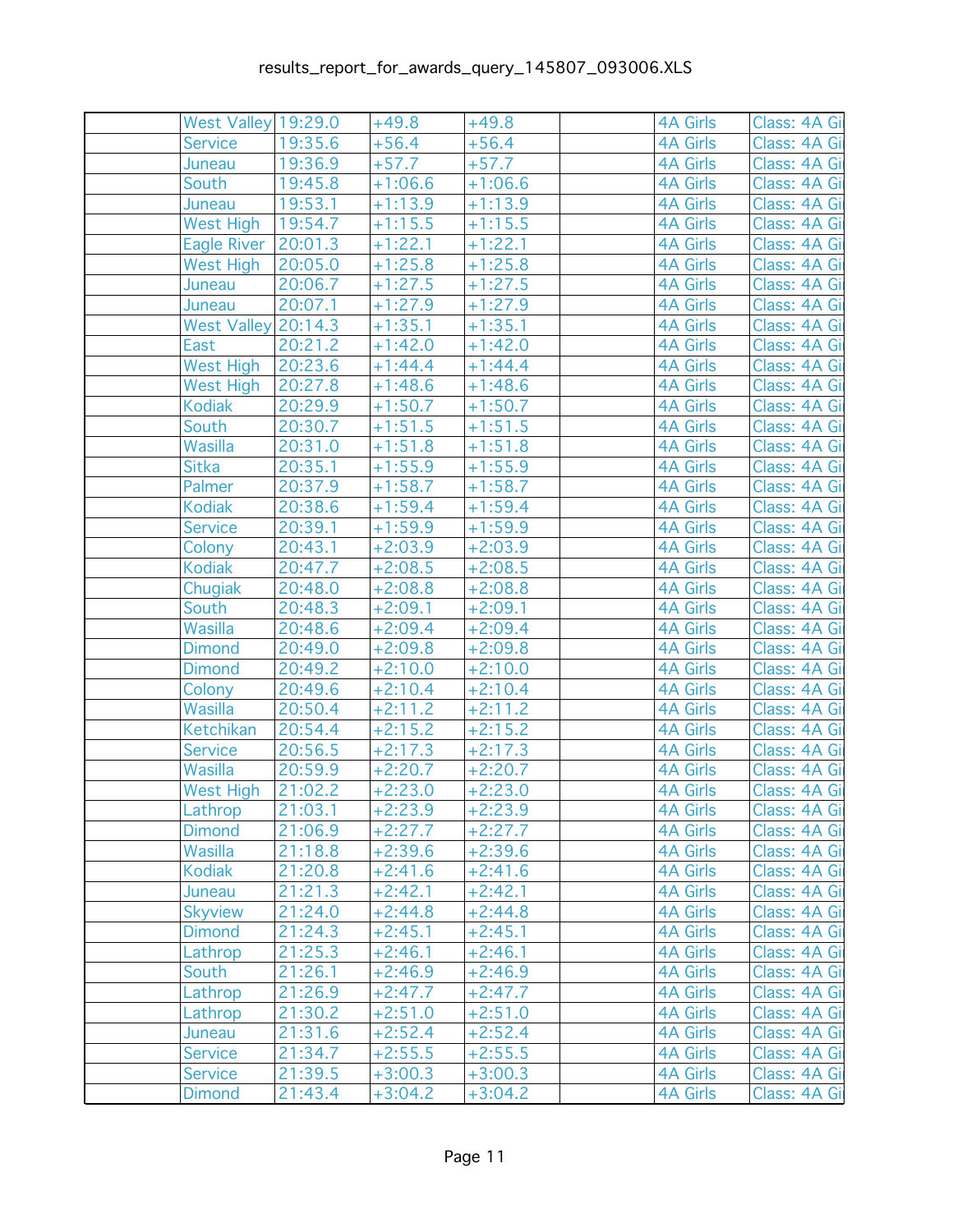| <b>Sitka</b>        | 21:45.8 | $+3:06.6$      | $+3:06.6$ | <b>4A Girls</b> | Class: 4A Gi            |
|---------------------|---------|----------------|-----------|-----------------|-------------------------|
| <b>Dimond</b>       | 21:48.2 | $+3:09.0$      | $+3:09.0$ | <b>4A Girls</b> | Class: 4A Gi            |
| <b>Service</b>      | 21:50.6 | $+3:11.4$      | $+3:11.4$ | <b>4A Girls</b> | Class: 4A Gi            |
| Colony              | 21:53.3 | $+3:14.1$      | $+3:14.1$ | <b>4A Girls</b> | Class: 4A Gi            |
| South               | 21:55.7 | $+3:16.5$      | $+3:16.5$ | <b>4A Girls</b> | Class: 4A Gi            |
| Colony              | 21:56.2 | $+3:17.0$      | $+3:17.0$ | <b>4A Girls</b> | Class: 4A Gi            |
| West Valley 21:56.7 |         | $+3:17.5$      | $+3:17.5$ | <b>4A Girls</b> | Class: 4A Gi            |
| Lathrop             | 22:01.6 | $+3:22.4$      | $+3:22.4$ | <b>4A Girls</b> | Class: 4A Gi            |
| South               | 22:02.3 | $+3:23.1$      | $+3:23.1$ | <b>4A Girls</b> | Class: 4A Gi            |
| <b>Kodiak</b>       | 22:02.6 | $+3:23.4$      | $+3:23.4$ | <b>4A Girls</b> | Class: 4A Gi            |
| Wasilla             | 22:02.9 | $+3:23.7$      | $+3:23.7$ | <b>4A Girls</b> | Class: 4A Gi            |
| Lathrop             | 22:03.1 | $+3:23.9$      | $+3:23.9$ | <b>4A Girls</b> | Class: 4A Gi            |
| Colony              | 22:04.6 | $+3:25.4$      | $+3:25.4$ | <b>4A Girls</b> | Class: 4A Gi            |
| <b>Dimond</b>       | 22:06.2 | $+3:27.0$      | $+3:27.0$ | <b>4A Girls</b> | Class: 4A Gi            |
| Wasilla             | 22:07.2 | $+3:28.0$      | $+3:28.0$ | <b>4A Girls</b> | Class: 4A Gi            |
| <b>Service</b>      | 22:14.9 | $+3:35.7$      | $+3:35.7$ | <b>4A Girls</b> | Class: 4A Gi            |
| Colony              | 22:19.7 | $+3:40.5$      | $+3:40.5$ | <b>4A Girls</b> | Class: 4A Gi            |
| South               | 22:20.6 | $+3:41.4$      | $+3:41.4$ | <b>4A Girls</b> | Class: 4A Gi            |
| <b>Ketchikan</b>    | 22:24.4 | $+3:45.2$      | $+3:45.2$ | <b>4A Girls</b> | Class: 4A Gi            |
| Colony              | 22:39.0 | $+3:59.8$      | $+3:59.8$ | <b>4A Girls</b> | Class: 4A Gi            |
| Soldotna            | 22:40.3 | $+4:01.1$      | $+4:01.1$ | <b>4A Girls</b> | Class: 4A Gi            |
| <b>Kodiak</b>       | 23:02.0 | $+4:22.8$      | $+4:22.8$ | <b>4A Girls</b> | Class: 4A Gi            |
| Lathrop             | 23:08.7 | $+4:29.5$      | $+4:29.5$ | <b>4A Girls</b> | Class: 4A Gi            |
| Sitka               | 23:46.4 | $+5:07.2$      | $+5:07.2$ | <b>4A Girls</b> | Class: 4A Gi            |
| <b>Sitka</b>        | 24:26.8 | $+5:47.6$      | $+5:47.6$ | <b>4A Girls</b> | Class: 4A Gi            |
| <b>Kodiak</b>       | 25:12.2 | $+6:33.0$      | $+6:33.0$ | <b>4A Girls</b> | Class: 4A Gi            |
| Sitka               | 25:34.3 | $+6:55.1$      | $+6:55.1$ | <b>4A Girls</b> | Class: 4A Gi            |
| <b>ACS</b>          | 16:36.1 | $\overline{0}$ | 16:36.1   |                 | 123A Boys   Class: 123A |
| <b>Haines</b>       | 17:00.1 | $+24.0$        | $+24.0$   |                 | 123A Boys Class: 123A   |
| Grace               | 17:21.7 | $+45.6$        | $+45.6$   |                 | 123A Boys Class: 123A   |
| Heritage            | 17:30.7 | $+54.6$        | $+54.6$   |                 | 123A Boys Class: 123A   |
| Seward              | 17:32.0 | $+55.9$        | $+55.9$   |                 | 123A Boys   Class: 123A |
| <b>Bethel</b>       | 17:33.2 | $+57.1$        | $+57.1$   |                 | 123A Boys Class: 123A   |
| <b>ACS</b>          | 17:34.8 | $+58.7$        | $+58.7$   |                 | 123A Boys Class: 123A   |
| <b>ACS</b>          | 17:37.8 | $+1:01.7$      | $+1:01.7$ |                 | 123A Boys Class: 123A   |
| <b>Nome</b>         | 17:40.2 | $+1:04.1$      | $+1:04.1$ |                 | 123A Boys   Class: 123A |
| Cook Inlet          | 17:42.0 | $+1:05.9$      | $+1:05.9$ |                 | 123A Boys Class: 123A   |
| Grace               | 17:49.5 | $+1:13.4$      | $+1:13.4$ |                 | 123A Boys Class: 123A   |
| Grace               | 17:50.3 | $+1:14.2$      | $+1:14.2$ |                 | 123A Boys Class: 123A   |
| Heritage            | 17:54.1 | $+1:18.0$      | $+1:18.0$ |                 | 123A Boys Class: 123A   |
| Grace               | 17:56.9 | $+1:20.8$      | $+1:20.8$ |                 | 123A Boys Class: 123A   |
| Grace               | 17:58.4 | $+1:22.3$      | $+1:22.3$ |                 | 123A Boys   Class: 123A |
| <b>Seward</b>       | 17:59.1 | $+1:23.0$      | $+1:23.0$ |                 | 123A Boys Class: 123A   |
| Wrangell            | 18:06.0 | $+1:29.9$      | $+1:29.9$ |                 | 123A Boys Class: 123A   |
| <b>ACS</b>          | 18:06.2 | $+1:30.1$      | $+1:30.1$ |                 | 123A Boys Class: 123A   |
| Chevak              | 18:07.6 | $+1:31.5$      | $+1:31.5$ |                 | 123A Boys   Class: 123A |
| <b>Nome</b>         | 18:10.6 | $+1:34.5$      | $+1:34.5$ |                 | 123A Boys   Class: 123A |
| Heritage            | 18:11.6 | $+1:35.5$      | $+1:35.5$ |                 | 123A Boys Class: 123A   |
| Grace               | 18:12.2 | $+1:36.1$      | $+1:36.1$ |                 | 123A Boys Class: 123A   |
|                     |         |                |           |                 |                         |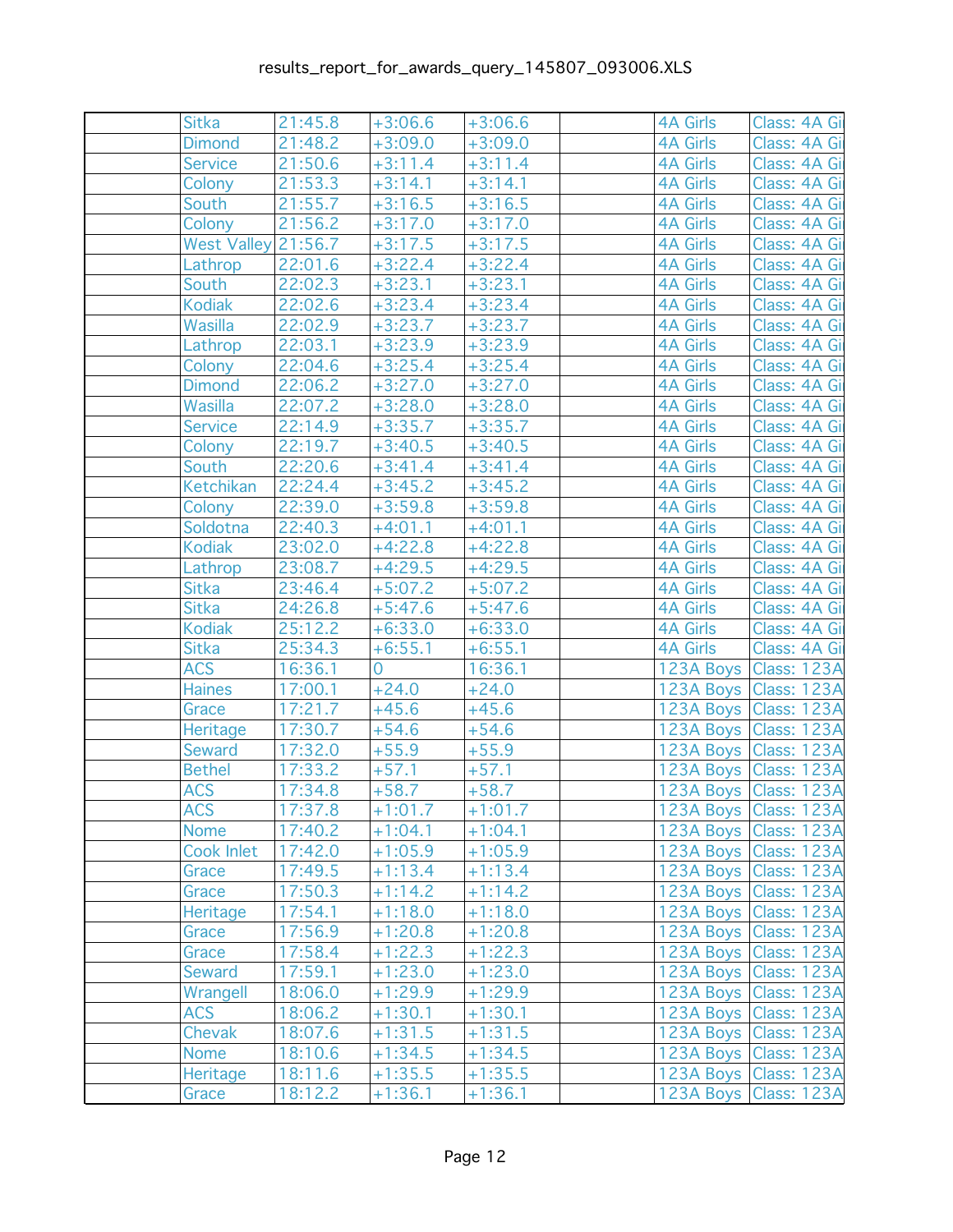| <b>ACS</b>          | 18:15.4 | $+1:39.3$ | $+1:39.3$ | 123A Boys Class: 123A   |
|---------------------|---------|-----------|-----------|-------------------------|
| Craig               | 18:16.3 | $+1:40.2$ | $+1:40.2$ | 123A Boys   Class: 123A |
| Scammon B: 18:18.3  |         | $+1:42.2$ | $+1:42.2$ | 123A Boys Class: 123A   |
| Heritage            | 18:19.2 | $+1:43.1$ | $+1:43.1$ | 123A Boys Class: 123A   |
| <b>Haines</b>       | 18:22.9 | $+1:46.8$ | $+1:46.8$ | 123A Boys   Class: 123A |
| <b>ACS</b>          | 18:25.1 | $+1:49.0$ | $+1:49.0$ | 123A Boys Class: 123A   |
| Mt. Edgecun 18:27.8 |         | $+1:51.7$ | $+1:51.7$ | 123A Boys Class: 123A   |
| Dillingham          | 18:29.8 | $+1:53.7$ | $+1:53.7$ | 123A Boys Class: 123A   |
| Grace               | 18:32.8 | $+1:56.7$ | $+1:56.7$ | 123A Boys Class: 123A   |
| Hooper Bay 18:36.0  |         | $+1:59.9$ | $+1:59.9$ | 123A Boys Class: 123A   |
| Cook Inlet          | 18:37.0 | $+2:00.9$ | $+2:00.9$ | 123A Boys   Class: 123A |
| Dillingham          | 18:37.8 | $+2:01.7$ | $+2:01.7$ | 123A Boys Class: 123A   |
| Su Valley           | 18:38.5 | $+2:02.4$ | $+2:02.4$ | 123A Boys Class: 123A   |
| Seward              | 18:41.7 | $+2:05.6$ | $+2:05.6$ | 123A Boys   Class: 123A |
| Seward              | 18:41.9 | $+2:05.8$ | $+2:05.8$ | 123A Boys Class: 123A   |
| Monroe              | 18:42.1 | $+2:06.0$ | $+2:06.0$ | 123A Boys Class: 123A   |
| <b>ACS</b>          | 18:42.9 | $+2:06.8$ | $+2:06.8$ | 123A Boys Class: 123A   |
| <b>Kake</b>         | 18:44.4 | $+2:08.3$ | $+2:08.3$ | 123A Boys Class: 123A   |
| Valdez              | 18:45.7 | $+2:09.6$ | $+2:09.6$ | 123A Boys Class: 123A   |
| Chevak              | 18:45.9 | $+2:09.8$ | $+2:09.8$ | 123A Boys Class: 123A   |
| Heritage            | 18:46.8 | $+2:10.7$ | $+2:10.7$ | 123A Boys Class: 123A   |
| Su Valley           | 18:47.8 | $+2:11.7$ | $+2:11.7$ | 123A Boys Class: 123A   |
| <b>Haines</b>       | 18:53.5 | $+2:17.4$ | $+2:17.4$ | 123A Boys   Class: 123A |
| <b>Haines</b>       | 18:58.4 | $+2:22.3$ | $+2:22.3$ | 123A Boys Class: 123A   |
| Chevak              | 18:59.2 | $+2:23.1$ | $+2:23.1$ | 123A Boys Class: 123A   |
| Wrangell            | 18:59.6 | $+2:23.5$ | $+2:23.5$ | 123A Boys   Class: 123A |
| Monroe              | 19:01.1 | $+2:25.0$ | $+2:25.0$ | 123A Boys Class: 123A   |
| <b>Nome</b>         | 19:02.3 | $+2:26.2$ | $+2:26.2$ | 123A Boys Class: 123A   |
| Eielson             | 19:03.3 | $+2:27.2$ | $+2:27.2$ | 123A Boys   Class: 123A |
| Chevak              | 19:04.7 | $+2:28.6$ | $+2:28.6$ | 123A Boys Class: 123A   |
| Kotzebue            | 19:08.8 | $+2:32.7$ | $+2:32.7$ | 123A Boys Class: 123A   |
| <b>Barrow</b>       | 19:13.8 | $+2:37.7$ | $+2:37.7$ | 123A Boys Class: 123A   |
| Wrangell            | 19:14.7 | $+2:38.6$ | $+2:38.6$ | 123A Boys Class: 123A   |
| Valdez              | 19:19.7 | $+2:43.6$ | $+2:43.6$ | 123A Boys Class: 123A   |
| Heritage            | 19:20.8 | $+2:44.7$ | $+2:44.7$ | 123A Boys Class: 123A   |
| Noorvik             | 19:21.6 | $+2:45.5$ | $+2:45.5$ | 123A Boys   Class: 123A |
| Cook Inlet          | 19:23.0 | $+2:46.9$ | $+2:46.9$ | 123A Boys Class: 123A   |
| <b>Kiana</b>        | 19:23.8 | $+2:47.7$ | $+2:47.7$ | 123A Boys   Class: 123A |
| Wrangell            | 19:24.9 | $+2:48.8$ | $+2:48.8$ | 123A Boys Class: 123A   |
| <b>Skagway</b>      | 19:26.6 | $+2:50.5$ | $+2:50.5$ | 123A Boys   Class: 123A |
| Petersburg          | 19:26.9 | $+2:50.8$ | $+2:50.8$ | 123A Boys Class: 123A   |
| Kotzebue            | 19:30.7 | $+2:54.6$ | $+2:54.6$ | 123A Boys Class: 123A   |
| <b>Haines</b>       | 19:32.4 | $+2:56.3$ | $+2:56.3$ | 123A Boys Class: 123A   |
| <b>Hutchison</b>    | 19:37.1 | $+3:01.0$ | $+3:01.0$ | 123A Boys Class: 123A   |
| Wrangell            | 19:38.0 | $+3:01.9$ | $+3:01.9$ | 123A Boys Class: 123A   |
| Seward              | 19:38.4 | $+3:02.3$ | $+3:02.3$ | 123A Boys   Class: 123A |
| Chevak              | 19:39.0 | $+3:02.9$ | $+3:02.9$ | 123A Boys   Class: 123A |
| Wrangell            | 19:39.2 | $+3:03.1$ | $+3:03.1$ | 123A Boys Class: 123A   |
| <b>Haines</b>       | 19:39.5 | $+3:03.4$ | $+3:03.4$ | 123A Boys Class: 123A   |
|                     |         |           |           |                         |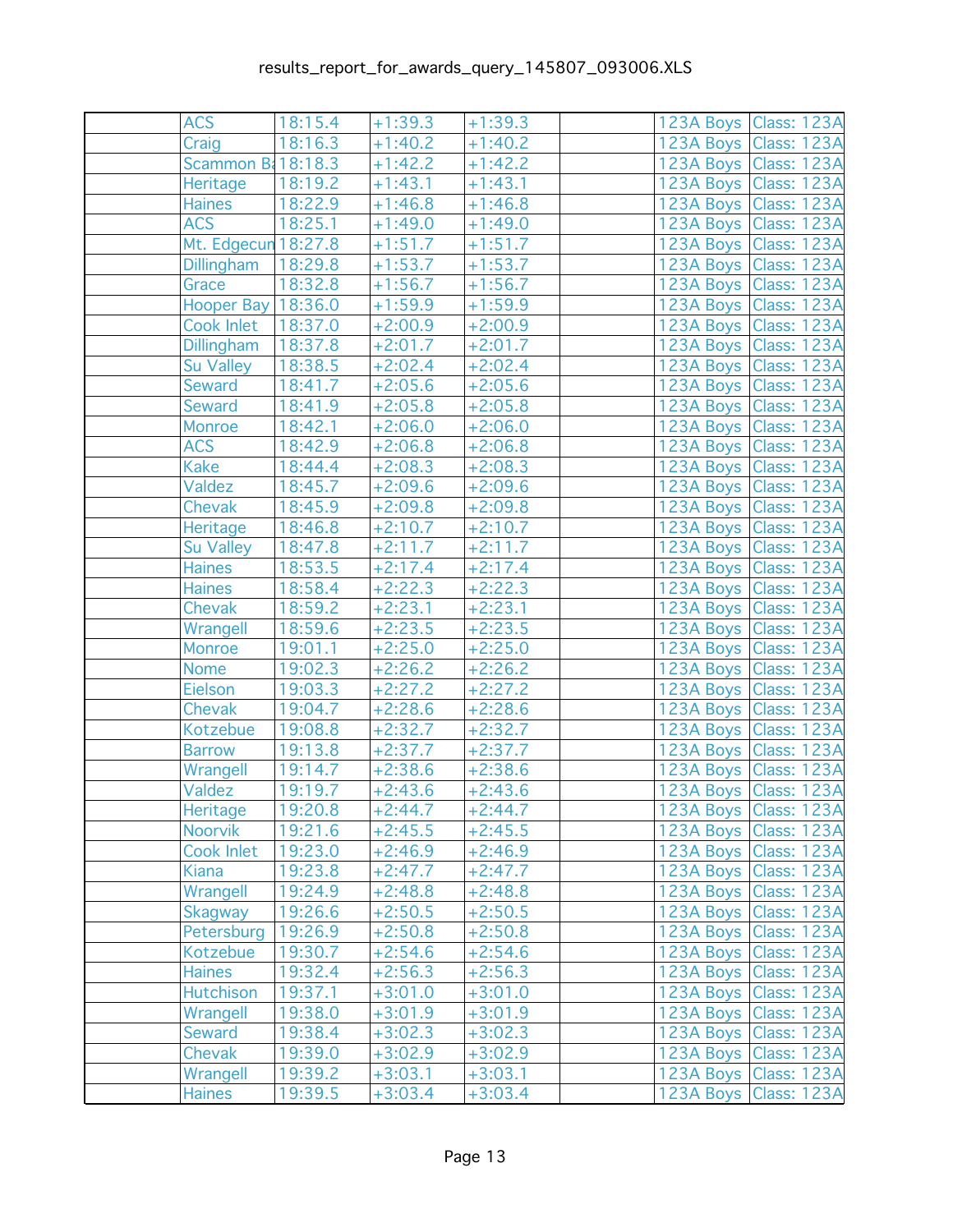| <b>Barrow</b>              | 19:40.1         | $+3:04.0$      | $+3:04.0$ |                | 123A Boys Class: 123A   |
|----------------------------|-----------------|----------------|-----------|----------------|-------------------------|
| Kotzebue                   | 19:40.6         | $+3:04.5$      | $+3:04.5$ |                | 123A Boys Class: 123A   |
| Cook Inlet                 | 19:42.8         | $+3:06.7$      | $+3:06.7$ |                | 123A Boys Class: 123A   |
| Cook Inlet                 | 19:43.6         | $+3:07.5$      | $+3:07.5$ |                | 123A Boys Class: 123A   |
| Chevak                     | 19:43.9         | $+3:07.8$      | $+3:07.8$ |                | 123A Boys   Class: 123A |
| <b>Bethel</b>              | 19:50.0         | $+3:13.9$      | $+3:13.9$ |                | 123A Boys Class: 123A   |
| Seward                     | 19:50.3         | $+3:14.2$      | $+3:14.2$ |                | 123A Boys Class: 123A   |
| Seward                     | 19:50.5         | $+3:14.4$      | $+3:14.4$ |                | 123A Boys Class: 123A   |
| Chevak                     | 19:52.5         | $+3:16.4$      | $+3:16.4$ |                | 123A Boys Class: 123A   |
| Wrangell                   | 19:57.2         | $+3:21.1$      | $+3:21.1$ |                | 123A Boys Class: 123A   |
| Eielson                    | 20:11.7         | $+3:35.6$      | $+3:35.6$ |                | 123A Boys   Class: 123A |
| Eielson                    | 20:20.1         | $+3:44.0$      | $+3:44.0$ |                | 123A Boys Class: 123A   |
| <b>Nome</b>                | 20:21.2         | $+3:45.1$      | $+3:45.1$ |                | 123A Boys Class: 123A   |
| <b>Nome</b>                | 20:22.7         | $+3:46.6$      | $+3:46.6$ |                | 123A Boys Class: 123A   |
| <b>Haines</b>              | 20:27.3         | $+3:51.2$      | $+3:51.2$ |                | 123A Boys Class: 123A   |
| Nome                       | 20:29.9         | $+3:53.8$      | $+3:53.8$ |                | 123A Boys Class: 123A   |
| Eielson                    | 20:31.5         | $+3:55.4$      | $+3:55.4$ |                | 123A Boys   Class: 123A |
| Monroe                     | 20:33.8         | $+3:57.7$      | $+3:57.7$ |                | 123A Boys Class: 123A   |
| Kotzebue                   | 20:42.2         | $+4:06.1$      | $+4:06.1$ |                | 123A Boys   Class: 123A |
| Eielson                    | 20:47.8         | $+4:11.7$      | $+4:11.7$ |                | 123A Boys Class: 123A   |
| Kotzebue                   | 20:48.3         | $+4:12.2$      | $+4:12.2$ |                | 123A Boys Class: 123A   |
| Hutchison                  | 20:52.2         | $+4:16.1$      | $+4:16.1$ |                | 123A Boys Class: 123A   |
| Cook Inlet                 | 20:54.6         | $+4:18.5$      | $+4:18.5$ |                | 123A Boys   Class: 123A |
| <b>Nome</b>                | 21:02.0         | $+4:25.9$      | $+4:25.9$ |                | 123A Boys Class: 123A   |
| Kotzebue                   | 21:26.1         | $+4:50.0$      | $+4:50.0$ |                | 123A Boys Class: 123A   |
| White Moun 21:37.2         |                 | $+5:01.1$      | $+5:01.1$ |                | 123A Boys   Class: 123A |
| Eielson                    | 22:05.0         | $+5:28.9$      | $+5:28.9$ |                | 123A Boys Class: 123A   |
| Eielson                    | 22:11.5         | $+5:35.4$      | $+5:35.4$ |                | 123A Boys   Class: 123A |
| Kotzebue                   | 22:21.2         | $+5:45.1$      | $+5:45.1$ |                | 123A Boys   Class: 123A |
| Cook Inlet                 | 22:22.8         | $+5:46.7$      | $+5:46.7$ |                | 123A Boys Class: 123A   |
| <b>Kodiak</b>              | 16:18.8         | $\overline{0}$ | 16:18.8   | 4A Boys        | Class: 4A Bo            |
| South                      | 16:26.8         | $+8.0$         | $+8.0$    | 4A Boys        | Class: 4A Bo            |
| <b>Kodiak</b>              | 16:45.7         | $+26.9$        | $+26.9$   | 4A Boys        | Class: 4A Bd            |
| <b>Kodiak</b>              | 16:51.0         | $+32.2$        | $+32.2$   | 4A Boys        | Class: 4A Bo            |
| Sitka                      | $16:55.4$ +36.6 |                | $+36.6$   | 4A Boys        | Class: 4A Bo            |
| Juneau                     | 17:03.8         | $+45.0$        | $+45.0$   | 4A Boys        | Class: 4A Bo            |
| <b>Service</b>             | 17:04.2         | $+45.4$        | $+45.4$   | 4A Boys        | Class: 4A Bo            |
| Wasilla                    | 17:05.4         | $+46.6$        | $+46.6$   | 4A Boys        | Class: 4A Bo            |
| Lathrop                    | 17:06.6         | $+47.8$        | $+47.8$   | <b>4A Boys</b> | Class: 4A Bo            |
| <b>West Valley 17:07.4</b> |                 | $+48.6$        | $+48.6$   | 4A Boys        | Class: 4A Bo            |
| <b>Kodiak</b>              | 17:08.8         | $+50.0$        | $+50.0$   | <b>4A Boys</b> | Class: 4A Bo            |
| Colony                     | 17:10.9         | $+52.1$        | $+52.1$   | 4A Boys        | Class: 4A Bo            |
| Colony                     | 17:12.9         | $+54.1$        | $+54.1$   | 4A Boys        | Class: 4A Bo            |
| Colony                     | 17:13.2         | $+54.4$        | $+54.4$   | <b>4A Boys</b> | Class: 4A Bo            |
| <b>Dimond</b>              | 17:13.8         | $+55.0$        | $+55.0$   | <b>4A Boys</b> | Class: 4A Bo            |
| South                      | 17:17.2         | $+58.4$        | $+58.4$   | 4A Boys        | Class: 4A Bo            |
| <b>Eagle River</b>         | 17:18.1         | $+59.3$        | $+59.3$   | 4A Boys        | Class: 4A Bo            |
| <b>Sitka</b>               | 17:19.7         | $+1:00.9$      | $+1:00.9$ | 4A Boys        | Class: 4A Bo            |
| <b>Kodiak</b>              | 17:20.0         | $+1:01.2$      | $+1:01.2$ | 4A Boys        | Class: 4A Bo            |
|                            |                 |                |           |                |                         |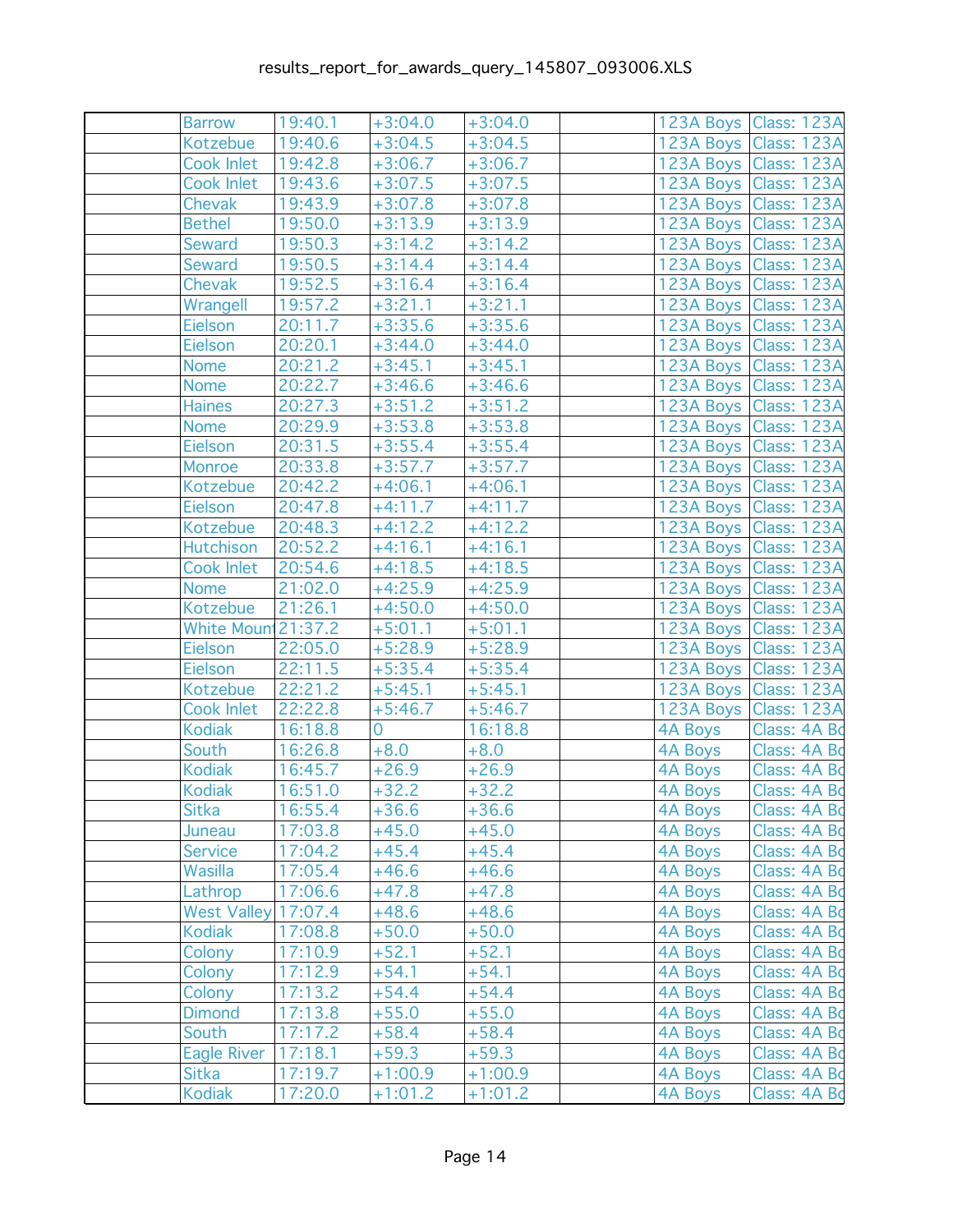| Juneau                    | 17:20.2            | $+1:01.4$              | $+1:01.4$              | 4A Boys        | Class: 4A Bo                 |
|---------------------------|--------------------|------------------------|------------------------|----------------|------------------------------|
| <b>West High</b>          | 17:23.8            | $+1:05.0$              | $+1:05.0$              | 4A Boys        | Class: 4A Bo                 |
| <b>Skyview</b>            | 17:29.7            | $+1:10.9$              | $+1:10.9$              | 4A Boys        | Class: 4A Bo                 |
| South                     | 17:31.4            | $+1:12.6$              | $+1:12.6$              | 4A Boys        | Class: 4A Bo                 |
| Kodiak                    | 17:33.6            | $+1:14.8$              | $+1:14.8$              | 4A Boys        | Class: 4A Bo                 |
| West Valley 17:33.8       |                    | $+1:15.0$              | $+1:15.0$              | 4A Boys        | Class: 4A Bo                 |
| East                      | 17:35.0            | $+1:16.2$              | $+1:16.2$              | 4A Boys        | Class: 4A Bo                 |
| <b>West High</b>          | 17:36.6            | $+1:17.8$              | $+1:17.8$              | 4A Boys        | Class: 4A Bo                 |
| Colony                    | 17:36.9            | $+1:18.1$              | $+1:18.1$              | 4A Boys        | Class: 4A Bo                 |
| Juneau                    | 17:37.2            | $+1:18.4$              | $+1:18.4$              | 4A Boys        | Class: 4A Bo                 |
| <b>Skyview</b>            | 17:38.4            | $+1:19.6$              | $+1:19.6$              | 4A Boys        | Class: 4A Bo                 |
| <b>Bartlett</b>           | 17:38.9            | $+1:20.1$              | $+1:20.1$              | 4A Boys        | Class: 4A Bo                 |
| Juneau                    | 17:40.2            | $+1:21.4$              | $+1:21.4$              | 4A Boys        | Class: 4A Bo                 |
| <b>Service</b>            | 17:40.5            | $+1:21.7$              | $+1:21.7$              | 4A Boys        | Class: 4A Bo                 |
| Juneau                    | 17:41.3            | $+1:22.5$              | $+1:22.5$              | 4A Boys        | Class: 4A Bo                 |
| Colony                    | 17:42.4            | $+1:23.6$              | $+1:23.6$              | 4A Boys        | Class: 4A Bo                 |
| Wasilla                   | 17:49.1            | $+1:30.3$              | $+1:30.3$              | 4A Boys        | Class: 4A Bo                 |
| <b>Dimond</b>             | 17:49.9            | $+1:31.1$              | $+1:31.1$              | 4A Boys        | Class: 4A Bo                 |
| West Valley 17:50.1       |                    | $+1:31.3$              | $+1:31.3$              | 4A Boys        | Class: 4A Bo                 |
| <b>Skyview</b>            | 17:50.8            | $+1:32.0$              | $+1:32.0$              | 4A Boys        | Class: 4A Bo                 |
| South                     | 17:51.7            | $+1:32.9$              | $+1:32.9$              | 4A Boys        | Class: 4A Bo                 |
| <b>Dimond</b>             | 17:59.7            | $+1:40.9$              | $+1:40.9$              | 4A Boys        | Class: 4A Bo                 |
| West High                 | 18:01.9            | $+1:43.1$              | $+1:43.1$              | 4A Boys        | Class: 4A Bo                 |
| <b>Skyview</b>            | 18:02.6            | $+1:43.8$              | $+1:43.8$              | 4A Boys        | Class: 4A Bo                 |
| Sitka                     | 18:02.8            | $+1:44.0$              | $+1:44.0$              | 4A Boys        | Class: 4A Bo                 |
| Colony                    | 18:03.8            | $+1:45.0$              | $+1:45.0$              | 4A Boys        | Class: 4A Bo                 |
| Lathrop                   | 18:04.3            | $+1:45.5$              | $+1:45.5$              | 4A Boys        | Class: 4A Bo                 |
| Lathrop                   | 18:07.3            | $+1:48.5$              | $+1:48.5$              | 4A Boys        | Class: 4A Bo                 |
| South                     | 18:08.3            | $+1:49.5$              | $+1:49.5$              | 4A Boys        | Class: 4A Bo                 |
| Lathrop                   | 18:08.7            | $+1:49.9$              | $+1:49.9$              | <b>4A Boys</b> | Class: 4A Bo                 |
| South                     | 18:11.5            | $+1:52.7$              | $+1:52.7$              | 4A Boys        | Class: 4A Bo                 |
| <b>Kodiak</b>             | 18:13.0            | $+1:54.2$              | $+1:54.2$              | 4A Boys        | Class: 4A Bo                 |
| <b>Dimond</b>             | 18:13.9            | $+1:55.1$              | $+1:55.1$              | 4A Boys        | Class: 4A Bo                 |
| Juneau                    | 18:15.1            | $+1:56.3$              | $+1:56.3$              | 4A Boys        | Class: 4A Bo                 |
| West Valley 18:16.2       |                    | $+1:57.4$              | $+1:57.4$              | 4A Boys        | Class: 4A Bo                 |
| Juneau                    | 18:18.0            | $+1:59.2$              | $+1:59.2$              | 4A Boys        | Class: 4A Bo                 |
| <b>Skyview</b>            | 18:18.6            | $+1:59.8$              | $+1:59.8$              | <b>4A Boys</b> | Class: 4A Bo                 |
| Colony                    | 18:19.0            | $+2:00.2$              | $+2:00.2$              | 4A Boys        | Class: 4A Bo                 |
| <b>Skyview</b>            | 18:21.0            | $+2:02.2$              | $+2:02.2$              | 4A Boys        | Class: 4A Bo                 |
| <b>West Valley</b>        | 18:22.0            | $+2:03.2$              | $+2:03.2$              | <b>4A Boys</b> | Class: 4A Bo                 |
| <b>Skyview</b>            | 18:22.2            | $+2:03.4$              | $+2:03.4$              | <b>4A Boys</b> | Class: 4A Bo                 |
| <b>Service</b>            | 18:23.1<br>18:23.7 | $+2:04.3$              | $+2:04.3$              | 4A Boys        | Class: 4A Bo                 |
| Lathrop<br><b>Service</b> |                    | $+2:04.9$<br>$+2:05.2$ | $+2:04.9$              | <b>4A Boys</b> | Class: 4A Bo<br>Class: 4A Bo |
|                           | 18:24.0            |                        | $+2:05.2$<br>$+2:06.8$ | <b>4A Boys</b> |                              |
| <b>Service</b>            | 18:25.6            | $+2:06.8$              |                        | 4A Boys        | Class: 4A Bo                 |
| Sitka<br><b>West High</b> | 18:26.3<br>18:28.0 | $+2:07.5$              | $+2:07.5$              | <b>4A Boys</b> | Class: 4A Bo                 |
| <b>West Valley</b>        | 18:29.2            | $+2:09.2$              | $+2:09.2$              | 4A Boys        | Class: 4A Bo<br>Class: 4A Bo |
|                           |                    | $+2:10.4$              | $+2:10.4$              | 4A Boys        |                              |
| South                     | 18:33.7            | $+2:14.9$              | $+2:14.9$              | 4A Boys        | Class: 4A Bo                 |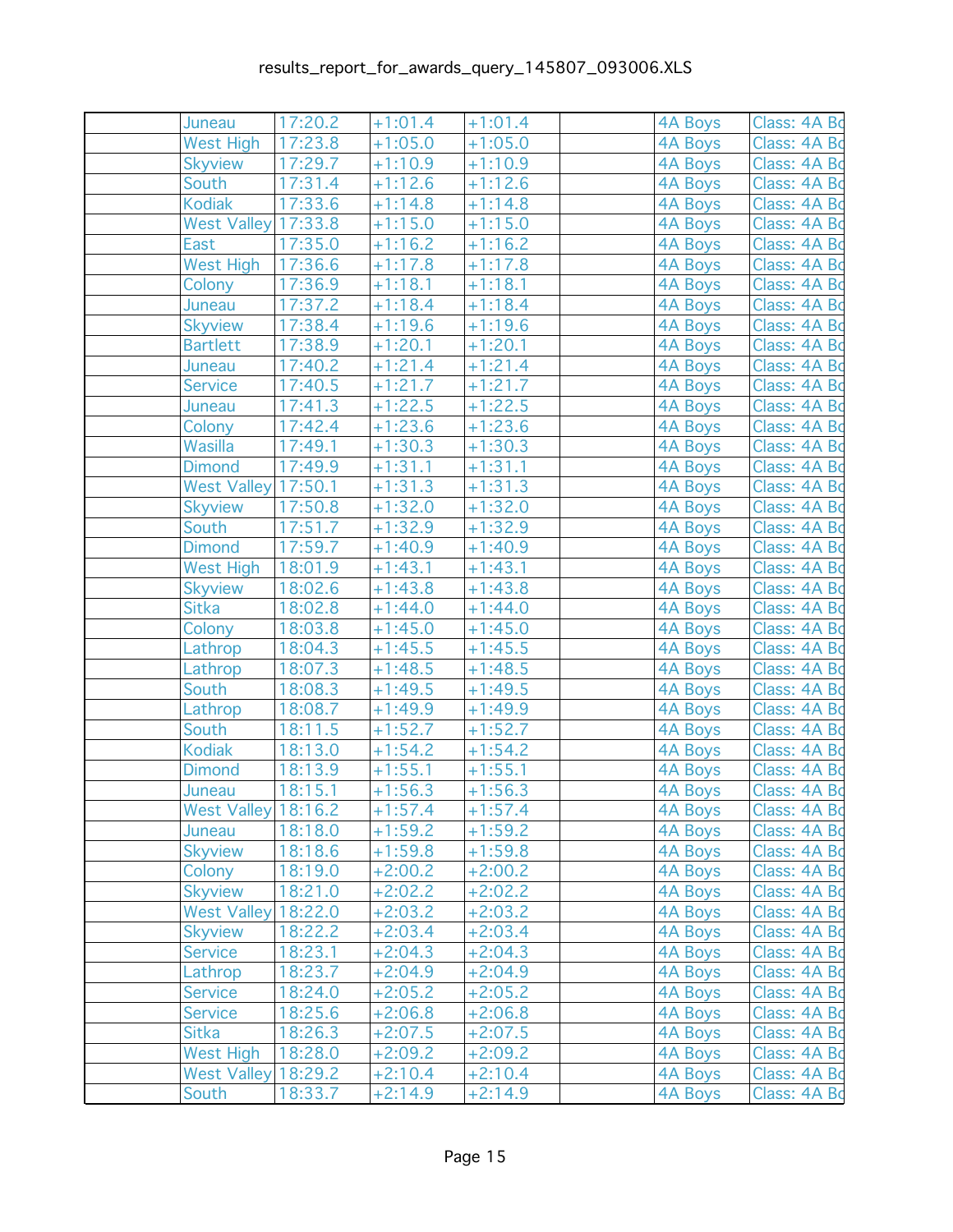| <b>Bartlett</b>    | 18:42.2 | $+2:23.4$ | $+2:23.4$ | 4A Boys | Class: 4A Bo |
|--------------------|---------|-----------|-----------|---------|--------------|
| <b>Dimond</b>      | 18:43.3 | $+2:24.5$ | $+2:24.5$ | 4A Boys | Class: 4A Bo |
| <b>West High</b>   | 18:47.4 | $+2:28.6$ | $+2:28.6$ | 4A Boys | Class: 4A Bo |
| Lathrop            | 18:48.5 | $+2:29.7$ | $+2:29.7$ | 4A Boys | Class: 4A Bo |
| Lathrop            | 18:49.1 | $+2:30.3$ | $+2:30.3$ | 4A Boys | Class: 4A Bo |
| <b>West High</b>   | 18:52.7 | $+2:33.9$ | $+2:33.9$ | 4A Boys | Class: 4A Bo |
| Service            | 18:54.7 | $+2:35.9$ | $+2:35.9$ | 4A Boys | Class: 4A Bo |
| <b>Service</b>     | 18:56.4 | $+2:37.6$ | $+2:37.6$ | 4A Boys | Class: 4A Bo |
| <b>West Valley</b> | 18:58.1 | $+2:39.3$ | $+2:39.3$ | 4A Boys | Class: 4A Bo |
| Sitka              | 19:01.9 | $+2:43.1$ | $+2:43.1$ | 4A Boys | Class: 4A Bo |
| West High          | 19:15.0 | $+2:56.2$ | $+2:56.2$ | 4A Boys | Class: 4A Bo |
| <b>Sitka</b>       | 19:19.6 | $+3:00.8$ | $+3:00.8$ | 4A Boys | Class: 4A Bo |
| <b>Dimond</b>      | 19:21.9 | $+3:03.1$ | $+3:03.1$ | 4A Boys | Class: 4A Bo |
| <b>Dimond</b>      | 19:27.8 | $+3:09.0$ | $+3:09.0$ | 4A Boys | Class: 4A Bo |
| <b>Ketchikan</b>   | 20:24.1 | $+4:05.3$ | $+4:05.3$ | 4A Boys | Class: 4A Bo |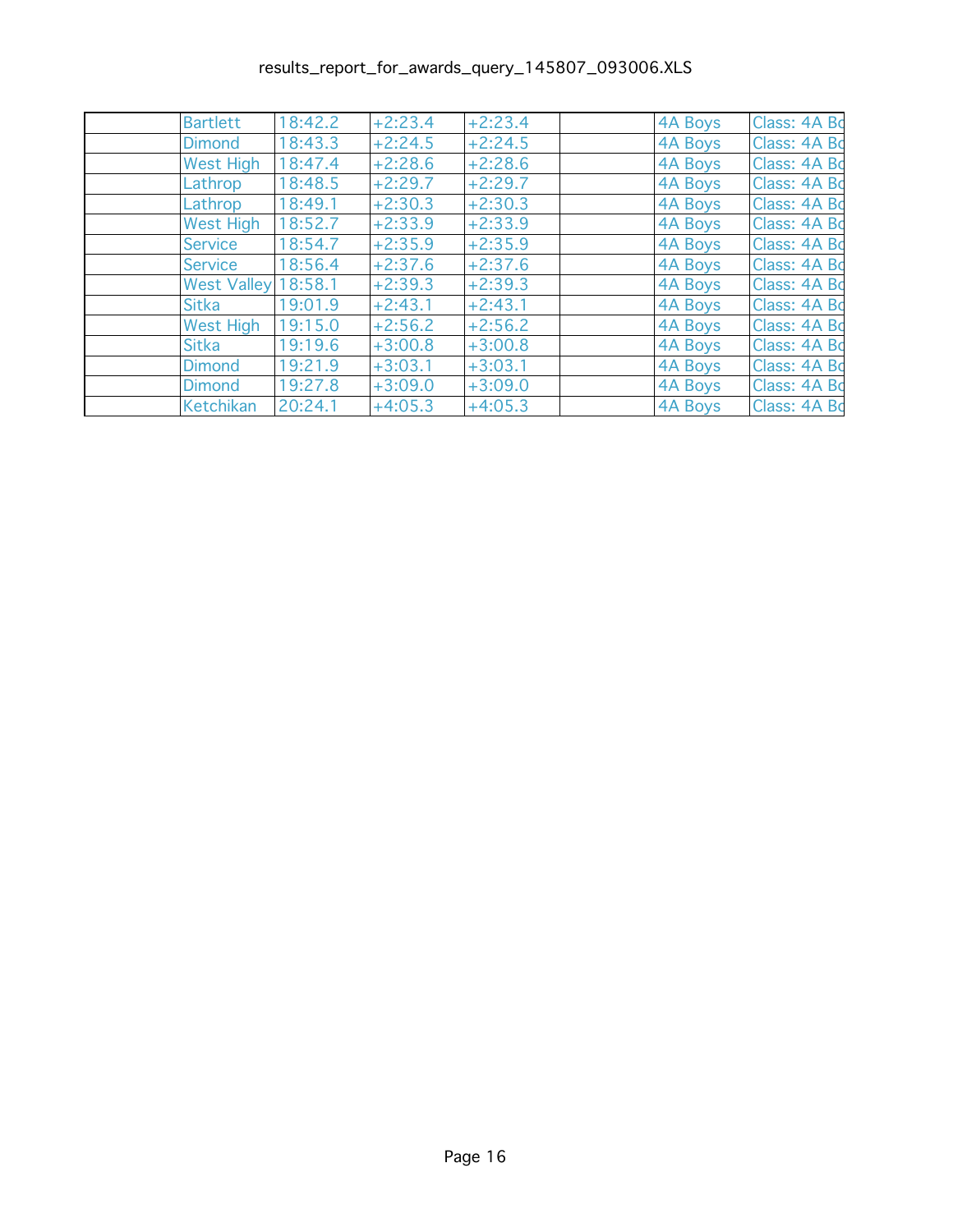| Gender | Event | <b>Class Descril Distance</b> |              | Start Wave Class Result Place in Sex Time Back in |       |           |
|--------|-------|-------------------------------|--------------|---------------------------------------------------|-------|-----------|
| Women  |       | $1A-2A-3A$ $G5k$              |              |                                                   | 10    | $+53.0$   |
| Women  |       | $1A-2A-3AG5k$                 |              | 1                                                 | 17    | $+1:25.8$ |
| Women  |       | 1A-2A-3A G 5 k                |              |                                                   | 21    | $+1:34.4$ |
| Women  |       | 1A-2A-3A G 5 k                |              | 1                                                 | 24    | $+1:42.8$ |
| Women  |       | 1A-2A-3A G 5 k                |              |                                                   | 30    | $+1:53.7$ |
| Women  |       | $1A-2A-3AG5k$                 |              |                                                   | 35    | $+2:01.1$ |
| Women  |       | $1A-2A-3AG5k$                 | 1            | 1                                                 | 46    | $+2:15.5$ |
| Women  |       | 1A-2A-3A G 5 k                |              |                                                   | 47    | $+2:17.2$ |
| Women  |       | $1A-2A-3AG5k$                 |              |                                                   | 51    | $+2:23.6$ |
| Women  |       | 1A-2A-3A G 5 k                |              |                                                   | 54    | $+2:27.9$ |
| Women  |       | $1A-2A-3AG5k$                 |              |                                                   | 55    | $+2:28.8$ |
| Women  |       | $1A-2A-3AG5k$                 |              |                                                   | 56    | $+2:29.0$ |
| Women  |       | $1A-2A-3AG5k$                 | 1            |                                                   | 57    | $+2:34.5$ |
| Women  |       | $1A-2A-3AG5k$                 |              |                                                   | 58    | $+2:36.4$ |
| Women  |       | $1A-2A-3AG5k$                 |              |                                                   | 67    | $+2:49.8$ |
| Women  |       | 1A-2A-3A G 5 k                |              | 1                                                 | 70    | $+2:53.0$ |
| Women  |       | $1A-2A-3AG$                   |              |                                                   | 72    | $+2:59.9$ |
| Women  |       | $1A-2A-3AG5k$                 |              | 1                                                 | 75    | $+3:05.2$ |
| Women  |       | $1A-2A-3A$ $G5k$              | 1            | 1                                                 | 78    | $+3:09.9$ |
| Women  |       | 1A-2A-3A G 5 k                |              |                                                   | 82    | $+3:16.7$ |
| Women  |       | $1A-2A-3AG5k$                 |              |                                                   | 85    | $+3:18.6$ |
| Women  |       | 1A-2A-3A G 5 k                |              |                                                   | 92    | $+3:25.9$ |
| Women  |       | 1A-2A-3A G 5 k                |              |                                                   | 95    | $+3:29.9$ |
| Women  |       | $1A-2A-3AGBk$                 |              |                                                   | 96    | $+3:33.6$ |
| Women  |       | $1A-2A-3AG5k$                 | 1            |                                                   | 97    | $+3:34.8$ |
| Women  |       | $1A-2A-3AG5k$                 |              |                                                   | 99    | $+3:39.9$ |
| Women  |       | 1A-2A-3A G 5 k                |              | 1                                                 | 103   | $+3:47.6$ |
| Women  |       | $1A-2A-3AG5k$                 |              | 1                                                 | 104   | $+3:48.4$ |
| Women  |       | 1A-2A-3A G 5 k                |              | 1                                                 | 105   | $+3:52.0$ |
| Women  |       | $1A-2A-3AG5k$                 |              | 1                                                 | 106   | $+3:54.0$ |
| Women  |       | $1A-2A-3AG5k$                 | 1            | $\mathbf{1}$                                      | 107   | $+3:58.7$ |
| Women  |       | 1A-2A-3A G 5 k                | 1            | 1                                                 | 108   | $+3:58.9$ |
| Women  |       | 1A-2A-3A G 5 k                |              | 1                                                 | 110   | $+4:01.0$ |
| Women  |       | $1A-2A-3AG5k$                 | 1.           |                                                   | 1 112 | $+4:01.3$ |
| Women  |       | $1A-2A-3AGBk$                 |              | $\mathbf{1}$                                      | 113   | $+4:09.0$ |
| Women  |       | $1A-2A-3AG5k$                 |              |                                                   | 1 114 | $+4:09.9$ |
| Women  |       | $1A-2A-3AG5k$                 | 1            |                                                   | 1 115 | $+4:11.7$ |
| Women  |       | $1A-2A-3AGBk$                 | 1            | 1                                                 | 116   | $+4:12.3$ |
| Women  |       | $1A-2A-3AG5k$                 | $\mathbf{1}$ | $\mathbf{1}$                                      | 117   | $+4:14.1$ |
| Women  |       | $1A-2A-3AG5k$                 | 1            | 1                                                 | 118   | $+4:15.4$ |
| Women  |       | $1A-2A-3AGBk$                 |              | 1                                                 | 120   | $+4:23.8$ |
| Women  |       | $1A-2A-3AG5k$                 | 1            | $\mathbf{1}$                                      | 121   | $+4:24.0$ |
| Women  |       | $1A-2A-3AG5k$                 | 1            |                                                   | 1 122 | $+4:24.5$ |
| Women  |       | $1A-2A-3AG5k$                 | 1            |                                                   | 1 123 | $+4:28.9$ |
| Women  |       | $1A-2A-3AG5k$                 |              | 1                                                 | 125   | $+4:32.5$ |
| Women  |       | $1A-2A-3AG5k$                 | 1            | 1                                                 | 126   | $+4:38.7$ |
| Women  |       | $1A-2A-3AG5k$                 |              | 1                                                 | 127   | $+4:39.7$ |
| Women  |       | 1A-2A-3A G5 k                 | 1            |                                                   | 1 128 | $+4:40.1$ |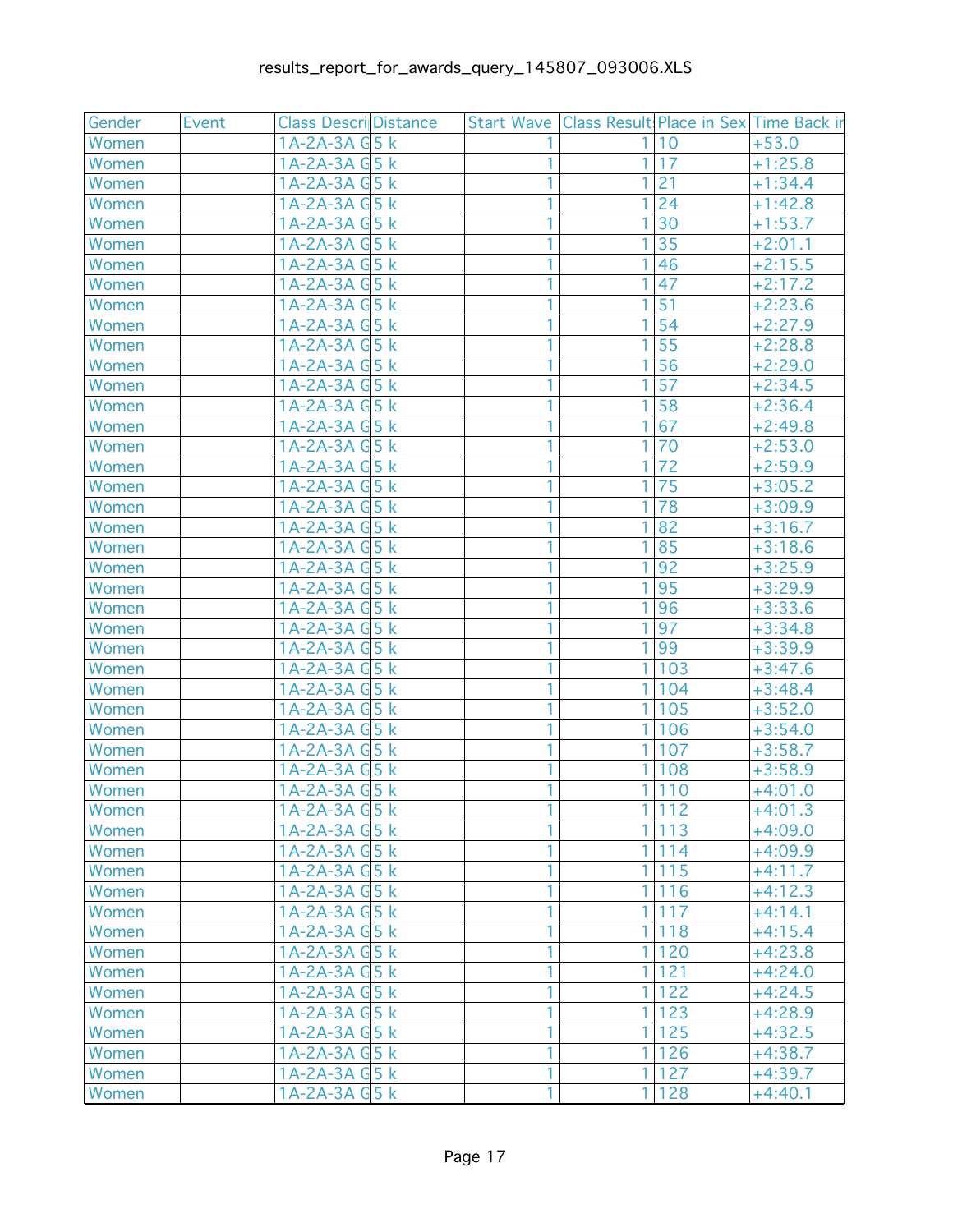| Women | 1A-2A-3A G 5 k        |                | 1 <sup>1</sup><br>129             | $+4:40.7$  |
|-------|-----------------------|----------------|-----------------------------------|------------|
| Women | 1A-2A-3A G 5 k        | 1              | 130<br>1 <sup>1</sup>             | $+4:41.1$  |
| Women | 1A-2A-3A G 5 k        |                | $\mathbf{1}$<br>131               | $+4:41.4$  |
| Women | 1A-2A-3A G 5 k        |                | $\mathbf{1}$<br>132               | $+4:48.4$  |
| Women | 1A-2A-3A G 5 k        |                | 1<br>133                          | $+4:51.7$  |
| Women | 1A-2A-3A G 5 k        |                | 1<br>134                          | $+4:52.7$  |
| Women | 1A-2A-3A G 5 k        |                | 135<br>1 <sup>1</sup>             | $+4:53.1$  |
| Women | 1A-2A-3A G 5 k        | 1              | 1 <br>136                         | $+4:54.3$  |
| Women | 1A-2A-3A G 5 k        | 1              | $\mathbf{1}$<br>137               | $+4:55.0$  |
| Women | 1A-2A-3A G 5 k        | 1              | $\mathbf{1}$<br>138               | $+4:56.5$  |
| Women | 1A-2A-3A G 5 k        | 1              | 1<br>139                          | $+5:03.1$  |
| Women | 1A-2A-3A G 5 k        |                | 1<br>140                          | $+5:05.5$  |
| Women | 1A-2A-3A G 5 k        |                | 142<br>1                          | $+5:07.7$  |
| Women | 1A-2A-3A G 5 k        | 1              | 143<br>1.                         | $+5:08.8$  |
| Women | 1A-2A-3A G 5 k        | 1              | 1<br>144                          | $+5:19.8$  |
| Women | 1A-2A-3A G 5 k        |                | $\mathbf{1}$<br>145               | $+5:22.1$  |
| Women | 1A-2A-3A G 5 k        |                | 1<br>146                          | $+5:26.0$  |
| Women | 1A-2A-3A G 5 k        |                | $\mathbf{1}$<br>147               | $+5:29.2$  |
| Women | 1A-2A-3A G 5 k        |                | $\mathbf{1}$<br>148               | $+5:31.1$  |
| Women | 1A-2A-3A G 5 k        | 1              | 1 <sup>1</sup><br>149             | $+5:36.3$  |
| Women | 1A-2A-3A G 5 k        | 1              | $\mathbf{1}$<br>150               | $+5:37.7$  |
| Women | 1A-2A-3A G 5 k        |                | 1<br>151                          | $+5:38.4$  |
| Women | 1A-2A-3A G5 k         |                | 1<br>152                          | $+5:39.8$  |
| Women | 1A-2A-3A G5 k         |                | $\mathbf{1}$<br>154               | $+5:52.2$  |
| Women | 1A-2A-3A G 5 k        |                | 155<br>1 <sup>1</sup>             | $+5:57.7$  |
| Women | 1A-2A-3A G 5 k        | 1              | 156<br>1                          | $+5:57.9$  |
| Women | 1A-2A-3A G 5 k        | 1              | $\mathbf{1}$<br>157               | $+6:02.6$  |
| Women | 1A-2A-3A G 5 k        |                | $\mathbf{1}$<br>158               | $+6:06.0$  |
| Women | 1A-2A-3A G 5 k        |                | 1<br>159                          | $+6:17.7$  |
| Women | 1A-2A-3A G 5 k        |                | 1<br>160                          | $+6:18.0$  |
| Women | 1A-2A-3A G 5 k        |                | $\mathbf{1}$<br>161               | $+6:23.7$  |
| Women | 1A-2A-3A G 5 k        | 1              | 1<br>162                          | $+6:24.2$  |
| Women | 1A-2A-3A G 5 k        | 1              | 1<br>165                          | $+7:00.8$  |
| Women | 1A-2A-3A G 5 k        |                | $\mathbf{1}$<br>166               | $+7:01.0$  |
| Women | 1A-2A-3A G 5 k        | 1.             | 1 167                             | $+7:24.7$  |
| Women | 1A-2A-3A G5 k         |                | 1 168                             | $+7:31.3$  |
| Women | $1A-2A-3A$ $G5k$      |                | 1 169                             | $+8:58.3$  |
| Women | $1A-2A-3AG5k$         | 1              | 1 170                             | $+9:58.9$  |
| Women | $1A-2A-3AG5k$         | 1              | 1 171                             | $+10:03.8$ |
| Women | $1A-2A-3A$ $G5k$      |                | 172<br>1 <sup>1</sup>             | $+10:35.0$ |
| Women | $1A-2A-3A$ $G5k$      |                | 173<br>1                          | $+12:38.2$ |
| Women | 5k<br><b>4A Girls</b> | $\overline{c}$ | $\overline{2}$                    | 0          |
| Women | <b>4A Girls</b><br>5k | $\overline{2}$ | $\overline{2}$<br>$\overline{c}$  | $+14.3$    |
| Women | 5k<br><b>4A Girls</b> | $\overline{2}$ | $\overline{3}$<br>$\overline{2}$  | $+28.2$    |
| Women | 5k<br><b>4A Girls</b> | $\overline{2}$ | $\overline{2}$<br>$\overline{4}$  | $+30.8$    |
| Women | 5k<br><b>4A Girls</b> | $\overline{2}$ | 5<br>2                            | $+32.1$    |
| Women | 5k<br><b>4A Girls</b> | $\overline{2}$ | $\overline{2}$<br>$6\phantom{1}6$ | $+37.4$    |
| Women | <b>4A Girls</b><br>5k | $\overline{2}$ | $\overline{2}$<br>$\overline{7}$  | $+39.3$    |
| Women | <b>4A Girls</b><br>5k | $\overline{2}$ | 2 8                               | $+43.1$    |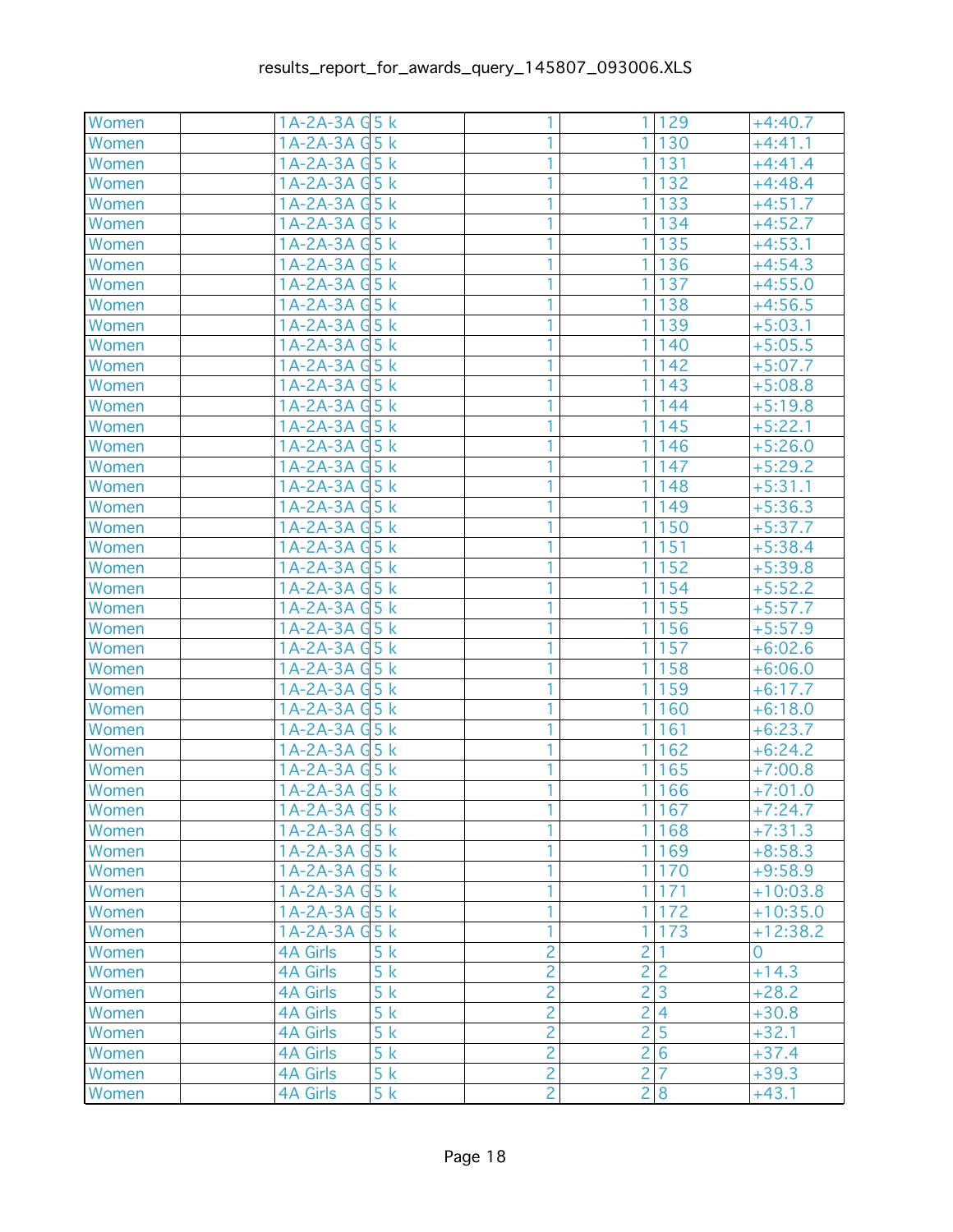| Women | <b>4A Girls</b> | 5k               | $\overline{c}$ | $\overline{2}$ | 9    | $+49.8$   |
|-------|-----------------|------------------|----------------|----------------|------|-----------|
| Women | <b>4A Girls</b> | 5k               | $\overline{2}$ | $\overline{2}$ | 11   | $+56.4$   |
| Women | <b>4A Girls</b> | 5k               | $\overline{c}$ | $\overline{c}$ | 12   | $+57.7$   |
| Women | <b>4A Girls</b> | 5k               | $\overline{2}$ | $\overline{2}$ | 13   | $+1:06.6$ |
| Women | <b>4A Girls</b> | 5k               | $\overline{2}$ | $\overline{2}$ | 14   | $+1:13.9$ |
| Women | <b>4A Girls</b> | 5k               | $\overline{c}$ | $\overline{2}$ | 15   | $+1:15.5$ |
| Women | <b>4A Girls</b> | $\overline{5}$ k | $\overline{2}$ | $\overline{2}$ | 16   | $+1:22.1$ |
| Women | <b>4A Girls</b> | 5k               | $\overline{2}$ | $\overline{2}$ | 17   | $+1:25.8$ |
| Women | <b>4A Girls</b> | 5k               | $\overline{c}$ | $\overline{2}$ | 19   | $+1:27.5$ |
| Women | <b>4A Girls</b> | 5k               | $\overline{2}$ | $\overline{2}$ | 20   | $+1:27.9$ |
| Women | <b>4A Girls</b> | 5k               | $\overline{2}$ | $\overline{2}$ | 22   | $+1:35.1$ |
| Women | <b>4A Girls</b> | 5k               | $\overline{c}$ | $\overline{2}$ | 23   | $+1:42.0$ |
| Women | <b>4A Girls</b> | 5k               | $\overline{2}$ | $\overline{2}$ | 25   | $+1:44.4$ |
| Women | <b>4A Girls</b> | 5k               | $\overline{2}$ | $\overline{2}$ | 26   | $+1:48.6$ |
| Women | <b>4A Girls</b> | 5k               | $\overline{c}$ | $\overline{2}$ | 27   | $+1:50.7$ |
| Women | <b>4A Girls</b> | 5k               | $\overline{2}$ | $\overline{2}$ | 28   | $+1:51.5$ |
| Women | <b>4A Girls</b> | $\overline{5k}$  | $\overline{2}$ | $\overline{2}$ | 29   | $+1:51.8$ |
| Women | <b>4A Girls</b> | 5k               | $\overline{2}$ | $\overline{2}$ | 31   | $+1:55.9$ |
| Women | <b>4A Girls</b> | 5k               | $\overline{2}$ | $\overline{2}$ | 32   | $+1:58.7$ |
| Women | <b>4A Girls</b> | 5k               | $\overline{2}$ | $\overline{2}$ | 33   | $+1:59.4$ |
| Women | <b>4A Girls</b> | 5k               | $\overline{c}$ | $\overline{2}$ | 34   | $+1:59.9$ |
| Women | <b>4A Girls</b> | 5k               | $\overline{2}$ | $\overline{2}$ | 36   | $+2:03.9$ |
| Women | <b>4A Girls</b> | 5k               | $\overline{2}$ | $\overline{2}$ | 37   | $+2:08.5$ |
| Women | <b>4A Girls</b> | 5k               | $\overline{c}$ | $\overline{2}$ | 38   | $+2:08.8$ |
| Women | <b>4A Girls</b> | 5k               | $\overline{2}$ | $\overline{2}$ | 39   | $+2:09.1$ |
| Women | <b>4A Girls</b> | 5k               | $\overline{2}$ | $\overline{c}$ | 40   | $+2:09.4$ |
| Women | <b>4A Girls</b> | 5k               | $\overline{c}$ | $\overline{2}$ | 41   | $+2:09.8$ |
| Women | <b>4A Girls</b> | 5k               | $\overline{2}$ | $\overline{2}$ | 42   | $+2:10.0$ |
| Women | <b>4A Girls</b> | $\overline{5}$ k | $\overline{2}$ | $\overline{2}$ | 43   | $+2:10.4$ |
| Women | <b>4A Girls</b> | 5k               | $\overline{c}$ | $\overline{2}$ | 44   | $+2:11.2$ |
| Women | <b>4A Girls</b> | 5k               | $\overline{2}$ | $\overline{2}$ | 45   | $+2:15.2$ |
| Women | <b>4A Girls</b> | 5k               | $\overline{2}$ | $\overline{2}$ | 48   | $+2:17.3$ |
| Women | <b>4A Girls</b> | 5k               | $\overline{c}$ | $\overline{2}$ | 49   | $+2:20.7$ |
| Women | <b>4A Girls</b> | 5k               | $\overline{2}$ | $\overline{2}$ | 50   | $+2:23.0$ |
| Women | <b>4A Girls</b> | 5k               | $\overline{2}$ |                | 2 52 | $+2:23.9$ |
| Women | <b>4A Girls</b> | 5k               | $\overline{c}$ |                | 2 53 | $+2:27.7$ |
| Women | <b>4A Girls</b> | 5k               | $\overline{2}$ |                | 2 59 | $+2:39.6$ |
| Women | <b>4A Girls</b> | 5k               | $\overline{2}$ |                | 2 60 | $+2:41.6$ |
| Women | <b>4A Girls</b> | 5k               | $\overline{c}$ |                | 2 61 | $+2:42.1$ |
| Women | <b>4A Girls</b> | 5k               | $\overline{2}$ |                | 2 62 | $+2:44.8$ |
| Women | <b>4A Girls</b> | 5k               | $\overline{2}$ |                | 2 63 | $+2:45.1$ |
| Women | <b>4A Girls</b> | 5k               | $\overline{2}$ | 2              | 64   | $+2:46.1$ |
| Women | <b>4A Girls</b> | 5k               | $\overline{2}$ |                | 2 65 | $+2:46.9$ |
| Women | <b>4A Girls</b> | 5k               | $\overline{2}$ |                | 2 66 | $+2:47.7$ |
| Women | <b>4A Girls</b> | 5k               | $\overline{c}$ |                | 2 68 | $+2:51.0$ |
| Women | <b>4A Girls</b> | 5k               | $\overline{c}$ |                | 2 69 | $+2:52.4$ |
| Women | <b>4A Girls</b> | 5k               | $\overline{2}$ | $\overline{2}$ | 71   | $+2:55.5$ |
| Women | <b>4A Girls</b> | 5k               | $\overline{2}$ | $\overline{2}$ | 73   | $+3:00.3$ |
| Women | <b>4A Girls</b> | 5k               | $\overline{2}$ |                | 2 74 | $+3:04.2$ |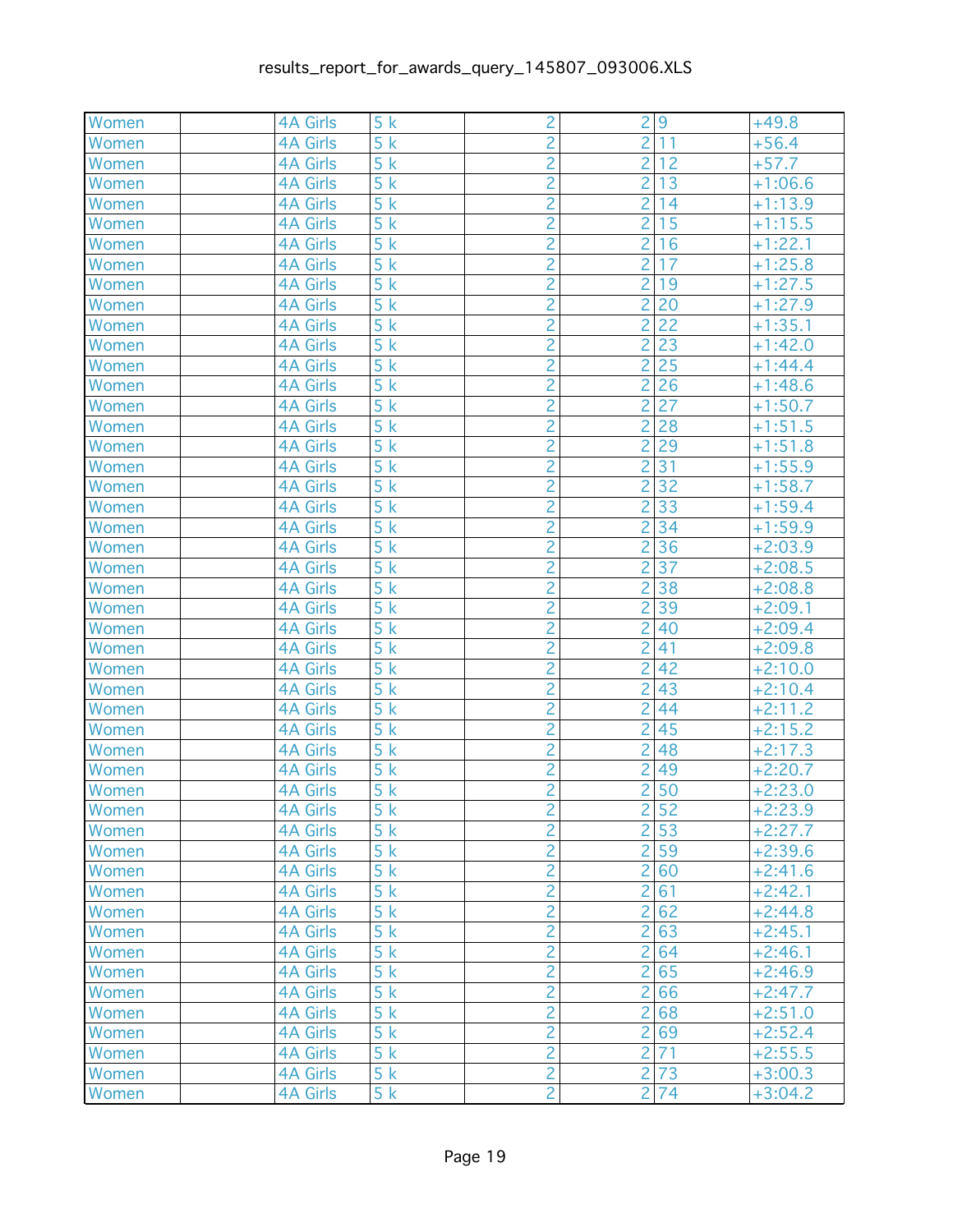| Women      | <b>4A Girls</b>                    | 5k               | $\overline{c}$ | $\overline{2}$ | 76             | $+3:06.6$ |
|------------|------------------------------------|------------------|----------------|----------------|----------------|-----------|
| Women      | <b>4A Girls</b>                    | 5k               | $\overline{2}$ | $\overline{2}$ | 77             | $+3:09.0$ |
| Women      | <b>4A Girls</b>                    | 5k               | $\overline{c}$ | $\overline{2}$ | 79             | $+3:11.4$ |
| Women      | <b>4A Girls</b>                    | 5k               | $\overline{2}$ | $\overline{2}$ | 80             | $+3:14.1$ |
| Women      | <b>4A Girls</b>                    | $\overline{5}$ k | $\overline{2}$ | $\overline{2}$ | 81             | $+3:16.5$ |
| Women      | <b>4A Girls</b>                    | 5k               | $\overline{c}$ | $\overline{2}$ | 83             | $+3:17.0$ |
| Women      | <b>4A Girls</b>                    | 5k               | $\overline{2}$ | $\overline{2}$ | 84             | $+3:17.5$ |
| Women      | <b>4A Girls</b>                    | 5k               | $\overline{2}$ | 2              | 86             | $+3:22.4$ |
| Women      | <b>4A Girls</b>                    | 5k               | $\overline{c}$ | $\overline{2}$ | 87             | $+3:23.1$ |
| Women      | <b>4A Girls</b>                    | 5k               | $\overline{2}$ | $\overline{2}$ | 88             | $+3:23.4$ |
| Women      | <b>4A Girls</b>                    | 5k               | $\overline{2}$ | $\overline{2}$ | 89             | $+3:23.7$ |
| Women      | <b>4A Girls</b>                    | 5k               | $\overline{2}$ | $\overline{2}$ | 90             | $+3:23.9$ |
| Women      | <b>4A Girls</b>                    | 5k               | $\overline{2}$ | $\overline{2}$ | 91             | $+3:25.4$ |
| Women      | <b>4A Girls</b>                    | 5k               | $\overline{2}$ | $\overline{2}$ | 93             | $+3:27.0$ |
| Women      | <b>4A Girls</b>                    | 5k               | $\overline{c}$ | $\overline{2}$ | 94             | $+3:28.0$ |
| Women      | <b>4A Girls</b>                    | 5k               | $\overline{2}$ | $\overline{2}$ | 98             | $+3:35.7$ |
| Women      | <b>4A Girls</b>                    | 5k               | $\overline{2}$ | $\overline{2}$ | 100            | $+3:40.5$ |
| Women      | <b>4A Girls</b>                    | 5k               | $\overline{2}$ | $\overline{2}$ | 101            | $+3:41.4$ |
| Women      | <b>4A Girls</b>                    | 5k               | $\overline{2}$ | $\overline{2}$ | 102            | $+3:45.2$ |
| Women      | <b>4A Girls</b>                    | 5k               | $\overline{2}$ | $\overline{2}$ | 109            | $+3:59.8$ |
| Women      | <b>4A Girls</b>                    | 5k               | $\overline{c}$ | $\overline{2}$ | 111            | $+4:01.1$ |
| Women      | <b>4A Girls</b>                    | 5k               | $\overline{2}$ | $\overline{2}$ | 119            | $+4:22.8$ |
| Women      | <b>4A Girls</b>                    | $\overline{5}$ k | $\overline{2}$ | $\overline{2}$ | 124            | $+4:29.5$ |
| Women      | <b>4A Girls</b>                    | 5k               | $\overline{c}$ | $\overline{2}$ | 141            | $+5:07.2$ |
| Women      | <b>4A Girls</b>                    | 5k               | $\overline{2}$ | $\overline{2}$ | 153            | $+5:47.6$ |
| Women      | <b>4A Girls</b>                    | 5k               | $\overline{2}$ | $\overline{2}$ | 163            | $+6:33.0$ |
| Women      | <b>4A Girls</b>                    | 5k               | $\overline{c}$ | $\overline{2}$ | 164            | $+6:55.1$ |
| Men        | 1A-2A-3A B 5 k                     |                  | $\overline{3}$ | 3              | 3              | $+17.3$   |
| Men        | 1A-2A-3A B 5 k                     |                  | $\overline{3}$ | $\overline{3}$ | $\overline{7}$ | $+41.3$   |
| Men        | 1A-2A-3A B 5 k                     |                  | $\overline{3}$ | $\overline{3}$ | 23             | $+1:02.9$ |
| Men        | 1A-2A-3A B 5 k                     |                  | $\overline{3}$ | 3              | 26             | $+1:11.9$ |
| Men        | 1A-2A-3A B 5 k                     |                  | $\overline{3}$ | 3              | 28             | $+1:13.2$ |
| Men        | 1A-2A-3A B 5 k                     |                  | $\overline{3}$ | $\overline{3}$ | 29             | $+1:14.4$ |
| Men        | 1A-2A-3A B 5 k                     |                  | $\overline{3}$ |                | 3 32           | $+1:16.0$ |
| Men        | $1A-2A-3A B5 k$                    |                  | $\overline{3}$ |                | 3 37           | $+1:19.0$ |
| Men        |                                    |                  | 3              | 3 <sup>1</sup> | 40             |           |
|            | $1A-2A-3A B5 k$<br>$1A-2A-3A B5 k$ |                  | 3              |                | 3 44           | $+1:21.4$ |
| Men<br>Men | $1A-2A-3A B5 k$                    |                  | $\overline{3}$ | 3              | 47             | $+1:23.2$ |
|            |                                    |                  | $\overline{3}$ | $\overline{3}$ |                | $+1:30.7$ |
| Men        | $1A-2A-3A B5 k$                    |                  | $\overline{3}$ |                | 50             | $+1:31.5$ |
| Men        | $1A-2A-3A B5 k$                    |                  |                |                | 3 53           | $+1:35.3$ |
| Men        | $1A-2A-3A B5 k$                    |                  | $\overline{3}$ | 3              | 54             | $+1:38.1$ |
| Men        | 1A-2A-3A B 5 k                     |                  | 3              | 3 <sup>1</sup> | 55             | $+1:39.6$ |
| Men        | $1A-2A-3A B5 k$                    |                  | $\overline{3}$ |                | 3 56           | $+1:40.3$ |
| Men        | $1A-2A-3A B5 k$                    |                  | $\overline{3}$ |                | 3 63           | $+1:47.2$ |
| Men        | $1A-2A-3A B5 k$                    |                  | $\overline{3}$ |                | 3 64           | $+1:47.4$ |
| Men        | 1A-2A-3A B 5 k                     |                  | $\overline{3}$ |                | 3 66           | $+1:48.8$ |
| Men        | $1A-2A-3A B5 k$                    |                  | $\overline{3}$ |                | 3 69           | $+1:51.8$ |
| Men        | $1A-2A-3A B5 k$                    |                  | $\overline{3}$ | 3 <sup>1</sup> | 71             | $+1:52.8$ |
| Men        | $1A-2A-3A B5 k$                    |                  | $\overline{3}$ |                | 3 72           | $+1:53.4$ |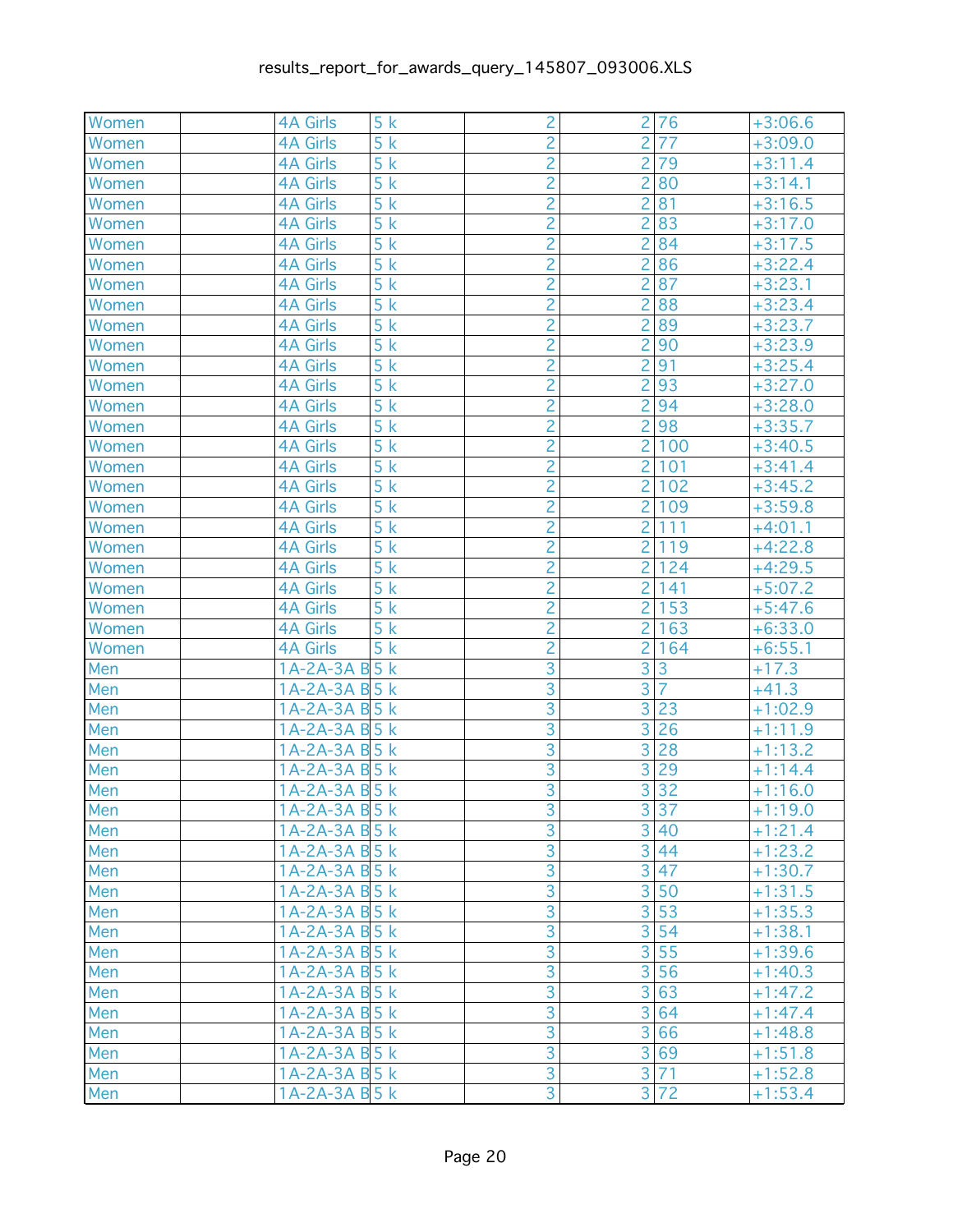| Men | 1A-2A-3A B 5 k  | 3              | 3 <sup>1</sup> | 76    | $+1:56.6$            |
|-----|-----------------|----------------|----------------|-------|----------------------|
| Men | 1A-2A-3A B 5 k  | 3              | $\overline{3}$ | 78    | $+1:57.5$            |
| Men | 1A-2A-3A B 5 k  | $\overline{3}$ |                | 3 80  | $+1:59.5$            |
| Men | 1A-2A-3A B 5 k  | $\overline{3}$ |                | 3 83  | $+2:00.4$            |
| Men | 1A-2A-3A B 5 k  | $\overline{3}$ | $\overline{3}$ | 87    | $+2:04.1$            |
| Men | 1A-2A-3A B 5 k  | $\overline{3}$ | $\overline{3}$ | 91    | $+2:06.3$            |
| Men | 1A-2A-3A B 5 k  | $\overline{3}$ | $\overline{3}$ | 94    | $+2:09.0$            |
| Men | 1A-2A-3A B 5 k  | $\overline{3}$ | $\overline{3}$ | 97    | $+2:11.0$            |
| Men | 1A-2A-3A B 5 k  | $\overline{3}$ | 3 <sup>1</sup> | 98    | $+2:14.0$            |
| Men | 1A-2A-3A B 5 k  | $\overline{3}$ | 3 <sup>1</sup> | 100   | $+2:17.2$            |
| Men | 1A-2A-3A B 5 k  | $\overline{3}$ | $\overline{3}$ | 101   | $+2:18.2$            |
| Men | 1A-2A-3A B 5 k  | $\overline{3}$ | $\overline{3}$ | 102   | $+2:19.0$            |
| Men | 1A-2A-3A B 5 k  | $\overline{3}$ | 3 <sup>1</sup> | 103   | $+2:19.7$            |
| Men | 1A-2A-3A B 5 k  | $\overline{3}$ | 3 <sup>1</sup> | 104   | $+2:22.9$            |
| Men | 1A-2A-3A B 5 k  | $\overline{3}$ | $\overline{3}$ | 105   | $+2:23.1$            |
| Men | 1A-2A-3A B 5 k  | $\overline{3}$ | $\overline{3}$ | 106   | $+2:23.3$            |
| Men | 1A-2A-3A B 5 k  | $\overline{3}$ | $\overline{3}$ | 108   | $+2:24.1$            |
| Men | 1A-2A-3A B 5 k  | $\overline{3}$ | $\overline{3}$ | 110   | $+2:25.6$            |
| Men | 1A-2A-3A B 5 k  | $\overline{3}$ | 3 <sup>1</sup> | 111   | $+2:26.9$            |
| Men | 1A-2A-3A B 5 k  | $\overline{3}$ | 3 <sup>1</sup> | 112   | $+2:27.1$            |
| Men | 1A-2A-3A B 5 k  | $\overline{3}$ | 3              | 113   | $+2:28.0$            |
| Men | 1A-2A-3A B 5 k  | $\overline{3}$ | $\overline{3}$ | 115   | $+2:29.0$            |
| Men | 1A-2A-3A B 5 k  | $\overline{3}$ | $\overline{3}$ | 119   | $+2:34.7$            |
| Men | 1A-2A-3A B 5 k  | $\overline{3}$ | 3              | 123   | $+2:39.6$            |
| Men | 1A-2A-3A B 5 k  | $\overline{3}$ | 3 <sup>1</sup> | 124   | $+2:40.4$            |
| Men | 1A-2A-3A B 5 k  | $\overline{3}$ | 3 <sup>1</sup> | 125   | $+2:40.8$            |
| Men | 1A-2A-3A B 5 k  | $\overline{3}$ | $\overline{3}$ | 126   | $+2:42.\overline{3}$ |
| Men | 1A-2A-3A B 5 k  | $\overline{3}$ | $\overline{3}$ | 128   | $+2:43.5$            |
| Men | 1A-2A-3A B 5 k  | $\overline{3}$ | $\overline{3}$ | 129   | $+2:44.5$            |
| Men | 1A-2A-3A B 5 k  | $\overline{3}$ | 3              | 130   | $+2:45.9$            |
| Men | 1A-2A-3A B 5 k  | $\overline{3}$ | 3              | 131   | $+2:50.0$            |
| Men | 1A-2A-3A B 5 k  | $\overline{3}$ | 3              | 132   | $+2:55.0$            |
| Men | 1A-2A-3A B 5 k  | $\overline{3}$ | 3              | 133   | $+2:55.9$            |
| Men | $1A-2A-3A B5 k$ | $\overline{3}$ |                | 3 136 | $+3:00.9$            |
| Men | 1A-2A-3A B 5 k  | $\overline{3}$ |                | 3 137 | $+3:02.0$            |
| Men | 1A-2A-3A B 5 k  | 3              |                | 3 138 | $+3:02.8$            |
| Men | $1A-2A-3A B5 k$ | $\overline{3}$ |                | 3 140 | $+3:04.2$            |
| Men | $1A-2A-3A B5 k$ | $\overline{3}$ |                | 3 141 | $+3:05.0$            |
| Men | $1A-2A-3A B5 k$ | $\overline{3}$ |                | 3 142 | $+3:06.1$            |
| Men | $1A-2A-3A B5 k$ | $\overline{3}$ |                | 3 143 | $+3:07.8$            |
| Men | 1A-2A-3A B 5 k  | $\overline{3}$ | $\overline{3}$ | 144   | $+3:08.1$            |
| Men | $1A-2A-3A B5 k$ | $\overline{3}$ |                | 3 146 | $+3:11.9$            |
| Men | $1A-2A-3A B5 k$ | $\overline{3}$ |                | 3 147 | $+3:13.6$            |
| Men | $1A-2A-3A B5 k$ | 3              |                | 3 148 | $+3:18.3$            |
| Men | 1A-2A-3A B 5 k  | $\overline{3}$ |                | 3 149 | $+3:19.2$            |
| Men | $1A-2A-3A B5 k$ | $\overline{3}$ |                | 3 150 | $+3:19.6$            |
| Men | $1A-2A-3A B5 k$ | $\overline{3}$ |                | 3 151 | $+3:20.2$            |
| Men | $1A-2A-3A B5 k$ | $\overline{3}$ |                | 3 152 | $+3:20.4$            |
| Men | 1A-2A-3A B 5 k  | $\overline{3}$ |                | 3 153 | $+3:20.7$            |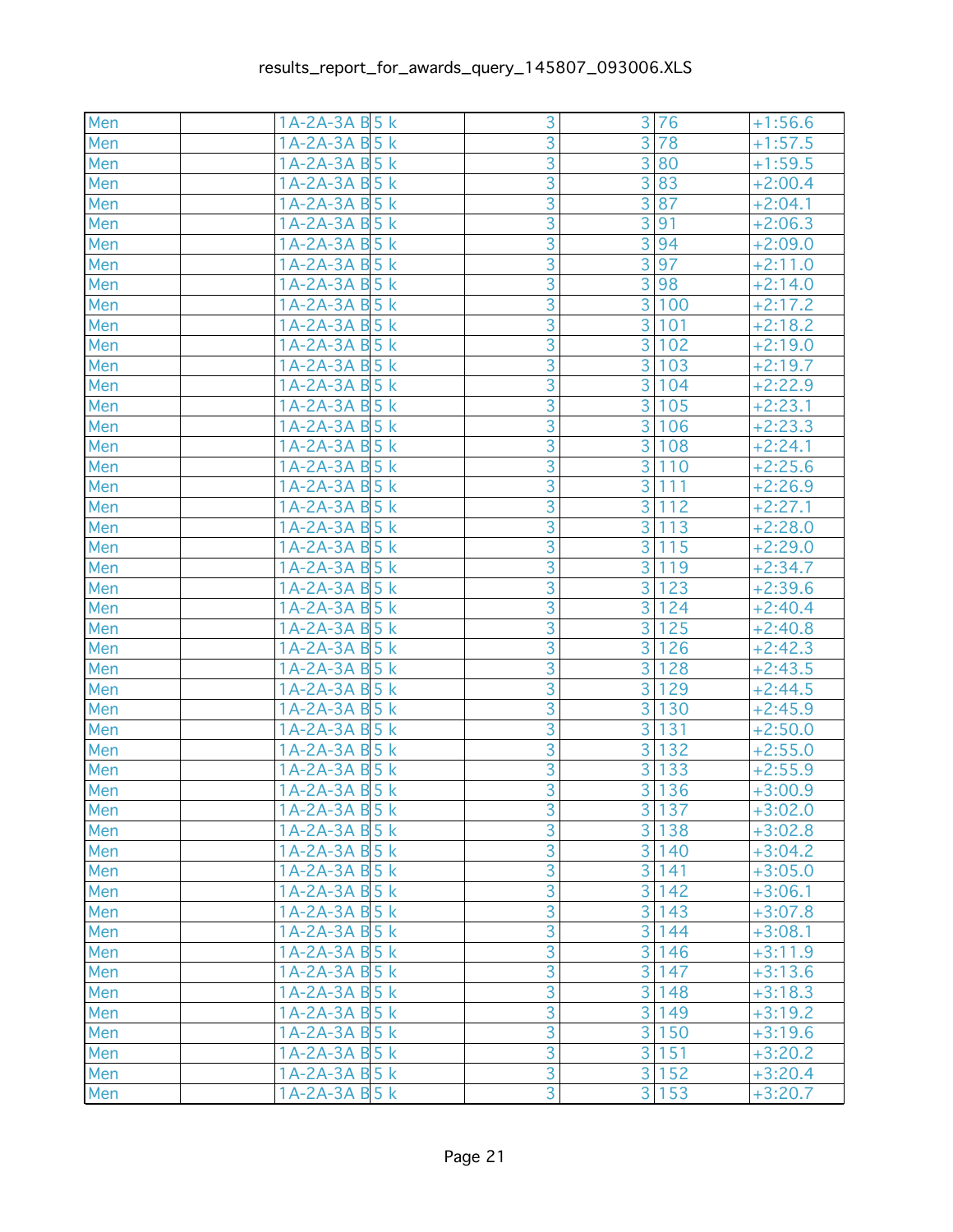| Men | 1A-2A-3A B 5 k                     | 3              | 3 154                             | $+3:21.3$      |
|-----|------------------------------------|----------------|-----------------------------------|----------------|
| Men | 1A-2A-3A B 5 k                     | 3              | 3 <sup>1</sup><br>155             | $+3:21.8$      |
| Men | 1A-2A-3A B 5 k                     | $\overline{3}$ | 3 <sup>1</sup><br>156             | $+3:24.0$      |
| Men | 1A-2A-3A B 5 k                     | $\overline{3}$ | 3 <sup>1</sup><br>157             | $+3:24.8$      |
| Men | 1A-2A-3A B 5 k                     | $\overline{3}$ | 3<br>158                          | $+3:25.1$      |
| Men | 1A-2A-3A B 5 k                     | $\overline{3}$ | 3<br>159                          | $+3:31.2$      |
| Men | 1A-2A-3A B 5 k                     | $\overline{3}$ | 3<br>160                          | $+3:31.5$      |
| Men | 1A-2A-3A B 5 k                     | $\overline{3}$ | 3<br>161                          | $+3:31.7$      |
| Men | 1A-2A-3A B 5 k                     | $\overline{3}$ | 3<br>162                          | $+3:33.7$      |
| Men | 1A-2A-3A B 5 k                     | $\overline{3}$ | 3<br>163                          | $+3:38.4$      |
| Men | 1A-2A-3A B 5 k                     | $\overline{3}$ | $\overline{3}$<br>164             | $+3:52.9$      |
| Men | 1A-2A-3A B 5 k                     | $\overline{3}$ | 3<br>165                          | $+4:01.3$      |
| Men | 1A-2A-3A B 5 k                     | $\overline{3}$ | 3 <sup>1</sup><br>166             | $+4:02.4$      |
| Men | 1A-2A-3A B 5 k                     | $\overline{3}$ | 3 <sup>2</sup><br>167             | $+4:03.9$      |
| Men | 1A-2A-3A B 5 k                     | $\overline{3}$ | $\overline{3}$<br>169             | $+4:08.5$      |
| Men | 1A-2A-3A B 5 k                     | $\overline{3}$ | $\overline{3}$<br>170             | $+4:11.1$      |
| Men | 1A-2A-3A B 5 k                     | $\overline{3}$ | $\overline{3}$<br>171             | $+4:12.7$      |
| Men | 1A-2A-3A B 5 k                     | $\overline{3}$ | $\overline{3}$<br>172             | $+4:15.0$      |
| Men | 1A-2A-3A B 5 k                     | $\overline{3}$ | 3<br>173                          | $+4:23.4$      |
| Men | 1A-2A-3A B 5 k                     | $\overline{3}$ | 3 <sup>1</sup><br>174             | $+4:29.0$      |
| Men | 1A-2A-3A B 5 k                     | $\overline{3}$ | 3<br>175                          | $+4:29.5$      |
| Men | 1A-2A-3A B 5 k                     | $\overline{3}$ | $\overline{3}$<br>176             | $+4:33.4$      |
| Men | 1A-2A-3A B 5 k                     | $\overline{3}$ | $\overline{3}$<br>177             | $+4:35.8$      |
| Men | 1A-2A-3A B 5 k                     | $\overline{3}$ | 3<br>178                          | $+4:43.2$      |
| Men | 1A-2A-3A B 5 k                     | $\overline{3}$ | 3 <sup>1</sup><br>179             | $+5:07.3$      |
| Men | 1A-2A-3A B 5 k                     | $\overline{3}$ | 3 <sup>1</sup><br>180             | $+5:18.4$      |
| Men | 1A-2A-3A B 5 k                     | $\overline{3}$ | 3<br>181                          | $+5:46.2$      |
| Men | 1A-2A-3A B 5 k                     | $\overline{3}$ | 3<br>182                          | $+5:52.7$      |
| Men | 1A-2A-3A B 5 k                     | $\overline{3}$ | 3<br>183                          | $+6:02.4$      |
| Men | 1A-2A-3A B 5 k                     | $\overline{3}$ | 3 <sup>1</sup><br>184             | $+6:04.0$      |
| Men | 4A Boys<br>5k                      | $\overline{4}$ | $\overline{4}$                    | $\overline{0}$ |
| Men | 5k<br>4A Boys                      | $\overline{4}$ | $\overline{c}$<br>4               | $+8.0$         |
| Men | 5k<br><b>4A Boys</b>               | 4              | $\overline{4}$<br>$\vert 4 \vert$ | $+26.9$        |
| Men | 5k<br><b>4A Boys</b>               | 4              | $\overline{4}$ 5                  | $+32.2$        |
| Men | 5k<br>4A Boys                      | $\overline{4}$ | 4 6                               | $+36.6$        |
| Men | 5k<br>4A Boys                      | $\overline{4}$ | 4 8                               | $+45.0$        |
| Men | 5k<br><b>4A Boys</b>               | $\overline{4}$ | 4 9                               | $+45.4$        |
| Men | 5k<br><b>4A Boys</b>               | $\overline{4}$ | 4 10                              | $+46.6$        |
| Men | 5k<br><b>4A Boys</b>               | $\overline{4}$ | 4 11                              | $+47.8$        |
| Men | 5k<br><b>4A Boys</b>               | 4              | $\vert 4 \vert$<br>12             | $+48.6$        |
| Men | 5k<br><b>4A Boys</b>               | $\overline{4}$ | 13<br>$\overline{4}$              | $+50.0$        |
| Men | 5k<br><b>4A Boys</b>               | $\overline{4}$ | 4 14                              | $+52.1$        |
| Men | $\overline{5}$ k<br><b>4A Boys</b> | $\overline{4}$ | 15<br>4 <sup>1</sup>              | $+54.1$        |
| Men | 5k<br><b>4A Boys</b>               | $\overline{4}$ | $\overline{4}$<br>16              | $+54.4$        |
| Men | 5k<br><b>4A Boys</b>               | 4              | 4 <sup>1</sup><br>17              | $+55.0$        |
| Men | $\overline{5}$ k<br><b>4A Boys</b> | $\overline{4}$ | 4 18                              | $+58.4$        |
| Men | 5k<br><b>4A Boys</b>               | $\overline{4}$ | 4 19                              | $+59.3$        |
| Men | 5k<br><b>4A Boys</b>               | $\overline{4}$ | 4 20                              | $+1:00.9$      |
| Men | 5k<br>4A Boys                      | $\overline{4}$ | 4 21                              | $+1:01.2$      |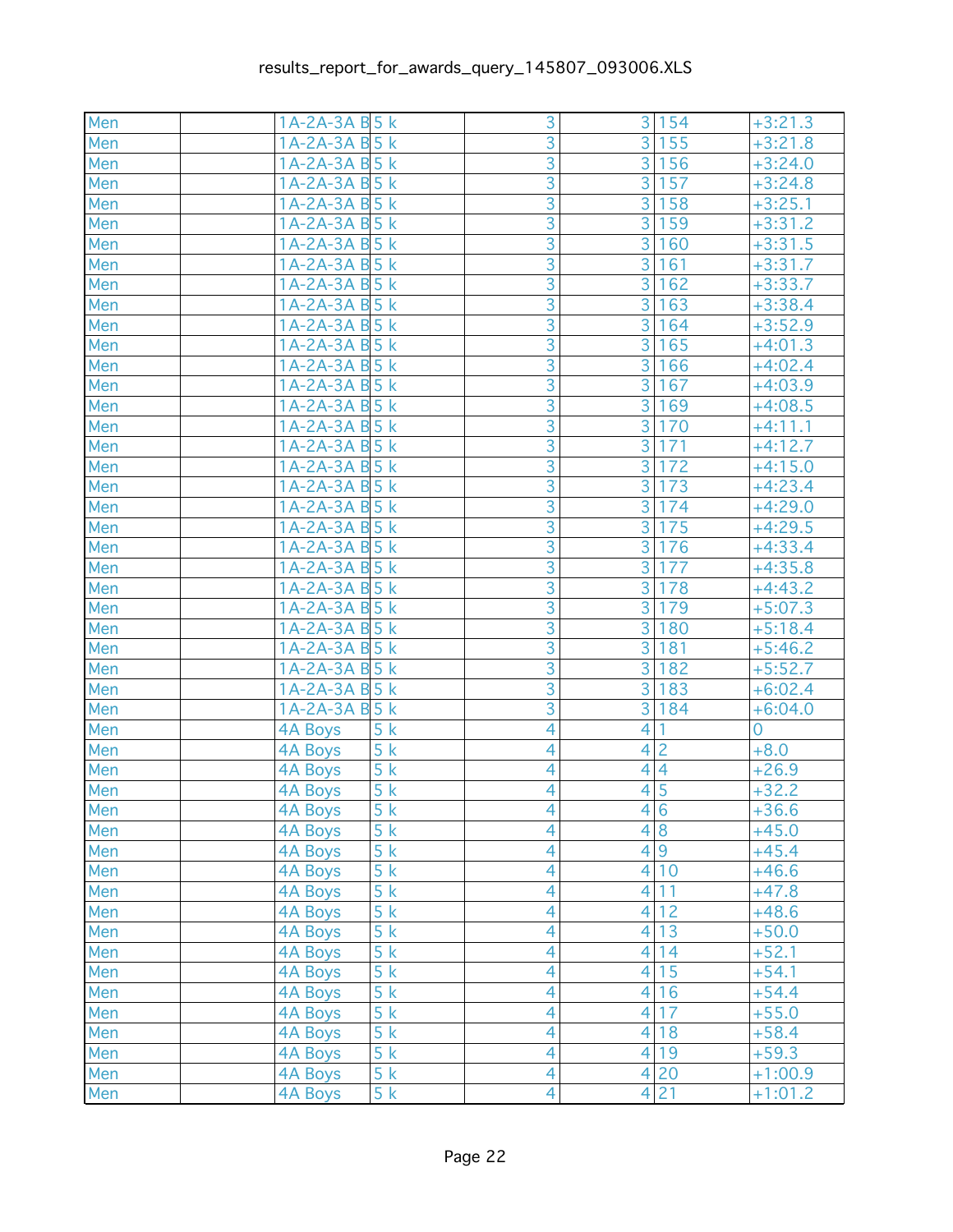| Men | <b>4A Boys</b> | 5k                            | $\overline{4}$ | $\overline{4}$  | 22   | $+1:01.4$ |
|-----|----------------|-------------------------------|----------------|-----------------|------|-----------|
| Men | 4A Boys        | 5k                            | $\overline{4}$ | $\vert 4 \vert$ | 24   | $+1:05.0$ |
| Men | <b>4A Boys</b> | 5k                            | 4              | 4 <sup>1</sup>  | 25   | $+1:10.9$ |
| Men | <b>4A Boys</b> | $\overline{5}$ k              | $\overline{4}$ | $\overline{4}$  | 27   | $+1:12.6$ |
| Men | <b>4A Boys</b> | $\overline{5}$ $\overline{k}$ | 4              | $\overline{4}$  | 30   | $+1:14.8$ |
| Men | <b>4A Boys</b> | $\overline{5}$ k              | 4              | 4               | 31   | $+1:15.0$ |
| Men | <b>4A Boys</b> | $\overline{5}$ k              | $\overline{4}$ | $\overline{4}$  | 33   | $+1:16.2$ |
| Men | 4A Boys        | 5k                            | 4              | $\overline{4}$  | 34   | $+1:17.8$ |
| Men | <b>4A Boys</b> | 5k                            | 4              | $\overline{4}$  | 35   | $+1:18.1$ |
| Men | <b>4A Boys</b> | $\overline{5}$ k              | 4              | $\vert 4 \vert$ | 36   | $+1:18.4$ |
| Men | <b>4A Boys</b> | 5k                            | 4              | 4               | 38   | $+1:19.6$ |
| Men | <b>4A Boys</b> | 5k                            | $\overline{4}$ | 4               | 39   | $+1:20.1$ |
| Men | <b>4A Boys</b> | $\overline{5}$ k              | $\overline{4}$ | $\overline{4}$  | 40   | $+1:21.4$ |
| Men | 4A Boys        | 5k                            | $\overline{4}$ | 4 <sup>1</sup>  | 42   | $+1:21.7$ |
| Men | <b>4A Boys</b> | 5k                            | 4              | 4 <sup>1</sup>  | 43   | $+1:22.5$ |
| Men | <b>4A Boys</b> | $\overline{5}$ k              | $\overline{4}$ | 4 <sup>1</sup>  | 45   | $+1:23.6$ |
| Men | <b>4A Boys</b> | $\overline{5}$ $\overline{k}$ | 4              | $\vert 4 \vert$ | 46   | $+1:30.3$ |
| Men | 4A Boys        | $\overline{5}$ k              | 4              | 4               | 48   | $+1:31.1$ |
| Men | <b>4A Boys</b> | $\overline{5}$ k              | $\overline{4}$ | $\overline{4}$  | 49   | $+1:31.3$ |
| Men | <b>4A Boys</b> | 5k                            | 4              | $\overline{4}$  | 51   | $+1:32.0$ |
| Men | <b>4A Boys</b> | 5k                            | 4              | $\overline{4}$  | 52   | $+1:32.9$ |
| Men | <b>4A Boys</b> | $\overline{5}$ k              | 4              | $\overline{4}$  | 57   | $+1:40.9$ |
| Men | <b>4A Boys</b> | 5k                            | 4              | $\vert 4 \vert$ | 58   | $+1:43.1$ |
| Men | <b>4A Boys</b> | 5k                            | $\overline{4}$ | $\overline{4}$  | 59   | $+1:43.8$ |
| Men | <b>4A Boys</b> | $\overline{5}$ k              | $\overline{4}$ | $\overline{4}$  | 60   | $+1:44.0$ |
| Men | 4A Boys        | 5k                            | $\overline{4}$ | 4 <sup>1</sup>  | 61   | $+1:45.0$ |
| Men | <b>4A Boys</b> | 5k                            | 4              | 4 <sup>1</sup>  | 62   | $+1:45.5$ |
| Men | <b>4A Boys</b> | $\overline{5}$ k              | $\overline{4}$ | $\overline{4}$  | 65   | $+1:48.5$ |
| Men | <b>4A Boys</b> | $\overline{5}$ $\overline{k}$ | 4              | $\overline{4}$  | 67   | $+1:49.5$ |
| Men | <b>4A Boys</b> | $\overline{5}$ k              | $\overline{4}$ | 4               | 68   | $+1:49.9$ |
| Men | <b>4A Boys</b> | 5k                            | $\overline{4}$ | $\overline{4}$  | 70   | $+1:52.7$ |
| Men | <b>4A Boys</b> | 5k                            | 4              | 4               | 73   | $+1:54.2$ |
| Men | <b>4A Boys</b> | 5k                            | 4              | $\overline{4}$  | 74   | $+1:55.1$ |
| Men | <b>4A Boys</b> | $\overline{5}$ k              | 4              | $\overline{4}$  | 75   | $+1:56.3$ |
| Men | 4A Boys        | 5k                            | $\overline{4}$ |                 | 4 77 | $+1:57.4$ |
| Men | <b>4A Boys</b> | 5k                            | $\overline{4}$ |                 | 4 79 | $+1:59.2$ |
| Men | <b>4A Boys</b> | 5k                            | $\overline{4}$ |                 | 4 81 | $+1:59.8$ |
| Men | <b>4A Boys</b> | 5k                            | $\overline{4}$ |                 | 4 82 | $+2:00.2$ |
| Men | <b>4A Boys</b> | 5k                            | 4              |                 | 4 84 | $+2:02.2$ |
| Men | <b>4A Boys</b> | 5k                            | $\overline{4}$ |                 | 4 85 | $+2:03.2$ |
| Men | <b>4A Boys</b> | 5k                            | 4              |                 | 4 86 | $+2:03.4$ |
| Men | <b>4A Boys</b> | 5k                            | $\overline{4}$ |                 | 4 88 | $+2:04.3$ |
| Men | <b>4A Boys</b> | 5k                            | $\overline{4}$ |                 | 4 89 | $+2:04.9$ |
| Men | 4A Boys        | 5k                            | $\overline{4}$ |                 | 4 90 | $+2:05.2$ |
| Men | <b>4A Boys</b> | 5k                            | 4              |                 | 4 92 | $+2:06.8$ |
| Men | <b>4A Boys</b> | 5k                            | $\overline{4}$ |                 | 4 93 | $+2:07.5$ |
| Men | <b>4A Boys</b> | 5k                            | $\overline{4}$ |                 | 4 95 | $+2:09.2$ |
| Men | <b>4A Boys</b> | 5k                            | $\overline{4}$ |                 | 4 96 | $+2:10.4$ |
| Men | <b>4A Boys</b> | 5k                            | $\overline{4}$ |                 | 4 99 | $+2:14.9$ |
|     |                |                               |                |                 |      |           |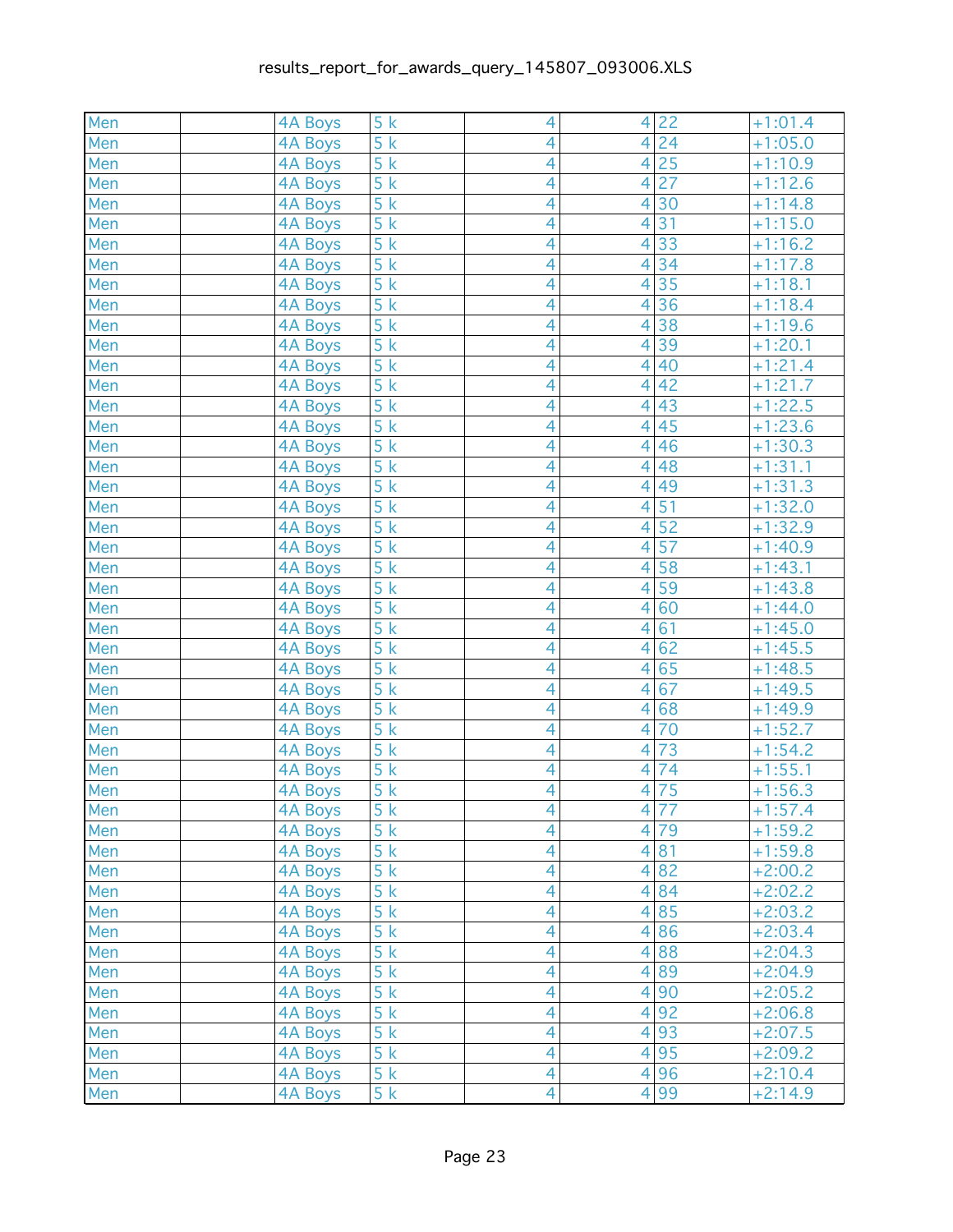| Men | 4A Boys        | 5k | 4 | 4 107 | $+2:23.4$ |
|-----|----------------|----|---|-------|-----------|
| Men | 4A Boys        | 5k | 4 | 4 109 | $+2:24.5$ |
| Men | 4A Boys        | 5k | 4 | 4 114 | $+2:28.6$ |
| Men | <b>4A Boys</b> | 5k | 4 | 4 116 | $+2:29.7$ |
| Men | 4A Boys        | 5k | 4 | 4 117 | $+2:30.3$ |
| Men | 4A Boys        | 5k | 4 | 4 118 | $+2:33.9$ |
| Men | 4A Boys        | 5k | 4 | 4 120 | $+2:35.9$ |
| Men | 4A Boys        | 5k | 4 | 4 121 | $+2:37.6$ |
| Men | 4A Boys        | 5k | 4 | 4 122 | $+2:39.3$ |
| Men | 4A Boys        | 5k | 4 | 4 127 | $+2:43.1$ |
| Men | 4A Boys        | 5k | 4 | 4 134 | $+2:56.2$ |
| Men | 4A Boys        | 5k | 4 | 4 135 | $+3:00.8$ |
| Men | 4A Boys        | 5k | 4 | 4 139 | $+3:03.1$ |
| Men | 4A Boys        | 5k | 4 | 4 145 | $+3:09.0$ |
| Men | <b>4A Boys</b> | 5k | 4 | 4 168 | $+4:05.3$ |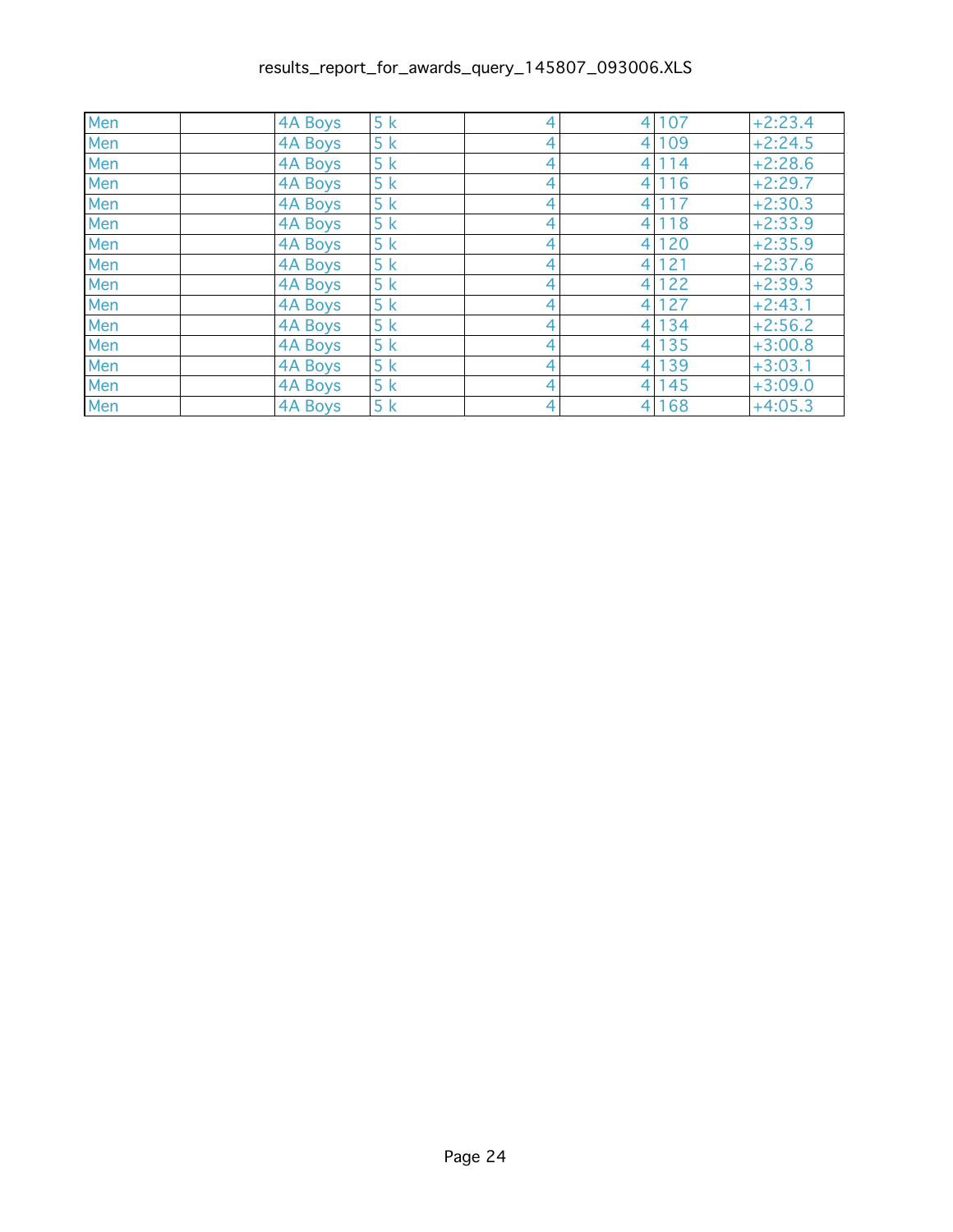|     | Overall Place Overall Time Pace |        |       | Percent Bac Numerical C Numerical S Numerical O Time (msec) |       |     |         |
|-----|---------------------------------|--------|-------|-------------------------------------------------------------|-------|-----|---------|
| 156 | $+3:13.4$                       | 3:54.4 | 4.7%  |                                                             | 10    | 156 | 1172200 |
| 180 | $+3:46.2$                       | 4:01.0 | 7.7%  | $\overline{c}$                                              | 17    | 180 | 1205000 |
| 185 | $+3:54.8$                       | 4:02.7 | 8.4%  | 3                                                           | 21    | 185 | 1213600 |
| 190 | $+4:03.2$                       | 4:04.4 | 9.2%  | 4                                                           | 24    | 190 | 1222000 |
| 201 | $+4:14.1$                       | 4:06.6 | 10.2% | 5                                                           | 30    | 201 | 1232900 |
| 207 | $+4:21.5$                       | 4:08.1 | 10.8% | 6                                                           | 35    | 207 | 1240300 |
| 223 | $+4:35.9$                       | 4:10.9 | 12.1% | $\overline{7}$                                              | 46    | 223 | 1254700 |
| 224 | $+4:37.6$                       | 4:11.3 | 12.3% | 8                                                           | 47    | 224 | 1256400 |
| 229 | $+4:44.0$                       | 4:12.6 | 12.8% | 9                                                           | 51    | 229 | 1262800 |
| 232 | $+4:48.3$                       | 4:13.4 | 13.2% | 10                                                          | 54    | 232 | 1267100 |
| 233 | $+4:49.2$                       | 4:13.6 | 13.3% | 11                                                          | 55    | 233 | 1268000 |
| 234 | $+4:49.4$                       | 4:13.6 | 13.3% | 12                                                          | 56    | 234 | 1268200 |
| 235 | $+4:54.9$                       | 4:14.7 | 13.8% | 13                                                          | 57    | 235 | 1273700 |
| 236 | $+4:56.8$                       | 4:15.1 | 14.0% | 14                                                          | 58    | 236 | 1275600 |
| 246 | $+5:10.2$                       | 4:17.8 | 15.2% | 15                                                          | 67    | 246 | 1289000 |
| 249 | $+5:13.4$                       | 4:18.4 | 15.5% | 16                                                          | 70    | 249 | 1292200 |
| 252 | $+5:20.3$                       | 4:19.8 | 16.1% | 17                                                          | 72    | 252 | 1299100 |
| 255 | $+5:25.6$                       | 4:20.9 | 16.5% | 18                                                          | 75    | 255 | 1304400 |
| 258 | $+5:30.3$                       | 4:21.8 | 17.0% | 19                                                          | 78    | 258 | 1309100 |
| 262 | $+5:37.1$                       | 4:23.2 | 17.6% | 20                                                          | 82    | 262 | 1315900 |
| 265 | $+5:39.0$                       | 4:23.6 | 17.7% | 21                                                          | 85    | 265 | 1317800 |
| 273 | $+5:46.3$                       | 4:25.0 | 18.4% | $\overline{22}$                                             | 92    | 273 | 1325100 |
| 276 | $+5:50.3$                       | 4:25.8 | 18.8% | 23                                                          | 95    | 276 | 1329100 |
| 278 | $+5:54.0$                       | 4:26.6 | 19.1% | 24                                                          | 96    | 278 | 1332800 |
| 279 | $+5:55.2$                       | 4:26.8 | 19.2% | 25                                                          | 97    | 279 | 1334000 |
| 281 | $+6:00.3$                       | 4:27.8 | 19.6% | 26                                                          | 99    | 281 | 1339100 |
| 287 | $+6:08.0$                       | 4:29.4 | 20.3% | 27                                                          | 103   | 287 | 1346800 |
| 288 | $+6:08.8$                       | 4:29.5 | 20.4% | 28                                                          | 104   | 288 | 1347600 |
| 289 | $+6:12.4$                       | 4:30.2 | 20.7% | 29                                                          | 105   | 289 | 1351200 |
| 290 | $+6:14.4$                       | 4:30.6 | 20.9% | 30                                                          | 106   | 290 | 1353200 |
| 291 | $+6:19.1$                       | 4:31.6 | 21.3% | 31                                                          | 107   | 291 | 1357900 |
| 292 | $+6:19.3$                       | 4:31.6 | 21.3% | 32                                                          | 108   | 292 | 1358100 |
| 294 | $+6:21.4$                       | 4:32.0 | 21.5% | 33                                                          | 110   | 294 | 1360200 |
| 296 | $+6:21.7$                       | 4:32.1 | 21.6% | 34                                                          | $112$ | 296 | 1360500 |
| 297 | $+6:29.4$                       | 4:33.6 | 22.2% | 35                                                          | 113   | 297 | 1368200 |
| 298 | $+6:30.3$                       | 4:33.8 | 22.3% | 36                                                          | 114   | 298 | 1369100 |
| 299 | $+6:32.1$                       | 4:34.2 | 22.5% | 37                                                          | 115   | 299 | 1370900 |
| 300 | $+6:32.7$                       | 4:34.3 | 22.5% | 38                                                          | 116   | 300 | 1371500 |
| 301 | $+6:34.5$                       | 4:34.7 | 22.7% | 39                                                          | 117   | 301 | 1373300 |
| 302 | $+6:35.8$                       | 4:34.9 | 22.8% | 40                                                          | 118   | 302 | 1374600 |
| 304 | $+6:44.2$                       | 4:36.6 | 23.6% | 41                                                          | 120   | 304 | 1383000 |
| 305 | $+6:44.4$                       | 4:36.6 | 23.6% | 42                                                          | 121   | 305 | 1383200 |
| 306 | $+6:44.9$                       | 4:36.7 | 23.6% | 43                                                          | 122   | 306 | 1383700 |
| 307 | $+6:49.3$                       | 4:37.6 | 24.0% | 44                                                          | 123   | 307 | 1388100 |
| 309 | $+6:52.9$                       | 4:38.3 | 24.3% | 45                                                          | 125   | 309 | 1391700 |
| 310 | $+6:59.1$                       | 4:39.6 | 24.9% | 46                                                          | 126   | 310 | 1397900 |
| 311 | $+7:00.1$                       | 4:39.8 | 25.0% | 47                                                          | 127   | 311 | 1398900 |
| 312 | $+7:00.5$                       | 4:39.9 | 25.0% | 48                                                          | 128   | 312 | 1399300 |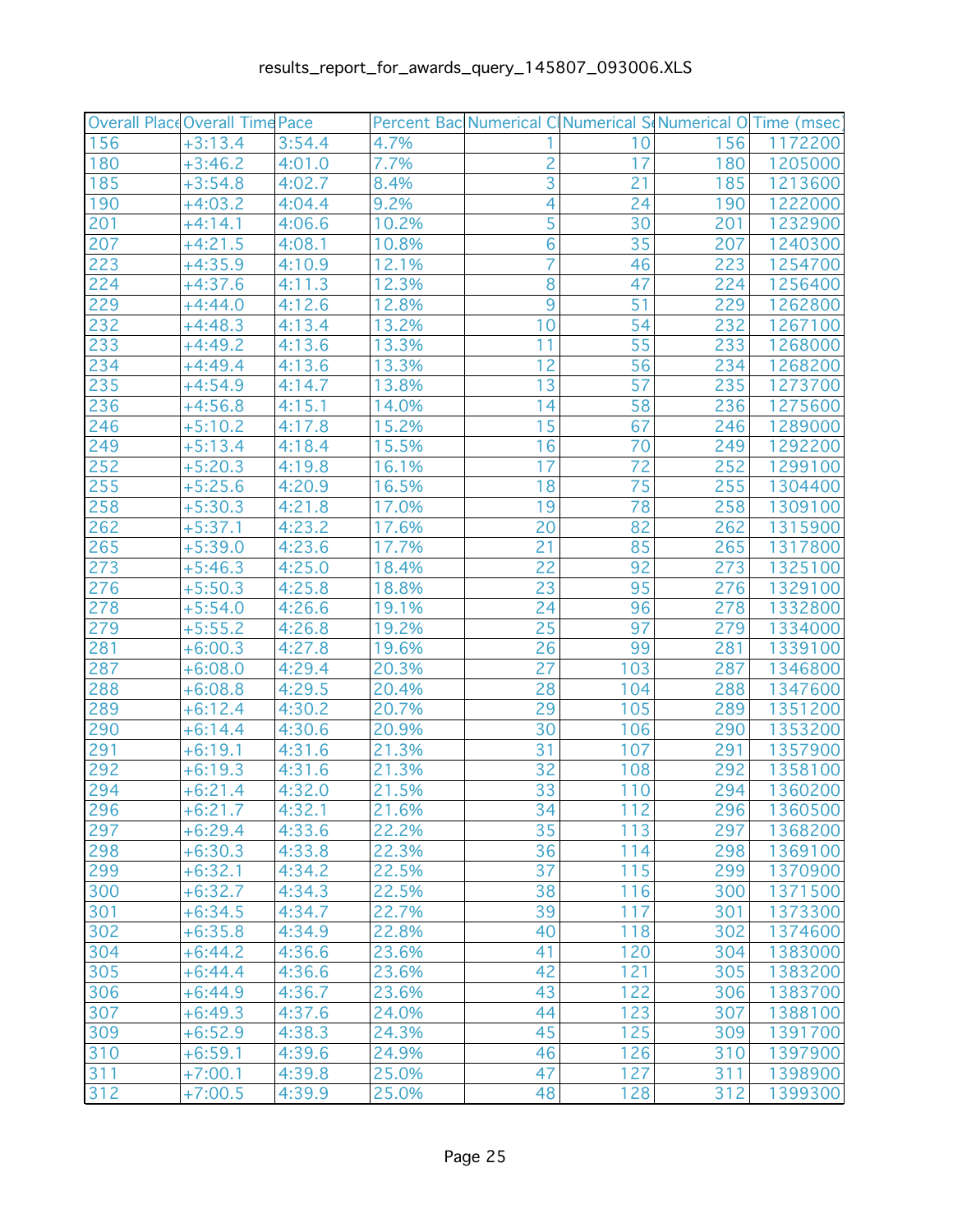| 313   | $+7:01.1$  | 4:40.0 | 25.1% | 49             | 129            | 313 | 1399900 |
|-------|------------|--------|-------|----------------|----------------|-----|---------|
| 314   | $+7:01.5$  | 4:40.1 | 25.1% | 50             | 130            | 314 | 1400300 |
| 315   | $+7:01.8$  | 4:40.1 | 25.1% | 51             | 131            | 315 | 1400600 |
| 316   | $+7:08.8$  | 4:41.5 | 25.8% | 52             | 132            | 316 | 1407600 |
| 317   | $+7:12.1$  | 4:42.2 | 26.1% | 53             | 133            | 317 | 1410900 |
| 318   | $+7:13.1$  | 4:42.4 | 26.2% | 54             | 134            | 318 | 1411900 |
| 319   | $+7:13.5$  | 4:42.5 | 26.2% | 55             | 135            | 319 | 1412300 |
| 320   | $+7:14.7$  | 4:42.7 | 26.3% | 56             | 136            | 320 | 1413500 |
| 321   | $+7:15.4$  | 4:42.8 | 26.4% | 57             | 137            | 321 | 1414200 |
| 322   | $+7:16.9$  | 4:43.1 | 26.5% | 58             | 138            | 322 | 1415700 |
| 323   | $+7:23.5$  | 4:44.5 | 27.1% | 59             | 139            | 323 | 1422300 |
| 324   | $+7:25.9$  | 4:44.9 | 27.3% | 60             | 140            | 324 | 1424700 |
| 326   | $+7:28.1$  | 4:45.4 | 27.5% | 61             | 142            | 326 | 1426900 |
| 327   | $+7:29.2$  | 4:45.6 | 27.6% | 62             | 143            | 327 | 1428000 |
| 328   | $+7:40.2$  | 4:47.8 | 28.6% | 63             | 144            | 328 | 1439000 |
| 329   | $+7:42.5$  | 4:48.3 | 28.8% | 64             | 145            | 329 | 1441300 |
| 330   | $+7:46.4$  | 4:49.0 | 29.1% | 65             | 146            | 330 | 1445200 |
| 331   | $+7:49.6$  | 4:49.7 | 29.4% | 66             | 147            | 331 | 1448400 |
| 332   | $+7:51.5$  | 4:50.1 | 29.6% | 67             | 148            | 332 | 1450300 |
| 333   | $+7:56.7$  | 4:51.1 | 30.0% | 68             | 149            | 333 | 1455500 |
| 334   | $+7:58.1$  | 4:51.4 | 30.2% | 69             | 150            | 334 | 1456900 |
| 335   | $+7:58.8$  | 4:51.5 | 30.2% | 70             | 151            | 335 | 1457600 |
| 336   | $+8:00.2$  | 4:51.8 | 30.4% | 71             | 152            | 336 | 1459000 |
| 338   | $+8:12.6$  | 4:54.3 | 31.5% | 72             | 154            | 338 | 1471400 |
| 339   | $+8:18.1$  | 4:55.4 | 32.0% | 73             | 155            | 339 | 1476900 |
| 340   | $+8:18.3$  | 4:55.4 | 32.0% | 74             | 156            | 340 | 1477100 |
| 341   | $+8:23.0$  | 4:56.4 | 32.4% | 75             | 157            | 341 | 1481800 |
| 342   | $+8:26.4$  | 4:57.0 | 32.7% | 76             | 158            | 342 | 1485200 |
| 343   | $+8:38.1$  | 4:59.4 | 33.7% | 77             | 159            | 343 | 1496900 |
| 344   | $+8:38.4$  | 4:59.4 | 33.8% | 78             | 160            | 344 | 1497200 |
| 345   | $+8:44.1$  | 5:00.6 | 34.3% | 79             | 161            | 345 | 1502900 |
| 346   | $+8:44.6$  | 5:00.7 | 34.3% | 80             | 162            | 346 | 1503400 |
| 349   | $+9:21.2$  | 5:08.0 | 37.6% | 81             | 165            | 349 | 1540000 |
| 350   | $+9:21.4$  | 5:08.0 | 37.6% | 82             | 166            | 350 | 1540200 |
| $351$ | $+9:45.1$  | 5:12.8 | 39.7% | 83             | 167            | 351 | 1563900 |
| 352   | $+9:51.7$  | 5:14.1 | 40.3% | 84             | 168            | 352 | 1570500 |
| 353   | $+11:18.7$ | 5:31.5 | 48.1% | 85             | 169            | 353 | 1657500 |
| 354   | $+12:19.3$ | 5:43.6 | 53.5% | 86             | 170            | 354 | 1718100 |
| 355   | $+12:24.2$ | 5:44.6 | 53.9% | 87             | 171            | 355 | 1723000 |
| 356   | $+12:55.4$ | 5:50.8 | 56.7% | 88             | 172            | 356 | 1754200 |
| 357   | $+14:58.6$ | 6:15.5 | 67.7% | 89             | 173            | 357 | 1877400 |
| 104   | $+2:20.4$  | 3:43.8 | 0.0%  |                |                | 104 | 1119200 |
| 120   | $+2:34.7$  | 3:46.7 | 1.3%  | $\overline{c}$ | $\overline{c}$ | 120 | 1133500 |
| 133   | $+2:48.6$  | 3:49.5 | 2.5%  | 3              | 3              | 133 | 1147400 |
| 135   | $+2:51.2$  | 3:50.0 | 2.8%  | $\overline{4}$ | $\overline{4}$ | 135 | 1150000 |
| 136   | $+2:52.5$  | 3:50.3 | 2.9%  | 5              | 5              | 136 | 1151300 |
| 140   | $+2:57.8$  | 3:51.3 | 3.3%  | 6              | 6              | 140 | 1156600 |
| 141   | $+2:59.7$  | 3:51.7 | 3.5%  | $\overline{7}$ | 7              | 141 | 1158500 |
| 147   | $+3:03.5$  | 3:52.5 | 3.9%  | 8              | 8              | 147 | 1162300 |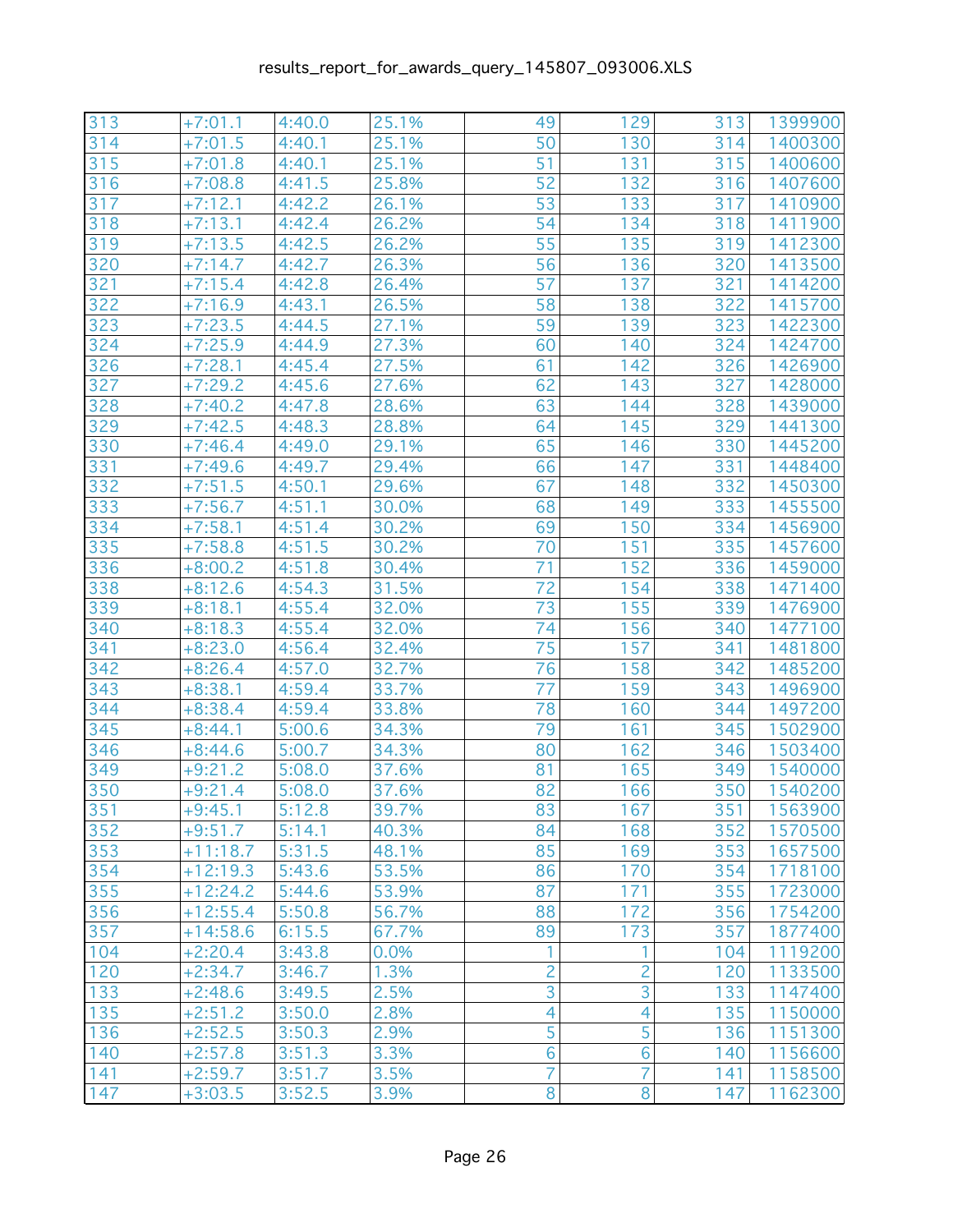| 154 | $+3:10.2$ | 3:53.8 | 4.4%  | 9  | 9               | 154 | 1169000 |
|-----|-----------|--------|-------|----|-----------------|-----|---------|
| 158 | $+3:16.8$ | 3:55.1 | 5.0%  | 10 | 11              | 158 | 1175600 |
| 159 | $+3:18.1$ | 3:55.4 | 5.2%  | 11 | 12              | 159 | 1176900 |
| 171 | $+3:27.0$ | 3:57.2 | 6.0%  | 12 | 13              | 171 | 1185800 |
| 176 | $+3:34.3$ | 3:58.6 | 6.6%  | 13 | 14              | 176 | 1193100 |
| 177 | $+3:35.9$ | 3:58.9 | 6.7%  | 14 | 15              | 177 | 1194700 |
| 179 | $+3:42.5$ | 4:00.3 | 7.3%  | 15 | 16              | 179 | 1201300 |
| 180 | $+3:46.2$ | 4:01.0 | 7.7%  | 16 | 17              | 180 | 1205000 |
| 182 | $+3:47.9$ | 4:01.3 | 7.8%  | 17 | 19              | 182 | 1206700 |
| 183 | $+3:48.3$ | 4:01.4 | 7.9%  | 18 | 20              | 183 | 1207100 |
| 186 | $+3:55.5$ | 4:02.9 | 8.5%  | 19 | 22              | 186 | 1214300 |
| 188 | $+4:02.4$ | 4:04.2 | 9.1%  | 20 | 23              | 188 | 1221200 |
| 192 | $+4:04.8$ | 4:04.7 | 9.3%  | 21 | 25              | 192 | 1223600 |
| 195 | $+4:09.0$ | 4:05.6 | 9.7%  | 22 | 26              | 195 | 1227800 |
| 196 | $+4:11.1$ | 4:06.0 | 9.9%  | 23 | 27              | 196 | 1229900 |
| 198 | $+4:11.9$ | 4:06.1 | 10.0% | 24 | 28              | 198 | 1230700 |
| 199 | $+4:12.2$ | 4:06.2 | 10.0% | 25 | 29              | 199 | 1231000 |
| 203 | $+4:16.3$ | 4:07.0 | 10.4% | 26 | 31              | 203 | 1235100 |
| 204 | $+4:19.1$ | 4:07.6 | 10.6% | 27 | 32              | 204 | 1237900 |
| 205 | $+4:19.8$ | 4:07.7 | 10.7% | 28 | 33              | 205 | 1238600 |
| 206 | $+4:20.3$ | 4:07.8 | 10.7% | 29 | 34              | 206 | 1239100 |
| 209 | $+4:24.3$ | 4:08.6 | 11.1% | 30 | 36              | 209 | 1243100 |
| 210 | $+4:28.9$ | 4:09.5 | 11.5% | 31 | 37              | 210 | 1247700 |
| 212 | $+4:29.2$ | 4:09.6 | 11.5% | 32 | 38              | 212 | 1248000 |
| 213 | $+4:29.5$ | 4:09.7 | 11.5% | 33 | 39              | 213 | 1248300 |
| 215 | $+4:29.8$ | 4:09.7 | 11.6% | 34 | 40              | 215 | 1248600 |
| 216 | $+4:30.2$ | 4:09.8 | 11.6% | 35 | 41              | 216 | 1249000 |
| 217 | $+4:30.4$ | 4:09.8 | 11.6% | 36 | 42              | 217 | 1249200 |
| 218 | $+4:30.8$ | 4:09.9 | 11.7% | 37 | 43              | 218 | 1249600 |
| 219 | $+4:31.6$ | 4:10.1 | 11.7% | 38 | 44              | 219 | 1250400 |
| 221 | $+4:35.6$ | 4:10.9 | 12.1% | 39 | 45              | 221 | 1254400 |
| 225 | $+4:37.7$ | 4:11.3 | 12.3% | 40 | 48              | 225 | 1256500 |
| 226 | $+4:41.1$ | 4:12.0 | 12.6% | 41 | 49              | 226 | 1259900 |
| 228 | $+4:43.4$ | 4:12.4 | 12.8% | 42 | 50              | 228 | 1262200 |
| 230 | $+4:44.3$ | 4:12.6 | 12.9% | 43 | $\overline{52}$ | 230 | 1263100 |
| 231 | $+4:48.1$ | 4:13.4 | 13.2% | 44 | 53              | 231 | 1266900 |
| 237 | $+5:00.0$ | 4:15.8 | 14.3% | 45 | 59              | 237 | 1278800 |
| 238 | $+5:02.0$ | 4:16.2 | 14.4% | 46 | 60              | 238 | 1280800 |
| 239 | $+5:02.5$ | 4:16.3 | 14.5% | 47 | 61              | 239 | 1281300 |
| 240 | $+5:05.2$ | 4:16.8 | 14.7% | 48 | 62              | 240 | 1284000 |
| 241 | $+5:05.5$ | 4:16.9 | 14.8% | 49 | 63              | 241 | 1284300 |
| 242 | $+5:06.5$ | 4:17.1 | 14.8% | 50 | 64              | 242 | 1285300 |
| 243 | $+5:07.3$ | 4:17.2 | 14.9% | 51 | 65              | 243 | 1286100 |
| 245 | $+5:08.1$ | 4:17.4 | 15.0% | 52 | 66              | 245 | 1286900 |
| 247 | $+5:11.4$ | 4:18.0 | 15.3% | 53 | 68              | 247 | 1290200 |
| 248 | $+5:12.8$ | 4:18.3 | 15.4% | 54 | 69              | 248 | 1291600 |
| 250 | $+5:15.9$ | 4:18.9 | 15.7% | 55 | 71              | 250 | 1294700 |
| 253 | $+5:20.7$ | 4:19.9 | 16.1% | 56 | 73              | 253 | 1299500 |
| 254 | $+5:24.6$ | 4:20.7 | 16.5% | 57 | 74              | 254 | 1303400 |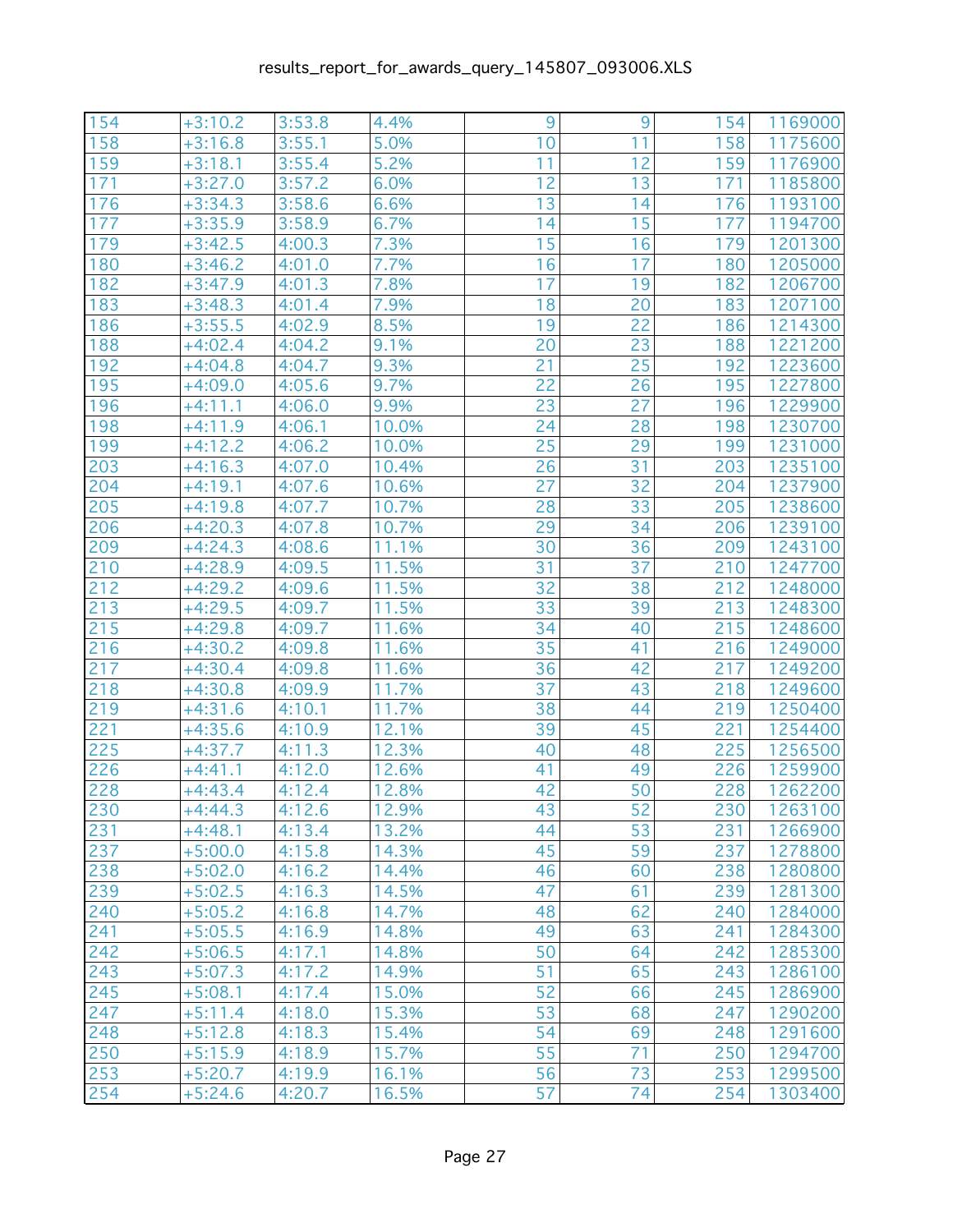| 256             | $+5:27.0$ | 4:21.2 | 16.7% | 58             | 76              | 256            | 1305800 |
|-----------------|-----------|--------|-------|----------------|-----------------|----------------|---------|
| 257             | $+5:29.4$ | 4:21.6 | 16.9% | 59             | 77              | 257            | 1308200 |
| 259             | $+5:31.8$ | 4:22.1 | 17.1% | 60             | 79              | 259            | 1310600 |
| 260             | $+5:34.5$ | 4:22.7 | 17.3% | 61             | 80              | 260            | 1313300 |
| 261             | $+5:36.9$ | 4:23.1 | 17.6% | 62             | 81              | 261            | 1315700 |
| 263             | $+5:37.4$ | 4:23.2 | 17.6% | 63             | 83              | 263            | 1316200 |
| 264             | $+5:37.9$ | 4:23.3 | 17.6% | 64             | 84              | 264            | 1316700 |
| 266             | $+5:42.8$ | 4:24.3 | 18.1% | 65             | 86              | 266            | 1321600 |
| 267             | $+5:43.5$ | 4:24.5 | 18.1% | 66             | 87              | 267            | 1322300 |
| 268             | $+5:43.8$ | 4:24.5 | 18.2% | 67             | 88              | 268            | 1322600 |
| 269             | $+5:44.1$ | 4:24.6 | 18.2% | 68             | 89              | 269            | 1322900 |
| 270             | $+5:44.3$ | 4:24.6 | 18.2% | 69             | 90              | 270            | 1323100 |
| 271             | $+5:45.8$ | 4:24.9 | 18.4% | 70             | 91              | 271            | 1324600 |
| 274             | $+5:47.4$ | 4:25.2 | 18.5% | 71             | 93              | 274            | 1326200 |
| 275             | $+5:48.4$ | 4:25.4 | 18.6% | 72             | 94              | 275            | 1327200 |
| 280             | $+5:56.1$ | 4:27.0 | 19.3% | 73             | 98              | 280            | 1334900 |
| 282             | $+6:00.9$ | 4:27.9 | 19.7% | 74             | 100             | 282            | 1339700 |
| 283             | $+6:01.8$ | 4:28.1 | 19.8% | 75             | 101             | 283            | 1340600 |
| 286             | $+6:05.6$ | 4:28.9 | 20.1% | 76             | 102             | 286            | 1344400 |
| 293             | $+6:20.2$ | 4:31.8 | 21.4% | 77             | 109             | 293            | 1359000 |
| 295             | $+6:21.5$ | 4:32.1 | 21.5% | 78             | 111             | 295            | 1360300 |
| 303             | $+6:43.2$ | 4:36.4 | 23.5% | 79             | 119             | 303            | 1382000 |
| 308             | $+6:49.9$ | 4:37.7 | 24.1% | 80             | 124             | 308            | 1388700 |
| 325             | $+7:27.6$ | 4:45.3 | 27.4% | 81             | 141             | 325            | 1426400 |
| 337             | $+8:08.0$ | 4:53.4 | 31.1% | 82             | 153             | 337            | 1466800 |
| 347             | $+8:53.4$ | 5:02.4 | 35.1% | 83             | 163             | 347            | 1512200 |
| 348             | $+9:15.5$ | 5:06.9 | 37.1% | 84             | 164             | 348            | 1534300 |
| 3               | $+17.3$   | 3:19.2 | 1.8%  | 1              | 3               | 3              | 996100  |
| $\overline{7}$  | $+41.3$   | 3:24.0 | 4.2%  | $\overline{c}$ | $\overline{7}$  | $\overline{7}$ | 1020100 |
| 23              | $+1:02.9$ | 3:28.3 | 6.4%  | 3              | 23              | 23             | 1041700 |
| 26              | $+1:11.9$ | 3:30.1 | 7.3%  | $\overline{4}$ | 26              | 26             | 1050700 |
| 28              | $+1:13.2$ | 3:30.4 | 7.5%  | 5              | 28              | 28             | 1052000 |
| 29              | $+1:14.4$ | 3:30.6 | 7.6%  | 6              | 29              | 29             | 1053200 |
| 32              | $+1:16.0$ | 3:31.0 | 7.8%  | 7              | 32              | 32             | 1054800 |
| $\overline{37}$ | $+1:19.0$ | 3:31.6 | 8.1%  | $\overline{8}$ | $\overline{37}$ | 37             | 1057800 |
| 40              | $+1:21.4$ | 3:32.0 | 8.3%  | 9              | 40              | 40             | 1060200 |
| 44              | $+1:23.2$ | 3:32.4 | 8.5%  | 10             | 44              | 44             | 1062000 |
| 47              | $+1:30.7$ | 3:33.9 | 9.3%  | 11             | 47              | 47             | 1069500 |
| 50              | $+1:31.5$ | 3:34.1 | 9.3%  | 12             | 50              | 50             | 1070300 |
| 53              | $+1:35.3$ | 3:34.8 | 9.7%  | 13             | 53              | 53             | 1074100 |
| 54              | $+1:38.1$ | 3:35.4 | 10.0% | 14             | 54              | 54             | 1076900 |
| 55              | $+1:39.6$ | 3:35.7 | 10.2% | 15             | 55              | 55             | 1078400 |
| 56              | $+1:40.3$ | 3:35.8 | 10.2% | 16             | 56              | 56             | 1079100 |
| 63              | $+1:47.2$ | 3:37.2 | 11.0% | 17             | 63              | 63             | 1086000 |
| 64              | $+1:47.4$ | 3:37.2 | 11.0% | 18             | 64              | 64             | 1086200 |
| 66              | $+1:48.8$ | 3:37.5 | 11.1% | 19             | 66              | 66             | 1087600 |
| 69              | $+1:51.8$ | 3:38.1 | 11.4% | 20             | 69              | 69             | 1090600 |
| 71              | $+1:52.8$ | 3:38.3 | 11.5% | 21             | 71              | 71             | 1091600 |
| 72              | $+1:53.4$ | 3:38.4 | 11.6% | 22             | 72              | 72             | 1092200 |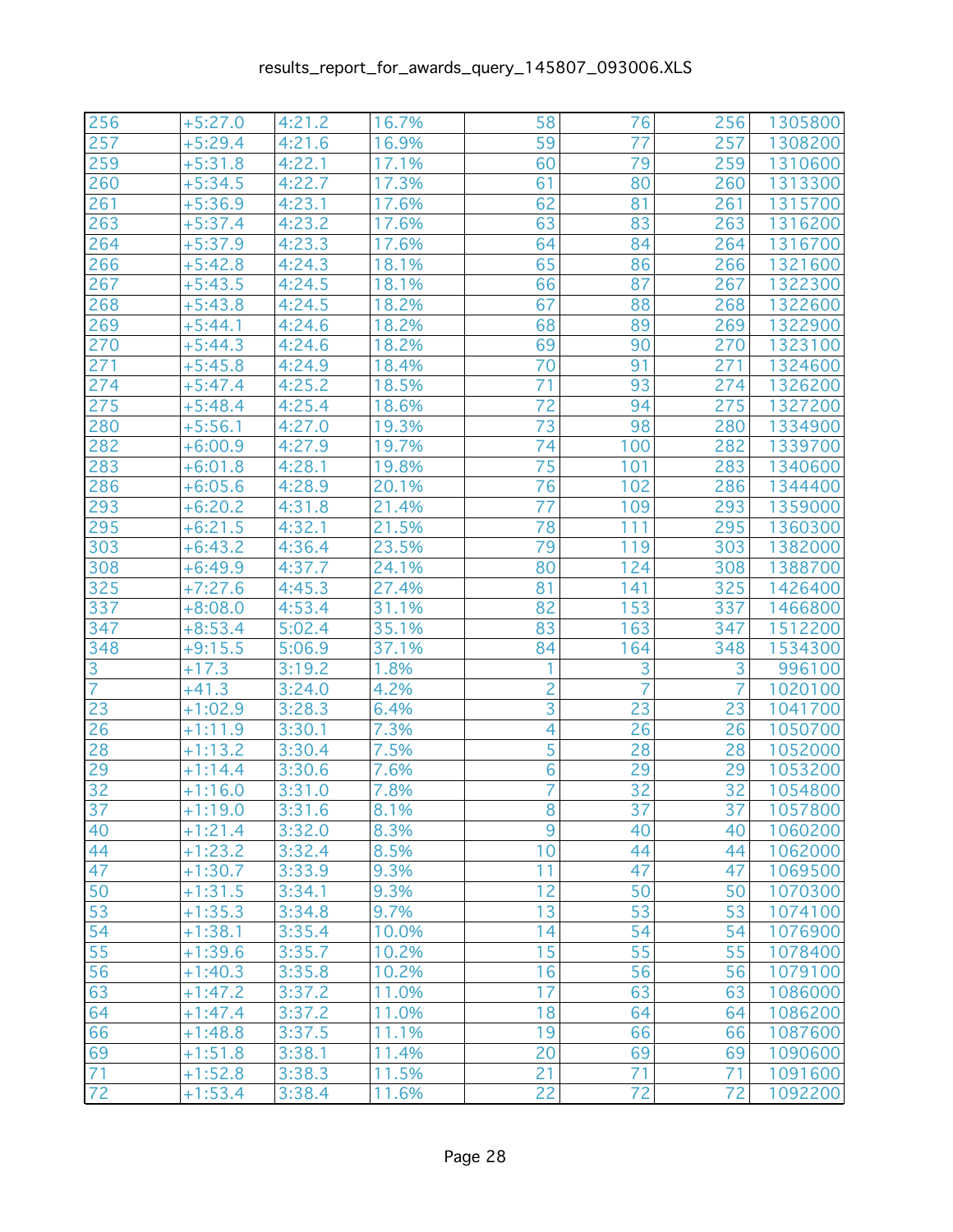| 76  | $+1:56.6$ | 3:39.1 | 11.9% | 23              | 76  | 76  | 1095400 |
|-----|-----------|--------|-------|-----------------|-----|-----|---------|
| 78  | $+1:57.5$ | 3:39.3 | 12.0% | 24              | 78  | 78  | 1096300 |
| 80  | $+1:59.5$ | 3:39.7 | 12.2% | 25              | 80  | 80  | 1098300 |
| 83  | $+2:00.4$ | 3:39.8 | 12.3% | 26              | 83  | 83  | 1099200 |
| 87  | $+2:04.1$ | 3:40.6 | 12.7% | $\overline{27}$ | 87  | 87  | 1102900 |
| 91  | $+2:06.3$ | 3:41.0 | 12.9% | 28              | 91  | 91  | 1105100 |
| 94  | $+2:09.0$ | 3:41.6 | 13.2% | 29              | 94  | 94  | 1107800 |
| 97  | $+2:11.0$ | 3:42.0 | 13.4% | 30              | 97  | 97  | 1109800 |
| 98  | $+2:14.0$ | 3:42.6 | 13.7% | 31              | 98  | 98  | 1112800 |
| 100 | $+2:17.2$ | 3:43.2 | 14.0% | 32              | 100 | 100 | 1116000 |
| 101 | $+2:18.2$ | 3:43.4 | 14.1% | 33              | 101 | 101 | 1117000 |
| 102 | $+2:19.0$ | 3:43.6 | 14.2% | 34              | 102 | 102 | 1117800 |
| 103 | $+2:19.7$ | 3:43.7 | 14.3% | 35              | 103 | 103 | 1118500 |
| 105 | $+2:22.9$ | 3:44.3 | 14.6% | 36              | 104 | 105 | 1121700 |
| 106 | $+2:23.1$ | 3:44.4 | 14.6% | 37              | 105 | 106 | 1121900 |
| 107 | $+2:23.3$ | 3:44.4 | 14.6% | 38              | 106 | 107 | 1122100 |
| 109 | $+2:24.1$ | 3:44.6 | 14.7% | 39              | 108 | 109 | 1122900 |
| 111 | $+2:25.6$ | 3:44.9 | 14.9% | 40              | 110 | 111 | 1124400 |
| 112 | $+2:26.9$ | 3:45.1 | 15.0% | 41              | 111 | 112 | 1125700 |
| 113 | $+2:27.1$ | 3:45.2 | 15.0% | 42              | 112 | 113 | 1125900 |
| 114 | $+2:28.0$ | 3:45.4 | 15.1% | 43              | 113 | 114 | 1126800 |
| 116 | $+2:29.0$ | 3:45.6 | 15.2% | 44              | 115 | 116 | 1127800 |
| 120 | $+2:34.7$ | 3:46.7 | 15.8% | 45              | 119 | 120 | 1133500 |
| 125 | $+2:39.6$ | 3:47.7 | 16.3% | 46              | 123 | 125 | 1138400 |
| 126 | $+2:40.4$ | 3:47.8 | 16.4% | 47              | 124 | 126 | 1139200 |
| 127 | $+2:40.8$ | 3:47.9 | 16.4% | 48              | 125 | 127 | 1139600 |
| 128 | $+2:42.3$ | 3:48.2 | 16.6% | 49              | 126 | 128 | 1141100 |
| 130 | $+2:43.5$ | 3:48.5 | 16.7% | 50              | 128 | 130 | 1142300 |
| 131 | $+2:44.5$ | 3:48.7 | 16.8% | 51              | 129 | 131 | 1143300 |
| 132 | $+2:45.9$ | 3:48.9 | 16.9% | 52              | 130 | 132 | 1144700 |
| 134 | $+2:50.0$ | 3:49.8 | 17.4% | 53              | 131 | 134 | 1148800 |
| 137 | $+2:55.0$ | 3:50.8 | 17.9% | 54              | 132 | 137 | 1153800 |
| 138 | $+2:55.9$ | 3:50.9 | 18.0% | 55              | 133 | 138 | 1154700 |
| 143 | $+3:00.9$ | 3:51.9 | 18.5% | 56              | 136 | 143 | 1159700 |
| 144 | $+3:02.0$ | 3:52.2 | 18.6% | $\overline{57}$ | 137 | 144 | 1160800 |
| 145 | $+3:02.8$ | 3:52.3 | 18.7% | 58              | 138 | 145 | 1161600 |
| 148 | $+3:04.2$ | 3:52.6 | 18.8% | 59              | 140 | 148 | 1163000 |
| 149 | $+3:05.0$ | 3:52.8 | 18.9% | 60              | 141 | 149 | 1163800 |
| 150 | $+3:06.1$ | 3:53.0 | 19.0% | 61              | 142 | 150 | 1164900 |
| 151 | $+3:07.8$ | 3:53.3 | 19.2% | 62              | 143 | 151 | 1166600 |
| 152 | $+3:08.1$ | 3:53.4 | 19.2% | 63              | 144 | 152 | 1166900 |
| 155 | $+3:11.9$ | 3:54.1 | 19.6% | 64              | 146 | 155 | 1170700 |
| 157 | $+3:13.6$ | 3:54.5 | 19.8% | 65              | 147 | 157 | 1172400 |
| 160 | $+3:18.3$ | 3:55.4 | 20.3% | 66              | 148 | 160 | 1177100 |
| 161 | $+3:19.2$ | 3:55.6 | 20.4% | 67              | 149 | 161 | 1178000 |
| 162 | $+3:19.6$ | 3:55.7 | 20.4% | 68              | 150 | 162 | 1178400 |
| 163 | $+3:20.2$ | 3:55.8 | 20.5% | 69              | 151 | 163 | 1179000 |
| 164 | $+3:20.4$ | 3:55.8 | 20.5% | 70              | 152 | 164 | 1179200 |
| 165 | $+3:20.7$ | 3:55.9 | 20.5% | 71              | 153 | 165 | 1179500 |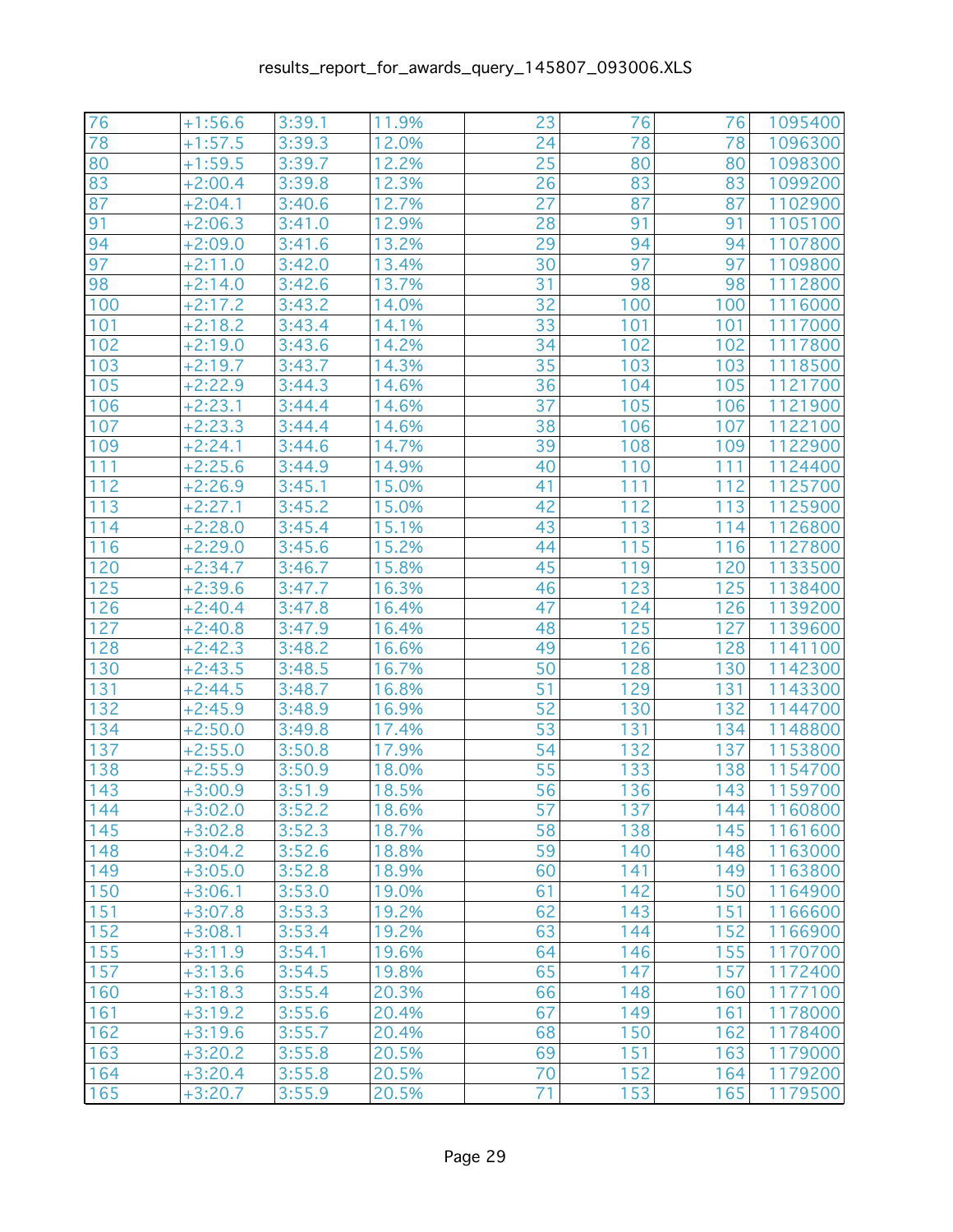| 166<br>72<br>$+3:21.3$<br>3:56.0<br>20.6%<br>154<br>166<br>1180100<br>167<br>155<br>$+3:21.8$<br>3:56.1<br>20.6%<br>73<br>167<br>1180600<br>74<br>3:56.6<br>156<br>168<br>168<br>$+3:24.0$<br>20.8%<br>1182800<br>75<br>3:56.7<br>157<br>169<br>169<br>$+3:24.8$<br>20.9%<br>1183600<br>76<br>158<br>170<br>$+3:25.1$<br>3:56.8<br>21.0%<br>170<br>1183900<br>77<br>172<br>3:58.0<br>21.6%<br>159<br>172<br>$+3:31.2$<br>1190000<br>3:58.1<br>78<br>173<br>$+3:31.5$<br>21.6%<br>160<br>173<br>1190300<br>79<br>174<br>$+3:31.7$<br>3:58.1<br>21.6%<br>161<br>174<br>1190500<br>175<br>175<br>3:58.5<br>21.8%<br>80<br>162<br>$+3:33.7$<br>1192500<br>3:59.4<br>22.3%<br>81<br>163<br>178<br>178<br>$+3:38.4$<br>1197200<br>82<br>164<br>184<br>$+3:52.9$<br>4:02.3<br>23.8%<br>184<br>1211700<br>83<br>187<br>24.7%<br>165<br>187<br>$+4:01.3$<br>4:04.0<br>1220100<br>84<br>188<br>$+4:02.4$<br>4:04.2<br>24.8%<br>166<br>188<br>1221200<br>85<br>167<br>191<br>191<br>$+4:03.9$<br>4:04.5<br>24.9%<br>1222700<br>25.4%<br>86<br>169<br>1227300<br>194<br>$+4:08.5$<br>4:05.5<br>194<br>25.7%<br>87<br>196<br>1229900<br>196<br>$+4:11.1$<br>4:06.0<br>170<br>4:06.3<br>88<br>200<br>$+4:12.7$<br>25.8%<br>171<br>200<br>1231500<br>89<br>$+4:15.0$<br>172<br>202<br>202<br>4:06.8<br>26.1%<br>1233800<br>90<br>173<br>208<br>208<br>$+4:23.4$<br>4:08.4<br>26.9%<br>1242200<br>27.5%<br>211<br>$+4:29.0$<br>4:09.6<br>91<br>174<br>211<br>1247800<br>27.5%<br>92<br>213<br>213<br>$+4:29.5$<br>4:09.7<br>175<br>1248300<br>27.9%<br>93<br>220<br>1252200<br>$+4:33.4$<br>4:10.4<br>176<br>220<br>28.2%<br>94<br>222<br>222<br>$+4:35.8$<br>177<br>1254600<br>4:10.9<br>95<br>178<br>227<br>227<br>$+4:43.2$<br>4:12.4<br>28.9%<br>1262000<br>96<br>$+5:07.3$<br>4:17.2<br>31.4%<br>179<br>243<br>243<br>1286100<br>32.5%<br>97<br>251<br>251<br>4:19.4<br>180<br>1297200<br>$+5:18.4$<br>272<br>35.4%<br>98<br>181<br>272<br>$+5:46.2$<br>4:25.0<br>1325000<br>4:26.3<br>99<br>277<br>277<br>$+5:52.7$<br>36.0%<br>182<br>1331500<br>4:28.2<br>100<br>284<br>37.0%<br>183<br>1341200<br>284<br>$+6:02.4$<br>37.2%<br>101<br>184<br>285<br>285<br>$+6:04.0$<br>4:28.6<br>1342800<br>3:15.8<br>1<br>978800<br>$\Omega$<br>0.0%<br>1<br>2<br>$\overline{c}$<br>$\overline{c}$<br>$+8.0$<br>3:17.4<br>0.8%<br>2<br>986800<br>3<br>$\overline{4}$<br>2.7%<br>4<br>4<br>$+26.9$<br>3:21.1<br>1005700<br>5<br>5<br>5<br>3:22.2<br>4<br>$+32.2$<br>3.3%<br>1011000<br>$\overline{6}$<br>$\overline{5}$<br>3.7%<br>$\overline{6}$<br>$+36.6$<br>3:23.1<br>1015400<br>$\overline{6}$<br>$\bf 8$<br>8<br>8<br>1023800<br>$+45.0$<br>3:24.8<br>4.6%<br>7<br>$9\,$<br>9<br>9<br>1024200<br>$+45.4$<br>3:24.8<br>4.6%<br>10<br>8<br>3:25.1<br>4.8%<br>10<br>10<br>1025400<br>$+46.6$<br>9<br>11<br>3:25.3<br>11<br>11<br>4.9%<br>1026600<br>$+47.8$<br>12<br>3:25.5<br>10<br>12<br>$+48.6$<br>5.0%<br>12<br>1027400<br>13<br>11<br>13<br>3:25.8<br>5.1%<br>13<br>1028800<br>$+50.0$<br>14<br>12<br>14<br>14<br>3:26.2<br>5.3%<br>1030900<br>$+52.1$<br>13<br>15<br>15<br>15<br>3:26.6<br>1032900<br>$+54.1$<br>5.5%<br>16<br>3:26.6<br>16<br>1033200<br>$+54.4$<br>5.6%<br>14<br>16<br>17<br>15<br>17<br>17<br>3:26.8<br>5.6%<br>1033800<br>$+55.0$<br>18<br>3:27.4<br>6.0%<br>16<br>18<br>1037200<br>$+58.4$<br>18<br>19<br>17<br>6.1%<br>19<br>19<br>1038100<br>$+59.3$<br>3:27.6<br>20<br>6.2%<br>18<br>20<br>$+1:00.9$<br>3:27.9<br>20<br>1039700<br>21<br>19<br>$+1:01.2$<br>3:28.0<br>6.3%<br>21<br>21<br>1040000 |                |  |  |  |  |
|--------------------------------------------------------------------------------------------------------------------------------------------------------------------------------------------------------------------------------------------------------------------------------------------------------------------------------------------------------------------------------------------------------------------------------------------------------------------------------------------------------------------------------------------------------------------------------------------------------------------------------------------------------------------------------------------------------------------------------------------------------------------------------------------------------------------------------------------------------------------------------------------------------------------------------------------------------------------------------------------------------------------------------------------------------------------------------------------------------------------------------------------------------------------------------------------------------------------------------------------------------------------------------------------------------------------------------------------------------------------------------------------------------------------------------------------------------------------------------------------------------------------------------------------------------------------------------------------------------------------------------------------------------------------------------------------------------------------------------------------------------------------------------------------------------------------------------------------------------------------------------------------------------------------------------------------------------------------------------------------------------------------------------------------------------------------------------------------------------------------------------------------------------------------------------------------------------------------------------------------------------------------------------------------------------------------------------------------------------------------------------------------------------------------------------------------------------------------------------------------------------------------------------------------------------------------------------------------------------------------------------------------------------------------------------------------------------------------------------------------------------------------------------------------------------------------------------------------------------------------------------------------------------------------------------------------------------------------------------------------------------------------------------------------------------------------------------------------------------------------------------------------------------------------------------------------------------------------------------------------------------------------------------------------------------------------------------------------------------------------------------------------------------------------------------------------------------------------------------------------------------------|----------------|--|--|--|--|
|                                                                                                                                                                                                                                                                                                                                                                                                                                                                                                                                                                                                                                                                                                                                                                                                                                                                                                                                                                                                                                                                                                                                                                                                                                                                                                                                                                                                                                                                                                                                                                                                                                                                                                                                                                                                                                                                                                                                                                                                                                                                                                                                                                                                                                                                                                                                                                                                                                                                                                                                                                                                                                                                                                                                                                                                                                                                                                                                                                                                                                                                                                                                                                                                                                                                                                                                                                                                                                                                                                              |                |  |  |  |  |
|                                                                                                                                                                                                                                                                                                                                                                                                                                                                                                                                                                                                                                                                                                                                                                                                                                                                                                                                                                                                                                                                                                                                                                                                                                                                                                                                                                                                                                                                                                                                                                                                                                                                                                                                                                                                                                                                                                                                                                                                                                                                                                                                                                                                                                                                                                                                                                                                                                                                                                                                                                                                                                                                                                                                                                                                                                                                                                                                                                                                                                                                                                                                                                                                                                                                                                                                                                                                                                                                                                              |                |  |  |  |  |
|                                                                                                                                                                                                                                                                                                                                                                                                                                                                                                                                                                                                                                                                                                                                                                                                                                                                                                                                                                                                                                                                                                                                                                                                                                                                                                                                                                                                                                                                                                                                                                                                                                                                                                                                                                                                                                                                                                                                                                                                                                                                                                                                                                                                                                                                                                                                                                                                                                                                                                                                                                                                                                                                                                                                                                                                                                                                                                                                                                                                                                                                                                                                                                                                                                                                                                                                                                                                                                                                                                              |                |  |  |  |  |
|                                                                                                                                                                                                                                                                                                                                                                                                                                                                                                                                                                                                                                                                                                                                                                                                                                                                                                                                                                                                                                                                                                                                                                                                                                                                                                                                                                                                                                                                                                                                                                                                                                                                                                                                                                                                                                                                                                                                                                                                                                                                                                                                                                                                                                                                                                                                                                                                                                                                                                                                                                                                                                                                                                                                                                                                                                                                                                                                                                                                                                                                                                                                                                                                                                                                                                                                                                                                                                                                                                              |                |  |  |  |  |
|                                                                                                                                                                                                                                                                                                                                                                                                                                                                                                                                                                                                                                                                                                                                                                                                                                                                                                                                                                                                                                                                                                                                                                                                                                                                                                                                                                                                                                                                                                                                                                                                                                                                                                                                                                                                                                                                                                                                                                                                                                                                                                                                                                                                                                                                                                                                                                                                                                                                                                                                                                                                                                                                                                                                                                                                                                                                                                                                                                                                                                                                                                                                                                                                                                                                                                                                                                                                                                                                                                              |                |  |  |  |  |
|                                                                                                                                                                                                                                                                                                                                                                                                                                                                                                                                                                                                                                                                                                                                                                                                                                                                                                                                                                                                                                                                                                                                                                                                                                                                                                                                                                                                                                                                                                                                                                                                                                                                                                                                                                                                                                                                                                                                                                                                                                                                                                                                                                                                                                                                                                                                                                                                                                                                                                                                                                                                                                                                                                                                                                                                                                                                                                                                                                                                                                                                                                                                                                                                                                                                                                                                                                                                                                                                                                              |                |  |  |  |  |
|                                                                                                                                                                                                                                                                                                                                                                                                                                                                                                                                                                                                                                                                                                                                                                                                                                                                                                                                                                                                                                                                                                                                                                                                                                                                                                                                                                                                                                                                                                                                                                                                                                                                                                                                                                                                                                                                                                                                                                                                                                                                                                                                                                                                                                                                                                                                                                                                                                                                                                                                                                                                                                                                                                                                                                                                                                                                                                                                                                                                                                                                                                                                                                                                                                                                                                                                                                                                                                                                                                              |                |  |  |  |  |
|                                                                                                                                                                                                                                                                                                                                                                                                                                                                                                                                                                                                                                                                                                                                                                                                                                                                                                                                                                                                                                                                                                                                                                                                                                                                                                                                                                                                                                                                                                                                                                                                                                                                                                                                                                                                                                                                                                                                                                                                                                                                                                                                                                                                                                                                                                                                                                                                                                                                                                                                                                                                                                                                                                                                                                                                                                                                                                                                                                                                                                                                                                                                                                                                                                                                                                                                                                                                                                                                                                              |                |  |  |  |  |
|                                                                                                                                                                                                                                                                                                                                                                                                                                                                                                                                                                                                                                                                                                                                                                                                                                                                                                                                                                                                                                                                                                                                                                                                                                                                                                                                                                                                                                                                                                                                                                                                                                                                                                                                                                                                                                                                                                                                                                                                                                                                                                                                                                                                                                                                                                                                                                                                                                                                                                                                                                                                                                                                                                                                                                                                                                                                                                                                                                                                                                                                                                                                                                                                                                                                                                                                                                                                                                                                                                              |                |  |  |  |  |
|                                                                                                                                                                                                                                                                                                                                                                                                                                                                                                                                                                                                                                                                                                                                                                                                                                                                                                                                                                                                                                                                                                                                                                                                                                                                                                                                                                                                                                                                                                                                                                                                                                                                                                                                                                                                                                                                                                                                                                                                                                                                                                                                                                                                                                                                                                                                                                                                                                                                                                                                                                                                                                                                                                                                                                                                                                                                                                                                                                                                                                                                                                                                                                                                                                                                                                                                                                                                                                                                                                              |                |  |  |  |  |
|                                                                                                                                                                                                                                                                                                                                                                                                                                                                                                                                                                                                                                                                                                                                                                                                                                                                                                                                                                                                                                                                                                                                                                                                                                                                                                                                                                                                                                                                                                                                                                                                                                                                                                                                                                                                                                                                                                                                                                                                                                                                                                                                                                                                                                                                                                                                                                                                                                                                                                                                                                                                                                                                                                                                                                                                                                                                                                                                                                                                                                                                                                                                                                                                                                                                                                                                                                                                                                                                                                              |                |  |  |  |  |
|                                                                                                                                                                                                                                                                                                                                                                                                                                                                                                                                                                                                                                                                                                                                                                                                                                                                                                                                                                                                                                                                                                                                                                                                                                                                                                                                                                                                                                                                                                                                                                                                                                                                                                                                                                                                                                                                                                                                                                                                                                                                                                                                                                                                                                                                                                                                                                                                                                                                                                                                                                                                                                                                                                                                                                                                                                                                                                                                                                                                                                                                                                                                                                                                                                                                                                                                                                                                                                                                                                              |                |  |  |  |  |
|                                                                                                                                                                                                                                                                                                                                                                                                                                                                                                                                                                                                                                                                                                                                                                                                                                                                                                                                                                                                                                                                                                                                                                                                                                                                                                                                                                                                                                                                                                                                                                                                                                                                                                                                                                                                                                                                                                                                                                                                                                                                                                                                                                                                                                                                                                                                                                                                                                                                                                                                                                                                                                                                                                                                                                                                                                                                                                                                                                                                                                                                                                                                                                                                                                                                                                                                                                                                                                                                                                              |                |  |  |  |  |
|                                                                                                                                                                                                                                                                                                                                                                                                                                                                                                                                                                                                                                                                                                                                                                                                                                                                                                                                                                                                                                                                                                                                                                                                                                                                                                                                                                                                                                                                                                                                                                                                                                                                                                                                                                                                                                                                                                                                                                                                                                                                                                                                                                                                                                                                                                                                                                                                                                                                                                                                                                                                                                                                                                                                                                                                                                                                                                                                                                                                                                                                                                                                                                                                                                                                                                                                                                                                                                                                                                              |                |  |  |  |  |
|                                                                                                                                                                                                                                                                                                                                                                                                                                                                                                                                                                                                                                                                                                                                                                                                                                                                                                                                                                                                                                                                                                                                                                                                                                                                                                                                                                                                                                                                                                                                                                                                                                                                                                                                                                                                                                                                                                                                                                                                                                                                                                                                                                                                                                                                                                                                                                                                                                                                                                                                                                                                                                                                                                                                                                                                                                                                                                                                                                                                                                                                                                                                                                                                                                                                                                                                                                                                                                                                                                              |                |  |  |  |  |
|                                                                                                                                                                                                                                                                                                                                                                                                                                                                                                                                                                                                                                                                                                                                                                                                                                                                                                                                                                                                                                                                                                                                                                                                                                                                                                                                                                                                                                                                                                                                                                                                                                                                                                                                                                                                                                                                                                                                                                                                                                                                                                                                                                                                                                                                                                                                                                                                                                                                                                                                                                                                                                                                                                                                                                                                                                                                                                                                                                                                                                                                                                                                                                                                                                                                                                                                                                                                                                                                                                              |                |  |  |  |  |
|                                                                                                                                                                                                                                                                                                                                                                                                                                                                                                                                                                                                                                                                                                                                                                                                                                                                                                                                                                                                                                                                                                                                                                                                                                                                                                                                                                                                                                                                                                                                                                                                                                                                                                                                                                                                                                                                                                                                                                                                                                                                                                                                                                                                                                                                                                                                                                                                                                                                                                                                                                                                                                                                                                                                                                                                                                                                                                                                                                                                                                                                                                                                                                                                                                                                                                                                                                                                                                                                                                              |                |  |  |  |  |
|                                                                                                                                                                                                                                                                                                                                                                                                                                                                                                                                                                                                                                                                                                                                                                                                                                                                                                                                                                                                                                                                                                                                                                                                                                                                                                                                                                                                                                                                                                                                                                                                                                                                                                                                                                                                                                                                                                                                                                                                                                                                                                                                                                                                                                                                                                                                                                                                                                                                                                                                                                                                                                                                                                                                                                                                                                                                                                                                                                                                                                                                                                                                                                                                                                                                                                                                                                                                                                                                                                              |                |  |  |  |  |
|                                                                                                                                                                                                                                                                                                                                                                                                                                                                                                                                                                                                                                                                                                                                                                                                                                                                                                                                                                                                                                                                                                                                                                                                                                                                                                                                                                                                                                                                                                                                                                                                                                                                                                                                                                                                                                                                                                                                                                                                                                                                                                                                                                                                                                                                                                                                                                                                                                                                                                                                                                                                                                                                                                                                                                                                                                                                                                                                                                                                                                                                                                                                                                                                                                                                                                                                                                                                                                                                                                              |                |  |  |  |  |
|                                                                                                                                                                                                                                                                                                                                                                                                                                                                                                                                                                                                                                                                                                                                                                                                                                                                                                                                                                                                                                                                                                                                                                                                                                                                                                                                                                                                                                                                                                                                                                                                                                                                                                                                                                                                                                                                                                                                                                                                                                                                                                                                                                                                                                                                                                                                                                                                                                                                                                                                                                                                                                                                                                                                                                                                                                                                                                                                                                                                                                                                                                                                                                                                                                                                                                                                                                                                                                                                                                              |                |  |  |  |  |
|                                                                                                                                                                                                                                                                                                                                                                                                                                                                                                                                                                                                                                                                                                                                                                                                                                                                                                                                                                                                                                                                                                                                                                                                                                                                                                                                                                                                                                                                                                                                                                                                                                                                                                                                                                                                                                                                                                                                                                                                                                                                                                                                                                                                                                                                                                                                                                                                                                                                                                                                                                                                                                                                                                                                                                                                                                                                                                                                                                                                                                                                                                                                                                                                                                                                                                                                                                                                                                                                                                              |                |  |  |  |  |
|                                                                                                                                                                                                                                                                                                                                                                                                                                                                                                                                                                                                                                                                                                                                                                                                                                                                                                                                                                                                                                                                                                                                                                                                                                                                                                                                                                                                                                                                                                                                                                                                                                                                                                                                                                                                                                                                                                                                                                                                                                                                                                                                                                                                                                                                                                                                                                                                                                                                                                                                                                                                                                                                                                                                                                                                                                                                                                                                                                                                                                                                                                                                                                                                                                                                                                                                                                                                                                                                                                              |                |  |  |  |  |
|                                                                                                                                                                                                                                                                                                                                                                                                                                                                                                                                                                                                                                                                                                                                                                                                                                                                                                                                                                                                                                                                                                                                                                                                                                                                                                                                                                                                                                                                                                                                                                                                                                                                                                                                                                                                                                                                                                                                                                                                                                                                                                                                                                                                                                                                                                                                                                                                                                                                                                                                                                                                                                                                                                                                                                                                                                                                                                                                                                                                                                                                                                                                                                                                                                                                                                                                                                                                                                                                                                              |                |  |  |  |  |
|                                                                                                                                                                                                                                                                                                                                                                                                                                                                                                                                                                                                                                                                                                                                                                                                                                                                                                                                                                                                                                                                                                                                                                                                                                                                                                                                                                                                                                                                                                                                                                                                                                                                                                                                                                                                                                                                                                                                                                                                                                                                                                                                                                                                                                                                                                                                                                                                                                                                                                                                                                                                                                                                                                                                                                                                                                                                                                                                                                                                                                                                                                                                                                                                                                                                                                                                                                                                                                                                                                              |                |  |  |  |  |
|                                                                                                                                                                                                                                                                                                                                                                                                                                                                                                                                                                                                                                                                                                                                                                                                                                                                                                                                                                                                                                                                                                                                                                                                                                                                                                                                                                                                                                                                                                                                                                                                                                                                                                                                                                                                                                                                                                                                                                                                                                                                                                                                                                                                                                                                                                                                                                                                                                                                                                                                                                                                                                                                                                                                                                                                                                                                                                                                                                                                                                                                                                                                                                                                                                                                                                                                                                                                                                                                                                              |                |  |  |  |  |
|                                                                                                                                                                                                                                                                                                                                                                                                                                                                                                                                                                                                                                                                                                                                                                                                                                                                                                                                                                                                                                                                                                                                                                                                                                                                                                                                                                                                                                                                                                                                                                                                                                                                                                                                                                                                                                                                                                                                                                                                                                                                                                                                                                                                                                                                                                                                                                                                                                                                                                                                                                                                                                                                                                                                                                                                                                                                                                                                                                                                                                                                                                                                                                                                                                                                                                                                                                                                                                                                                                              |                |  |  |  |  |
|                                                                                                                                                                                                                                                                                                                                                                                                                                                                                                                                                                                                                                                                                                                                                                                                                                                                                                                                                                                                                                                                                                                                                                                                                                                                                                                                                                                                                                                                                                                                                                                                                                                                                                                                                                                                                                                                                                                                                                                                                                                                                                                                                                                                                                                                                                                                                                                                                                                                                                                                                                                                                                                                                                                                                                                                                                                                                                                                                                                                                                                                                                                                                                                                                                                                                                                                                                                                                                                                                                              |                |  |  |  |  |
|                                                                                                                                                                                                                                                                                                                                                                                                                                                                                                                                                                                                                                                                                                                                                                                                                                                                                                                                                                                                                                                                                                                                                                                                                                                                                                                                                                                                                                                                                                                                                                                                                                                                                                                                                                                                                                                                                                                                                                                                                                                                                                                                                                                                                                                                                                                                                                                                                                                                                                                                                                                                                                                                                                                                                                                                                                                                                                                                                                                                                                                                                                                                                                                                                                                                                                                                                                                                                                                                                                              |                |  |  |  |  |
|                                                                                                                                                                                                                                                                                                                                                                                                                                                                                                                                                                                                                                                                                                                                                                                                                                                                                                                                                                                                                                                                                                                                                                                                                                                                                                                                                                                                                                                                                                                                                                                                                                                                                                                                                                                                                                                                                                                                                                                                                                                                                                                                                                                                                                                                                                                                                                                                                                                                                                                                                                                                                                                                                                                                                                                                                                                                                                                                                                                                                                                                                                                                                                                                                                                                                                                                                                                                                                                                                                              |                |  |  |  |  |
|                                                                                                                                                                                                                                                                                                                                                                                                                                                                                                                                                                                                                                                                                                                                                                                                                                                                                                                                                                                                                                                                                                                                                                                                                                                                                                                                                                                                                                                                                                                                                                                                                                                                                                                                                                                                                                                                                                                                                                                                                                                                                                                                                                                                                                                                                                                                                                                                                                                                                                                                                                                                                                                                                                                                                                                                                                                                                                                                                                                                                                                                                                                                                                                                                                                                                                                                                                                                                                                                                                              |                |  |  |  |  |
|                                                                                                                                                                                                                                                                                                                                                                                                                                                                                                                                                                                                                                                                                                                                                                                                                                                                                                                                                                                                                                                                                                                                                                                                                                                                                                                                                                                                                                                                                                                                                                                                                                                                                                                                                                                                                                                                                                                                                                                                                                                                                                                                                                                                                                                                                                                                                                                                                                                                                                                                                                                                                                                                                                                                                                                                                                                                                                                                                                                                                                                                                                                                                                                                                                                                                                                                                                                                                                                                                                              |                |  |  |  |  |
|                                                                                                                                                                                                                                                                                                                                                                                                                                                                                                                                                                                                                                                                                                                                                                                                                                                                                                                                                                                                                                                                                                                                                                                                                                                                                                                                                                                                                                                                                                                                                                                                                                                                                                                                                                                                                                                                                                                                                                                                                                                                                                                                                                                                                                                                                                                                                                                                                                                                                                                                                                                                                                                                                                                                                                                                                                                                                                                                                                                                                                                                                                                                                                                                                                                                                                                                                                                                                                                                                                              |                |  |  |  |  |
|                                                                                                                                                                                                                                                                                                                                                                                                                                                                                                                                                                                                                                                                                                                                                                                                                                                                                                                                                                                                                                                                                                                                                                                                                                                                                                                                                                                                                                                                                                                                                                                                                                                                                                                                                                                                                                                                                                                                                                                                                                                                                                                                                                                                                                                                                                                                                                                                                                                                                                                                                                                                                                                                                                                                                                                                                                                                                                                                                                                                                                                                                                                                                                                                                                                                                                                                                                                                                                                                                                              |                |  |  |  |  |
|                                                                                                                                                                                                                                                                                                                                                                                                                                                                                                                                                                                                                                                                                                                                                                                                                                                                                                                                                                                                                                                                                                                                                                                                                                                                                                                                                                                                                                                                                                                                                                                                                                                                                                                                                                                                                                                                                                                                                                                                                                                                                                                                                                                                                                                                                                                                                                                                                                                                                                                                                                                                                                                                                                                                                                                                                                                                                                                                                                                                                                                                                                                                                                                                                                                                                                                                                                                                                                                                                                              |                |  |  |  |  |
|                                                                                                                                                                                                                                                                                                                                                                                                                                                                                                                                                                                                                                                                                                                                                                                                                                                                                                                                                                                                                                                                                                                                                                                                                                                                                                                                                                                                                                                                                                                                                                                                                                                                                                                                                                                                                                                                                                                                                                                                                                                                                                                                                                                                                                                                                                                                                                                                                                                                                                                                                                                                                                                                                                                                                                                                                                                                                                                                                                                                                                                                                                                                                                                                                                                                                                                                                                                                                                                                                                              | $\overline{6}$ |  |  |  |  |
|                                                                                                                                                                                                                                                                                                                                                                                                                                                                                                                                                                                                                                                                                                                                                                                                                                                                                                                                                                                                                                                                                                                                                                                                                                                                                                                                                                                                                                                                                                                                                                                                                                                                                                                                                                                                                                                                                                                                                                                                                                                                                                                                                                                                                                                                                                                                                                                                                                                                                                                                                                                                                                                                                                                                                                                                                                                                                                                                                                                                                                                                                                                                                                                                                                                                                                                                                                                                                                                                                                              |                |  |  |  |  |
|                                                                                                                                                                                                                                                                                                                                                                                                                                                                                                                                                                                                                                                                                                                                                                                                                                                                                                                                                                                                                                                                                                                                                                                                                                                                                                                                                                                                                                                                                                                                                                                                                                                                                                                                                                                                                                                                                                                                                                                                                                                                                                                                                                                                                                                                                                                                                                                                                                                                                                                                                                                                                                                                                                                                                                                                                                                                                                                                                                                                                                                                                                                                                                                                                                                                                                                                                                                                                                                                                                              |                |  |  |  |  |
|                                                                                                                                                                                                                                                                                                                                                                                                                                                                                                                                                                                                                                                                                                                                                                                                                                                                                                                                                                                                                                                                                                                                                                                                                                                                                                                                                                                                                                                                                                                                                                                                                                                                                                                                                                                                                                                                                                                                                                                                                                                                                                                                                                                                                                                                                                                                                                                                                                                                                                                                                                                                                                                                                                                                                                                                                                                                                                                                                                                                                                                                                                                                                                                                                                                                                                                                                                                                                                                                                                              |                |  |  |  |  |
|                                                                                                                                                                                                                                                                                                                                                                                                                                                                                                                                                                                                                                                                                                                                                                                                                                                                                                                                                                                                                                                                                                                                                                                                                                                                                                                                                                                                                                                                                                                                                                                                                                                                                                                                                                                                                                                                                                                                                                                                                                                                                                                                                                                                                                                                                                                                                                                                                                                                                                                                                                                                                                                                                                                                                                                                                                                                                                                                                                                                                                                                                                                                                                                                                                                                                                                                                                                                                                                                                                              |                |  |  |  |  |
|                                                                                                                                                                                                                                                                                                                                                                                                                                                                                                                                                                                                                                                                                                                                                                                                                                                                                                                                                                                                                                                                                                                                                                                                                                                                                                                                                                                                                                                                                                                                                                                                                                                                                                                                                                                                                                                                                                                                                                                                                                                                                                                                                                                                                                                                                                                                                                                                                                                                                                                                                                                                                                                                                                                                                                                                                                                                                                                                                                                                                                                                                                                                                                                                                                                                                                                                                                                                                                                                                                              |                |  |  |  |  |
|                                                                                                                                                                                                                                                                                                                                                                                                                                                                                                                                                                                                                                                                                                                                                                                                                                                                                                                                                                                                                                                                                                                                                                                                                                                                                                                                                                                                                                                                                                                                                                                                                                                                                                                                                                                                                                                                                                                                                                                                                                                                                                                                                                                                                                                                                                                                                                                                                                                                                                                                                                                                                                                                                                                                                                                                                                                                                                                                                                                                                                                                                                                                                                                                                                                                                                                                                                                                                                                                                                              |                |  |  |  |  |
|                                                                                                                                                                                                                                                                                                                                                                                                                                                                                                                                                                                                                                                                                                                                                                                                                                                                                                                                                                                                                                                                                                                                                                                                                                                                                                                                                                                                                                                                                                                                                                                                                                                                                                                                                                                                                                                                                                                                                                                                                                                                                                                                                                                                                                                                                                                                                                                                                                                                                                                                                                                                                                                                                                                                                                                                                                                                                                                                                                                                                                                                                                                                                                                                                                                                                                                                                                                                                                                                                                              |                |  |  |  |  |
|                                                                                                                                                                                                                                                                                                                                                                                                                                                                                                                                                                                                                                                                                                                                                                                                                                                                                                                                                                                                                                                                                                                                                                                                                                                                                                                                                                                                                                                                                                                                                                                                                                                                                                                                                                                                                                                                                                                                                                                                                                                                                                                                                                                                                                                                                                                                                                                                                                                                                                                                                                                                                                                                                                                                                                                                                                                                                                                                                                                                                                                                                                                                                                                                                                                                                                                                                                                                                                                                                                              |                |  |  |  |  |
|                                                                                                                                                                                                                                                                                                                                                                                                                                                                                                                                                                                                                                                                                                                                                                                                                                                                                                                                                                                                                                                                                                                                                                                                                                                                                                                                                                                                                                                                                                                                                                                                                                                                                                                                                                                                                                                                                                                                                                                                                                                                                                                                                                                                                                                                                                                                                                                                                                                                                                                                                                                                                                                                                                                                                                                                                                                                                                                                                                                                                                                                                                                                                                                                                                                                                                                                                                                                                                                                                                              |                |  |  |  |  |
|                                                                                                                                                                                                                                                                                                                                                                                                                                                                                                                                                                                                                                                                                                                                                                                                                                                                                                                                                                                                                                                                                                                                                                                                                                                                                                                                                                                                                                                                                                                                                                                                                                                                                                                                                                                                                                                                                                                                                                                                                                                                                                                                                                                                                                                                                                                                                                                                                                                                                                                                                                                                                                                                                                                                                                                                                                                                                                                                                                                                                                                                                                                                                                                                                                                                                                                                                                                                                                                                                                              |                |  |  |  |  |
|                                                                                                                                                                                                                                                                                                                                                                                                                                                                                                                                                                                                                                                                                                                                                                                                                                                                                                                                                                                                                                                                                                                                                                                                                                                                                                                                                                                                                                                                                                                                                                                                                                                                                                                                                                                                                                                                                                                                                                                                                                                                                                                                                                                                                                                                                                                                                                                                                                                                                                                                                                                                                                                                                                                                                                                                                                                                                                                                                                                                                                                                                                                                                                                                                                                                                                                                                                                                                                                                                                              |                |  |  |  |  |
|                                                                                                                                                                                                                                                                                                                                                                                                                                                                                                                                                                                                                                                                                                                                                                                                                                                                                                                                                                                                                                                                                                                                                                                                                                                                                                                                                                                                                                                                                                                                                                                                                                                                                                                                                                                                                                                                                                                                                                                                                                                                                                                                                                                                                                                                                                                                                                                                                                                                                                                                                                                                                                                                                                                                                                                                                                                                                                                                                                                                                                                                                                                                                                                                                                                                                                                                                                                                                                                                                                              |                |  |  |  |  |
|                                                                                                                                                                                                                                                                                                                                                                                                                                                                                                                                                                                                                                                                                                                                                                                                                                                                                                                                                                                                                                                                                                                                                                                                                                                                                                                                                                                                                                                                                                                                                                                                                                                                                                                                                                                                                                                                                                                                                                                                                                                                                                                                                                                                                                                                                                                                                                                                                                                                                                                                                                                                                                                                                                                                                                                                                                                                                                                                                                                                                                                                                                                                                                                                                                                                                                                                                                                                                                                                                                              |                |  |  |  |  |
|                                                                                                                                                                                                                                                                                                                                                                                                                                                                                                                                                                                                                                                                                                                                                                                                                                                                                                                                                                                                                                                                                                                                                                                                                                                                                                                                                                                                                                                                                                                                                                                                                                                                                                                                                                                                                                                                                                                                                                                                                                                                                                                                                                                                                                                                                                                                                                                                                                                                                                                                                                                                                                                                                                                                                                                                                                                                                                                                                                                                                                                                                                                                                                                                                                                                                                                                                                                                                                                                                                              |                |  |  |  |  |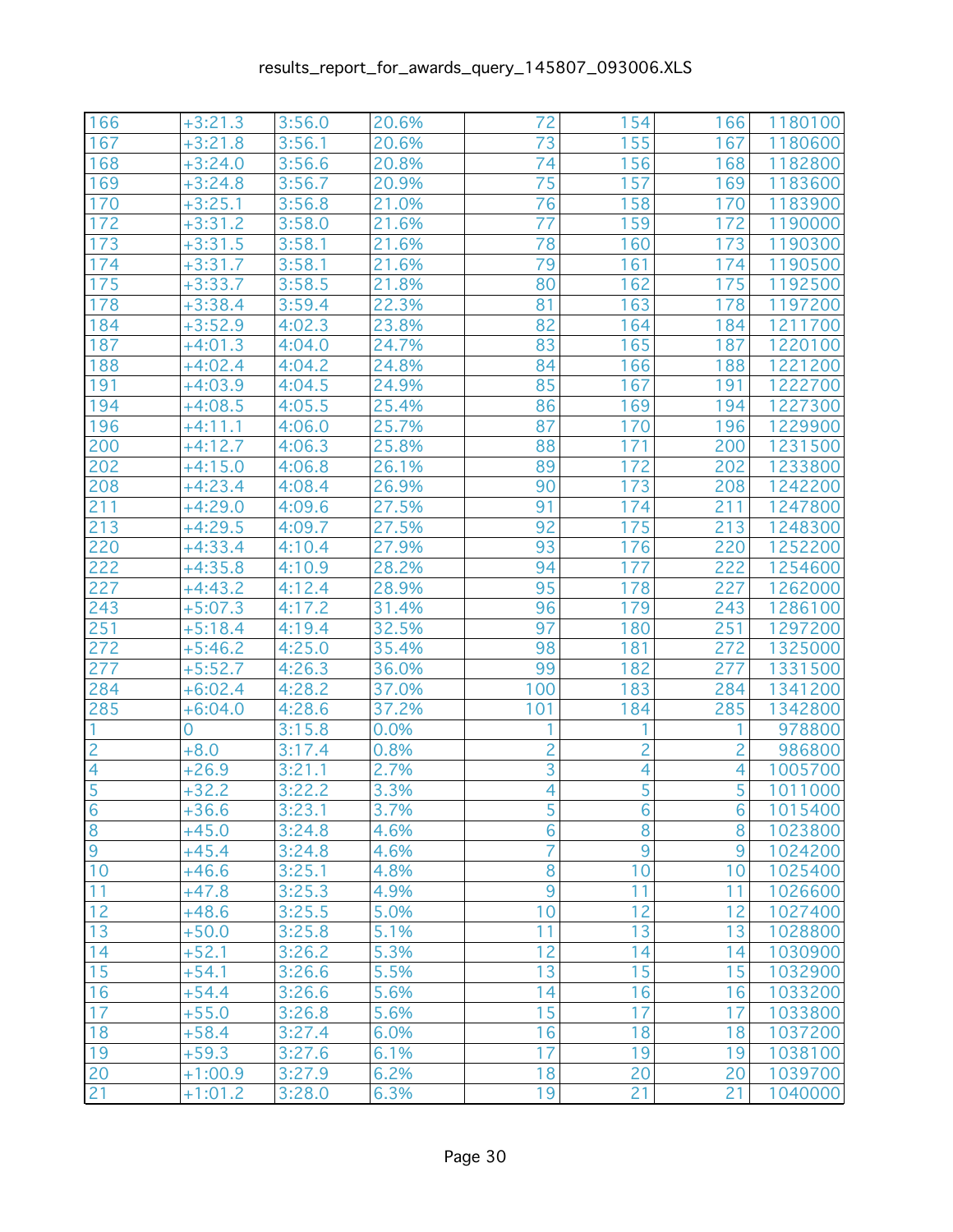| 22 | $+1:01.4$ | 3:28.0 | 6.3%  | 20 | 22              | 22              | 1040200 |
|----|-----------|--------|-------|----|-----------------|-----------------|---------|
| 24 | $+1:05.0$ | 3:28.8 | 6.6%  | 21 | 24              | 24              | 1043800 |
| 25 | $+1:10.9$ | 3:29.9 | 7.2%  | 22 | 25              | 25              | 1049700 |
| 27 | $+1:12.6$ | 3:30.3 | 7.4%  | 23 | 27              | 27              | 1051400 |
| 30 | $+1:14.8$ | 3:30.7 | 7.6%  | 24 | 30              | 30              | 1053600 |
| 31 | $+1:15.0$ | 3:30.8 | 7.7%  | 25 | 31              | 31              | 1053800 |
| 33 | $+1:16.2$ | 3:31.0 | 7.8%  | 26 | 33              | 33              | 1055000 |
| 34 | $+1:17.8$ | 3:31.3 | 7.9%  | 27 | 34              | 34              | 1056600 |
| 35 | $+1:18.1$ | 3:31.4 | 8.0%  | 28 | 35              | 35              | 1056900 |
| 36 | $+1:18.4$ | 3:31.4 | 8.0%  | 29 | $\overline{36}$ | 36              | 1057200 |
| 38 | $+1:19.6$ | 3:31.7 | 8.1%  | 30 | 38              | 38              | 1058400 |
| 39 | $+1:20.1$ | 3:31.8 | 8.2%  | 31 | 39              | 39              | 1058900 |
| 40 | $+1:21.4$ | 3:32.0 | 8.3%  | 32 | 40              | 40              | 1060200 |
| 42 | $+1:21.7$ | 3:32.1 | 8.3%  | 33 | 42              | 42              | 1060500 |
| 43 | $+1:22.5$ | 3:32.3 | 8.4%  | 34 | 43              | 43              | 1061300 |
| 45 | $+1:23.6$ | 3:32.5 | 8.5%  | 35 | 45              | 45              | 1062400 |
| 46 | $+1:30.3$ | 3:33.8 | 9.2%  | 36 | 46              | 46              | 1069100 |
| 48 | $+1:31.1$ | 3:34.0 | 9.3%  | 37 | 48              | 48              | 1069900 |
| 49 | $+1:31.3$ | 3:34.0 | 9.3%  | 38 | 49              | 49              | 1070100 |
| 51 | $+1:32.0$ | 3:34.2 | 9.4%  | 39 | 51              | 51              | 1070800 |
| 52 | $+1:32.9$ | 3:34.3 | 9.5%  | 40 | 52              | 52              | 1071700 |
| 57 | $+1:40.9$ | 3:35.9 | 10.3% | 41 | 57              | 57              | 1079700 |
| 58 | $+1:43.1$ | 3:36.4 | 10.5% | 42 | 58              | 58              | 1081900 |
| 59 | $+1:43.8$ | 3:36.5 | 10.6% | 43 | 59              | 59              | 1082600 |
| 60 | $+1:44.0$ | 3:36.6 | 10.6% | 44 | 60              | 60              | 1082800 |
| 61 | $+1:45.0$ | 3:36.8 | 10.7% | 45 | 61              | 61              | 1083800 |
| 62 | $+1:45.5$ | 3:36.9 | 10.8% | 46 | 62              | 62              | 1084300 |
| 65 | $+1:48.5$ | 3:37.5 | 11.1% | 47 | 65              | 65              | 1087300 |
| 67 | $+1:49.5$ | 3:37.7 | 11.2% | 48 | 67              | 67              | 1088300 |
| 68 | $+1:49.9$ | 3:37.7 | 11.2% | 49 | 68              | 68              | 1088700 |
| 70 | $+1:52.7$ | 3:38.3 | 11.5% | 50 | 70              | 70              | 1091500 |
| 73 | $+1:54.2$ | 3:38.6 | 11.7% | 51 | 73              | 73              | 1093000 |
| 74 | $+1:55.1$ | 3:38.8 | 11.8% | 52 | 74              | 74              | 1093900 |
| 75 | $+1:56.3$ | 3:39.0 | 11.9% | 53 | 75              | 75              | 1095100 |
| 77 | $+1:57.4$ | 3:39.2 | 12.0% | 54 | $\overline{77}$ | $\overline{77}$ | 1096200 |
| 79 | $+1:59.2$ | 3:39.6 | 12.2% | 55 | 79              | 79              | 1098000 |
| 81 | $+1:59.8$ | 3:39.7 | 12.2% | 56 | 81              | 81              | 1098600 |
| 82 | $+2:00.2$ | 3:39.8 | 12.3% | 57 | 82              | 82              | 1099000 |
| 84 | $+2:02.2$ | 3:40.2 | 12.5% | 58 | 84              | 84              | 1101000 |
| 85 | $+2:03.2$ | 3:40.4 | 12.6% | 59 | 85              | 85              | 1102000 |
| 86 | $+2:03.4$ | 3:40.4 | 12.6% | 60 | 86              | 86              | 1102200 |
| 88 | $+2:04.3$ | 3:40.6 | 12.7% | 61 | 88              | 88              | 1103100 |
| 89 | $+2:04.9$ | 3:40.7 | 12.8% | 62 | 89              | 89              | 1103700 |
| 90 | $+2:05.2$ | 3:40.8 | 12.8% | 63 | 90              | 90              | 1104000 |
| 92 | $+2:06.8$ | 3:41.1 | 13.0% | 64 | 92              | 92              | 1105600 |
| 93 | $+2:07.5$ | 3:41.3 | 13.0% | 65 | 93              | 93              | 1106300 |
| 95 | $+2:09.2$ | 3:41.6 | 13.2% | 66 | 95              | 95              | 1108000 |
| 96 | $+2:10.4$ | 3:41.8 | 13.3% | 67 | 96              | 96              | 1109200 |
| 99 | $+2:14.9$ | 3:42.7 | 13.8% | 68 | 99              | 99              | 1113700 |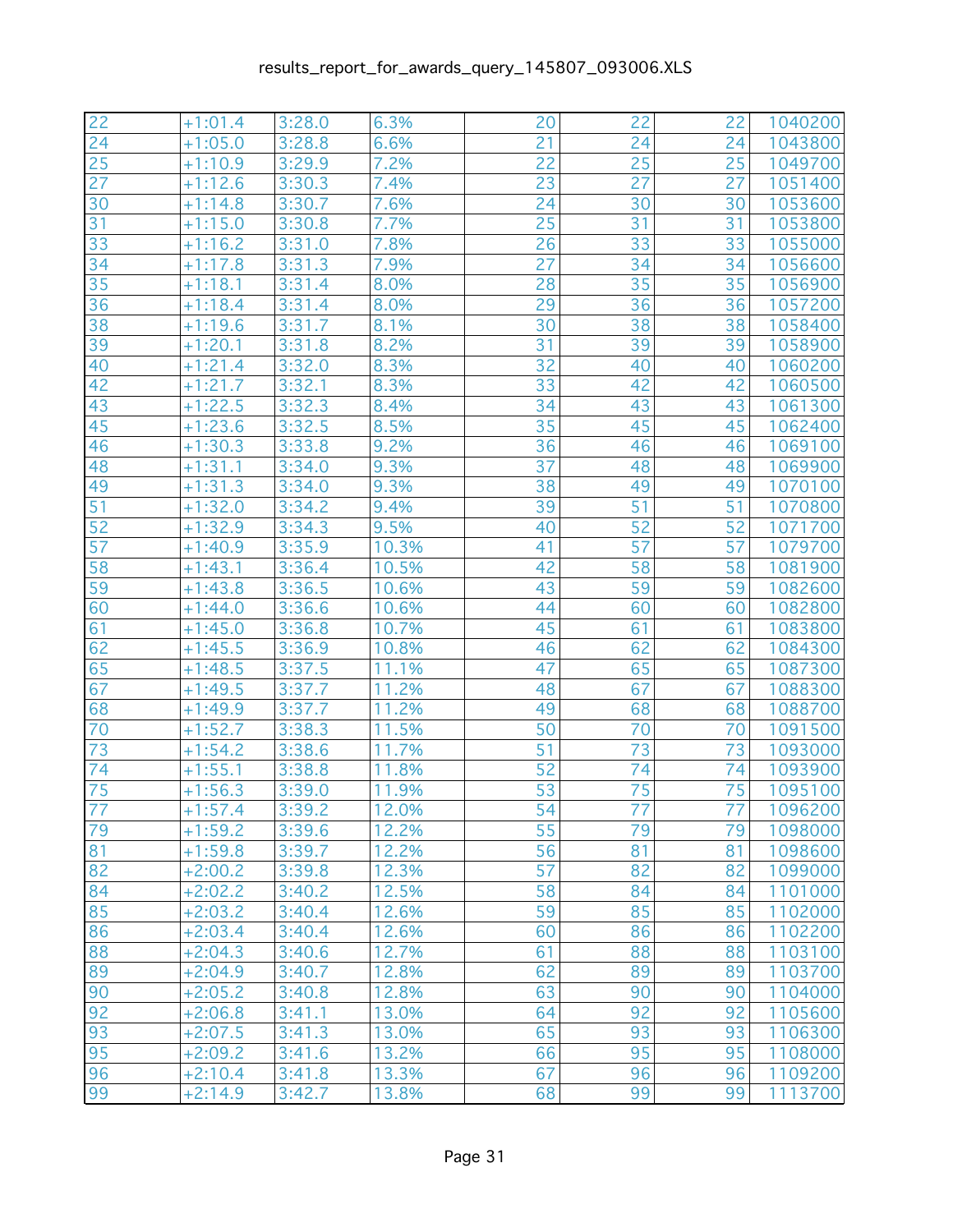| 108 | $+2:23.4$ | 3:44.4 | 14.7% | 69 | 107 | 108 | 1122200 |
|-----|-----------|--------|-------|----|-----|-----|---------|
| 110 | $+2:24.5$ | 3:44.7 | 14.8% | 70 | 109 | 110 | 1123300 |
| 115 | $+2:28.6$ | 3:45.5 | 15.2% | 71 | 114 | 115 | 1127400 |
| 117 | $+2:29.7$ | 3:45.7 | 15.3% | 72 | 116 | 117 | 1128500 |
| 118 | $+2:30.3$ | 3:45.8 | 15.4% | 73 | 117 | 118 | 1129100 |
| 119 | $+2:33.9$ | 3:46.5 | 15.7% | 74 | 118 | 119 | 1132700 |
| 122 | $+2:35.9$ | 3:46.9 | 15.9% | 75 | 120 | 122 | 1134700 |
| 123 | $+2:37.6$ | 3:47.3 | 16.1% | 76 | 121 | 123 | 1136400 |
| 124 | $+2:39.3$ | 3:47.6 | 16.3% | 77 | 122 | 124 | 1138100 |
| 129 | $+2:43.1$ | 3:48.4 | 16.7% | 78 | 127 | 129 | 1141900 |
| 139 | $+2:56.2$ | 3:51.0 | 18.0% | 79 | 134 | 139 | 1155000 |
| 142 | $+3:00.8$ | 3:51.9 | 18.5% | 80 | 135 | 142 | 1159600 |
| 146 | $+3:03.1$ | 3:52.4 | 18.7% | 81 | 139 | 146 | 1161900 |
| 153 | $+3:09.0$ | 3:53.6 | 19.3% | 82 | 145 | 153 | 1167800 |
| 193 | $+4:05.3$ | 4:04.8 | 25.1% | 83 | 168 | 193 | 1224100 |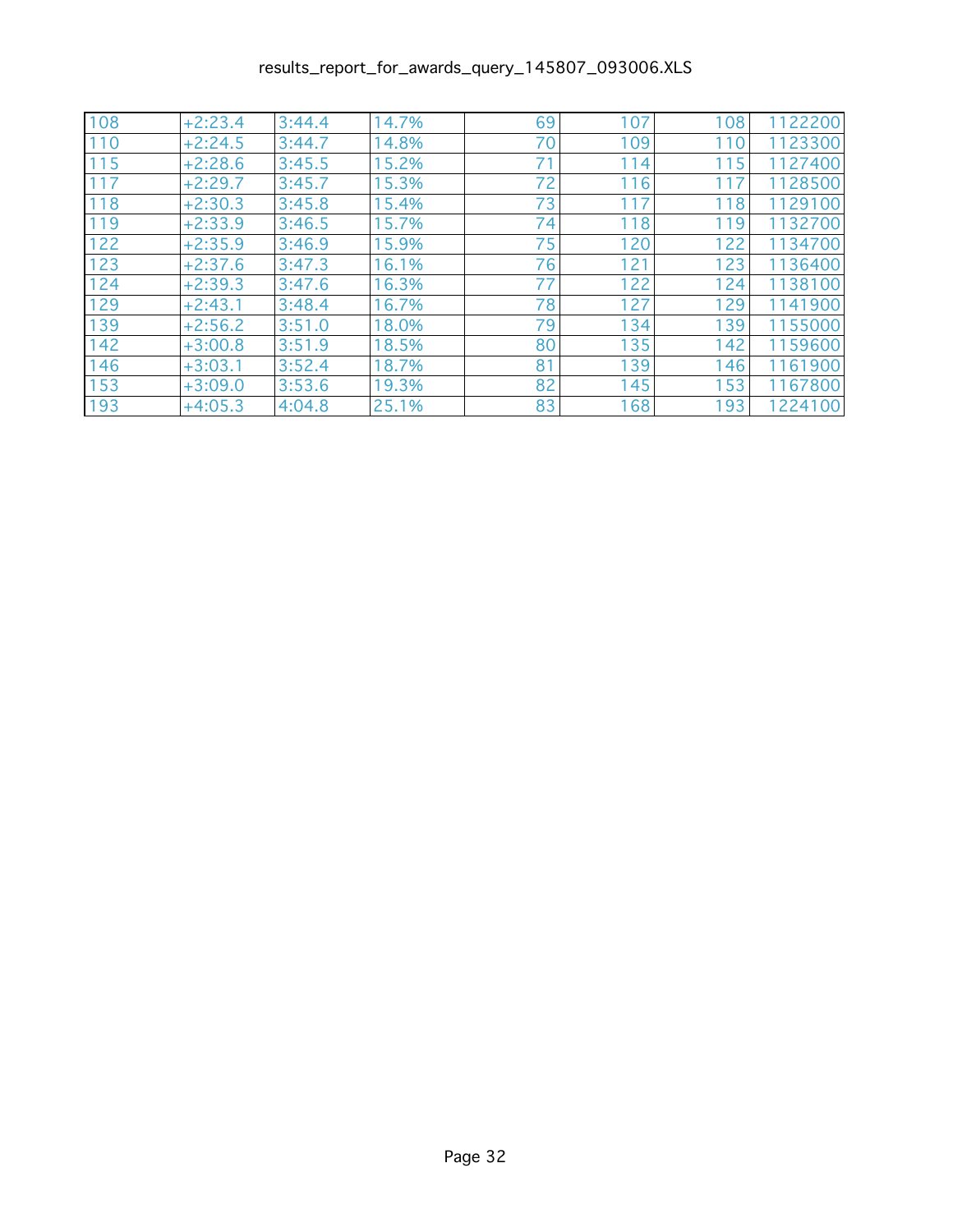|                          |                          | Start Time   Finish Time   Finish Time   Racer ID |  |
|--------------------------|--------------------------|---------------------------------------------------|--|
|                          | 11:58:42.6   12:18:14.8  | 44294800                                          |  |
|                          | 11:58:42.6 12:18:47.6    | 44327600                                          |  |
| 11:58:42.6               | 12:18:56.2               | 44336200                                          |  |
| 11:58:42.6               | 12:19:04.6               | 44344600                                          |  |
| 11:58:42.6               | 12:19:15.5               | 44355500                                          |  |
| 11:58:42.6               | 12:19:22.9               | 44362900                                          |  |
| 11:58:42.6               | 12:19:37.3               | 44377300                                          |  |
| 11:58:42.6               | 12:19:39.0               | 44379000                                          |  |
| 11:58:42.6               | 12:19:45.4               | 44385400                                          |  |
| 11:58:42.6               | 12:19:49.7               | 44389700                                          |  |
| 11:58:42.6 12:19:50.6    |                          | 44390600                                          |  |
|                          | 11:58:42.6   12:19:50.8  | 44390800                                          |  |
|                          | 11:58:42.6 12:19:56.3    | 44396300                                          |  |
|                          | 11:58:42.6   12:19:58.2  | 44398200                                          |  |
| 11:58:42.6               | 12:20:11.6               | 44411600                                          |  |
| 11:58:42.6               | 12:20:14.8               | 44414800                                          |  |
| 11:58:42.6               | 12:20:21.7               | 44421700                                          |  |
| 11:58:42.6               | 12:20:27.0               | 44427000                                          |  |
| 11:58:42.6               | 12:20:31.7               | 44431700                                          |  |
| 11:58:42.6               | 12:20:38.5               | 44438500                                          |  |
| 11:58:42.6               | 12:20:40.4               | 44440400                                          |  |
| 11:58:42.6               | 12:20:47.7               | 44447700                                          |  |
| 11:58:42.6               | 12:20:51.7               | 44451700                                          |  |
| 11:58:42.6               | 12:20:55.4               | 44455400                                          |  |
|                          | 11:58:42.6 12:20:56.6    | 44456600                                          |  |
|                          | 11:58:42.6   12:21:01.7  | 44461700                                          |  |
| 11:58:42.6               | 12:21:09.4               | 44469400                                          |  |
| 11:58:42.6               | 12:21:10.2<br>12:21:13.8 | 44470200<br>44473800                              |  |
| 11:58:42.6<br>11:58:42.6 |                          |                                                   |  |
| 11:58:42.6               | 12:21:15.8<br>12:21:20.5 | 44475800<br>44480500                              |  |
| 11:58:42.6 12:21:20.7    |                          | 44480700                                          |  |
| 11:58:42.6               | 12:21:22.8               | 44482800                                          |  |
| 11:58:42.6 12:21:23.1    |                          | 44483100                                          |  |
| 11:58:42.6               | 12:21:30.8               | 44490800                                          |  |
|                          | 11:58:42.6   12:21:31.7  | 44491700                                          |  |
| 11:58:42.6               | 12:21:33.5               | 44493500                                          |  |
| 11:58:42.6               | 12:21:34.1               | 44494100                                          |  |
| 11:58:42.6               | 12:21:35.9               | 44495900                                          |  |
| 11:58:42.6               | 12:21:37.2               | 44497200                                          |  |
| 11:58:42.6               | 12:21:45.6               | 44505600                                          |  |
| 11:58:42.6               | 12:21:45.8               | 44505800                                          |  |
| 11:58:42.6               | 12:21:46.3               | 44506300                                          |  |
| 11:58:42.6               | 12:21:50.7               | 44510700                                          |  |
| 11:58:42.6               | 12:21:54.3               | 44514300                                          |  |
| 11:58:42.6               | 12:22:00.5               | 44520500                                          |  |
| 11:58:42.6               | 12:22:01.5               | 44521500                                          |  |
|                          | 11:58:42.6 12:22:01.9    | 44521900                                          |  |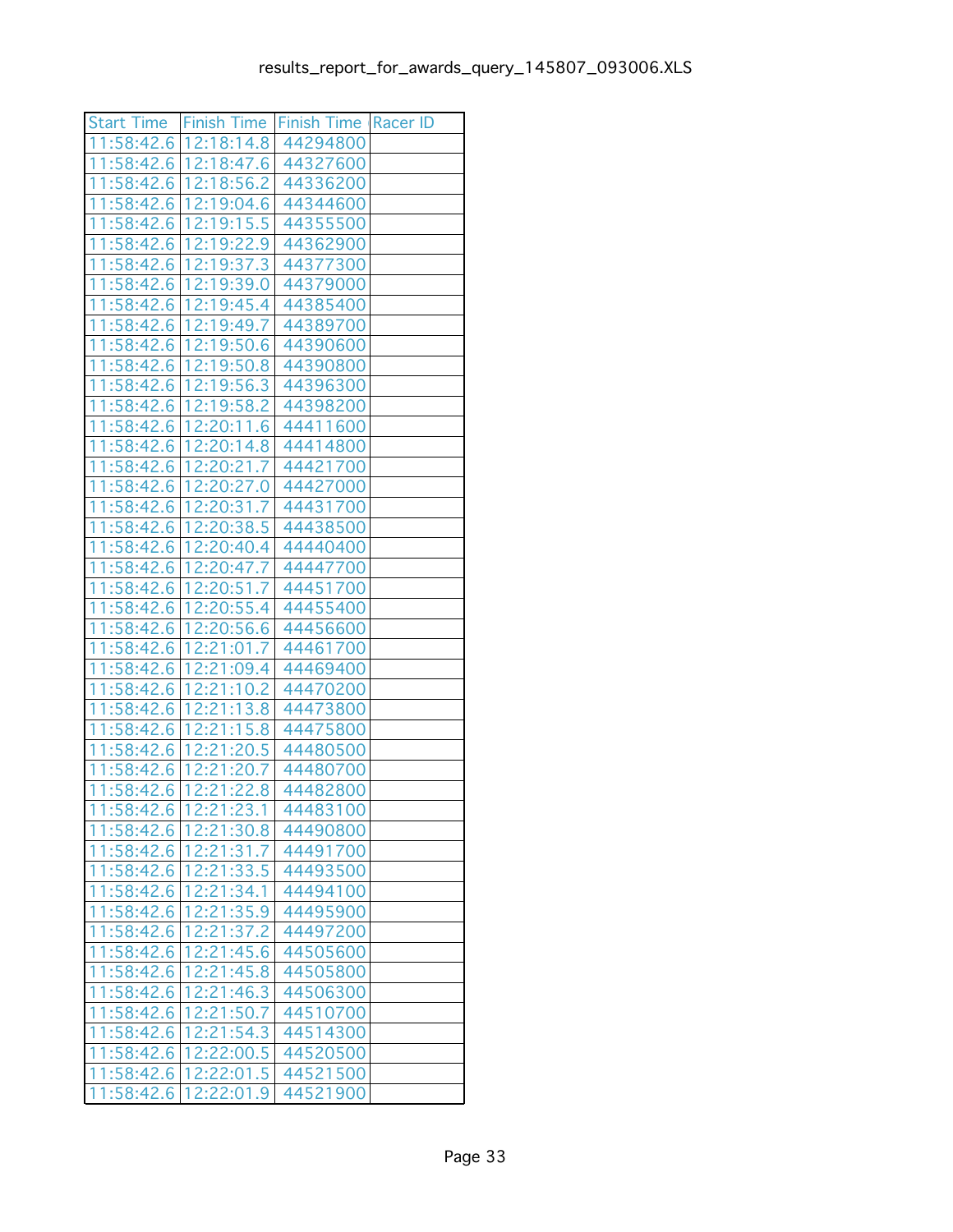|                       | 11:58:42.6   12:22:02.5 | 44522500 |  |
|-----------------------|-------------------------|----------|--|
| 11:58:42.6            | 12:22:02.9              | 44522900 |  |
| 11:58:42.6            | 12:22:03.2              | 44523200 |  |
| 11:58:42.6            | 12:22:10.2              | 44530200 |  |
| 11:58:42.6            | 12:22:13.5              | 44533500 |  |
| 1:58:42.6<br>1        | 12:22:14.5              | 44534500 |  |
| 11:58:42.6            | 12:22:14.9              | 44534900 |  |
| 11:58:42.6            | 12:22:16.1              | 44536100 |  |
| 11:58:42.6            | 12:22:16.8              | 44536800 |  |
| 11:58:42.6            | 12:22:18.3              | 44538300 |  |
| 11:58:42.6            | 12:22:24.9              | 44544900 |  |
| 1:58:42.6<br>1        | 12:22:27.3              | 44547300 |  |
| 11:58:42.6            | 12:22:29.5              | 44549500 |  |
| 11:58:42.6            | 12:22:30.6              | 44550600 |  |
| 11:58:42.6            | 12:22:41.6              | 44561600 |  |
| 11:58:42.6            | 12:22:43.9              | 44563900 |  |
| 11:58:42.6            | 12:22:47.8              | 44567800 |  |
| 1:58:42.6<br>1        | 12:22:51.0              | 44571000 |  |
| 11:58:42.6            | 12:22:52.9              | 44572900 |  |
| 11:58:42.6            | 12:22:58.1              | 44578100 |  |
| 11:58:42.6            | 12:22:59.5              | 44579500 |  |
| 11:58:42.6            | 12:23:00.2              | 44580200 |  |
| 11:58:42.6            | 12:23:01.6              | 44581600 |  |
| 11:58:42.6            | 12:23:14.0              | 44594000 |  |
| 11:58:42.6            | 12:23:19.5              | 44599500 |  |
| 11:58:42.6            | 12:23:19.7              | 44599700 |  |
| 11:58:42.6            | 12:23:24.4              | 44604400 |  |
| 11:58:42.6            | 12:23:27.8              | 44607800 |  |
| 11:58:42.6            | 12:23:39.5              | 44619500 |  |
| 1:58:42.6<br>1        | 12:23:39.8              | 44619800 |  |
| 11:58:42.6            | 12:23:45.5              | 44625500 |  |
| 11:58:42.6            | 12:23:46.0              | 44626000 |  |
| 11:58:42.6            | 12:24:22.6              | 44662600 |  |
| 11:58:42.6            | 12:24:22.8              | 44662800 |  |
| 11:58:42.6 12:24:46.5 |                         | 44686500 |  |
| 11:58:42.6 12:24:53.1 |                         | 44693100 |  |
| 11:58:42.6            | 12:26:20.1              | 44780100 |  |
| 11:58:42.6            | 12:27:20.7              | 44840700 |  |
| 11:58:42.6            | 12:27:25.6              | 44845600 |  |
| 11:58:42.6            | 12:27:56.8              | 44876800 |  |
| 11:58:42.6            | 12:30:00.0              | 45000000 |  |
| 12:43:51.7            | 13:02:30.9              | 46950900 |  |
| 12:43:51.7            | 13:02:45.2              | 46965200 |  |
| 12:43:51.7            | 13:02:59.1              | 46979100 |  |
| 12:43:51.7            | 13:03:01.7              | 46981700 |  |
| 12:43:51.7            | 13:03:03.0              | 46983000 |  |
| 12:43:51.7            | 13:03:08.3              | 46988300 |  |
| 12:43:51.7            | 13:03:10.2              | 46990200 |  |
| 12:43:51.7            | 13:03:14.0              | 46994000 |  |
|                       |                         |          |  |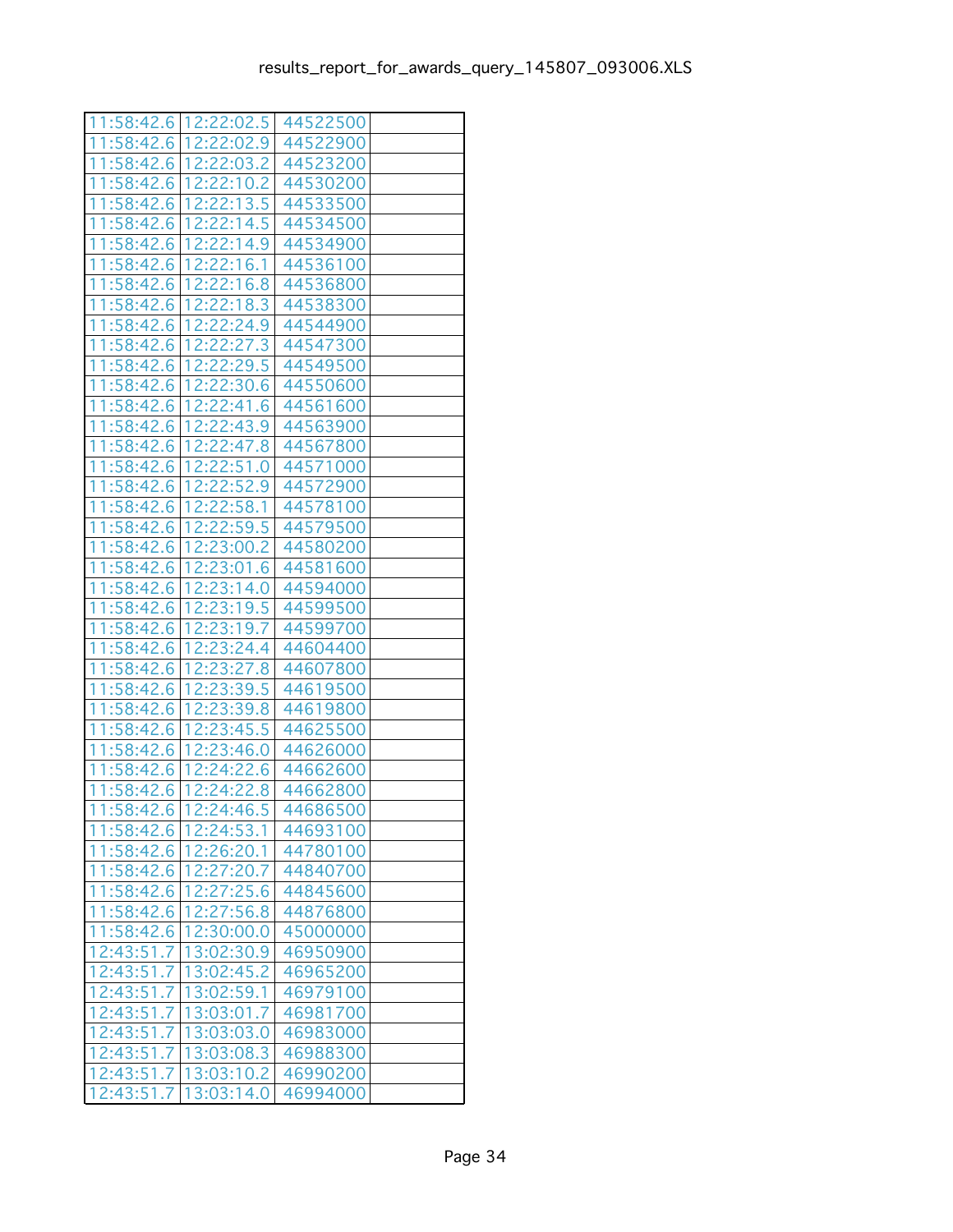|                         | 12:43:51.7   13:03:20.7 | 47000700 |  |
|-------------------------|-------------------------|----------|--|
| 12:43:51.7   13:03:27.3 |                         | 47007300 |  |
| 12:43:51.7 13:03:28.6   |                         | 47008600 |  |
| 12:43:51.7              | 13:03:37.5              | 47017500 |  |
| 12:43:51.7              | 13:03:44.8              | 47024800 |  |
| 12:43:51.7              | 13:03:46.4              | 47026400 |  |
| 12:43:51.7              | 13:03:53.0              | 47033000 |  |
| 12:43:51.7   13:03:56.7 |                         | 47036700 |  |
| 12:43:51.7              | 13:03:58.4              | 47038400 |  |
| 12:43:51.7              | 13:03:58.8              | 47038800 |  |
| 12:43:51.7              | 13:04:06.0              | 47046000 |  |
| 12:43:51.7              | 13:04:12.9              | 47052900 |  |
| 12:43:51.7              | 13:04:15.3              | 47055300 |  |
| 12:43:51.7              | 13:04:19.5              | 47059500 |  |
| 12:43:51.7              | 13:04:21.6              | 47061600 |  |
| 12:43:51.7              | 13:04:22.4              | 47062400 |  |
| 12:43:51.7              | 13:04:22.7              | 47062700 |  |
| 12:43:51<br>.7          | 13:04:26.8              | 47066800 |  |
| 12:43:51.7              | 13:04:29.6              | 47069600 |  |
|                         | 12:43:51.7   13:04:30.3 | 47070300 |  |
| 12:43:51.7              | 13:04:30.8              | 47070800 |  |
| 12:43:51.7              | 13:04:34.8              | 47074800 |  |
| 12:43:51.7              | 13:04:39.4              | 47079400 |  |
| 12:43:51.7              | 13:04:39.7              | 47079700 |  |
| 12:43:51.7              | 13:04:40.0              | 47080000 |  |
| 12:43:51.7              | 13:04:40.3              | 47080300 |  |
| 12:43:51.7              | 13:04:40.7              | 47080700 |  |
| 12:43:51.7              | 13:04:40.9              | 47080900 |  |
| 12:43:51.7              | 13:04:41.3              | 47081300 |  |
| 12:43:51<br>.7          | 13:04:42.1              | 47082100 |  |
| 12:43:51.7              | 13:04:46.1              | 47086100 |  |
| 12:43:51.7   13:04:48.2 |                         | 47088200 |  |
| 12:43:51.7 13:04:51.6   |                         | 47091600 |  |
| 12:43:51.7              | 13:04:53.9              | 47093900 |  |
| 12:43:51.7 13:04:54.8   |                         | 47094800 |  |
|                         | 12:43:51.7   13:04:58.6 | 47098600 |  |
| 12:43:51.7   13:05:10.5 |                         | 47110500 |  |
|                         | 12:43:51.7   13:05:12.5 | 47112500 |  |
| 12:43:51.7              | 13:05:13.0              | 47113000 |  |
| 12:43:51.7              | 13:05:15.7              | 47115700 |  |
| 12:43:51.7              | 13:05:16.0              | 47116000 |  |
| 12:43:51.7              | 13:05:17.0              | 47117000 |  |
| 12:43:51.7              | 13:05:17.8              | 47117800 |  |
| 12:43:51.7              | 13:05:18.6              | 47118600 |  |
| 12:43:51.7              | 13:05:21.9              | 47121900 |  |
| 12:43:51.7              | 13:05:23.3              | 47123300 |  |
| 12:43:51.7              | 13:05:26.4              | 47126400 |  |
| 12:43:51.7              | 13:05:31.2              | 47131200 |  |
| 12:43:51.7   13:05:35.1 |                         | 47135100 |  |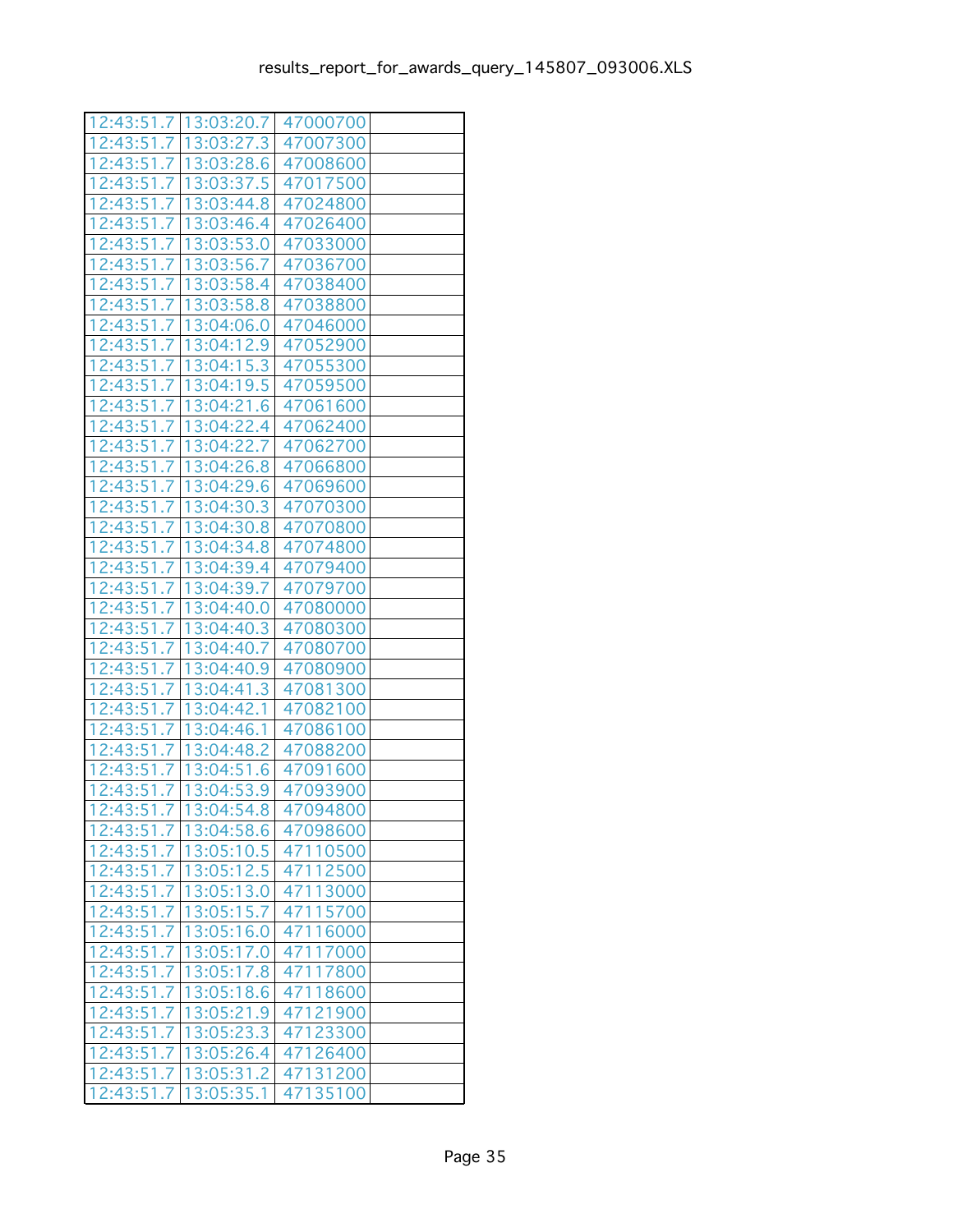|            | 12:43:51.7   13:05:37.5 | 47137500 |  |
|------------|-------------------------|----------|--|
|            | 12:43:51.7   13:05:39.9 | 47139900 |  |
| 12:43:51.7 | 13:05:42.3              | 47142300 |  |
| 12:43:51.7 | 13:05:45.0              | 47145000 |  |
| 12:43:51.7 | 13:05:47.4              | 47147400 |  |
| 12:43:51.7 | 13:05:47.9              | 47147900 |  |
| 12:43:51.7 | 13:05:48.4              | 47148400 |  |
| 12:43:51.7 | 13:05:53.3              | 47153300 |  |
| 12:43:51.7 | 13:05:54.0              | 47154000 |  |
| 12:43:51.7 | 13:05:54.3              | 47154300 |  |
| 12:43:51.7 | 13:05:54.6              | 47154600 |  |
| 12:43:51.7 | 13:05:54.8              | 47154800 |  |
| 12:43:51.7 | 13:05:56.3              | 47156300 |  |
| 12:43:51.7 | 13:05:57.9              | 47157900 |  |
| 12:43:51.7 | 13:05:58.9              | 47158900 |  |
| 12:43:51.7 | 13:06:06.6              | 47166600 |  |
| 12:43:51.7 | 13:06:11.4              | 47171400 |  |
| 12:43:51.7 | 13:06:12.3              | 47172300 |  |
| 12:43:51.7 | 13:06:16.1              | 47176100 |  |
| 12:43:51.7 | 13:06:30.7              | 47190700 |  |
| 12:43:51.7 | 13:06:32.0              | 47192000 |  |
| 12:43:51.7 | 13:06:53.7              | 47213700 |  |
| 12:43:51.7 | 13:07:00.4              | 47220400 |  |
| 12:43:51.7 | 13:07:38.1              | 47258100 |  |
| 12:43:51.7 | 13:08:18.5              | 47298500 |  |
| 12:43:51.7 | 13:09:03.9              | 47343900 |  |
| 12:43:51.7 | 13:09:26.0              | 47366000 |  |
| 13:27:48.9 | 13:44:25.0              | 49465000 |  |
| 13:27:48.9 | 13:44:49.0              | 49489000 |  |
| 13:27:48.9 | 13:45:10.6              | 49510600 |  |
| 13:27:48.9 | 13:45:19.6              | 49519600 |  |
| 13:27:48.9 | 13:45:20.9              | 49520900 |  |
| 13:27:48.9 | 13:45:22.1              | 49522100 |  |
| 13:27:48.9 | 13:45:23.7              | 49523700 |  |
| 13:27:48.9 | 13:45:26.7              | 49526700 |  |
| 13:27:48.9 | 13:45:29.1              | 49529100 |  |
| 13:27:48.9 | 13:45:30.9              | 49530900 |  |
| 13:27:48.9 | 13:45:38.4              | 49538400 |  |
| 13:27:48.9 | 13:45:39.2              | 49539200 |  |
| 13:27:48.9 | 13:45:43.0              | 49543000 |  |
| 13:27:48.9 | 13:45:45.8              | 49545800 |  |
| 13:27:48.9 | 13:45:47.3              | 49547300 |  |
| 13:27:48.9 | 13:45:48.0              | 49548000 |  |
| 13:27:48.9 | 13:45:54.9              | 49554900 |  |
| 13:27:48.9 | 13:45:55.1              | 49555100 |  |
| 13:27:48.9 | 13:45:56.5              | 49556500 |  |
| 13:27:48.9 | 13:45:59.5              | 49559500 |  |
| 13:27:48.9 | 13:46:00.5              | 49560500 |  |
| 13:27:48.9 | 13:46:01.1              | 49561100 |  |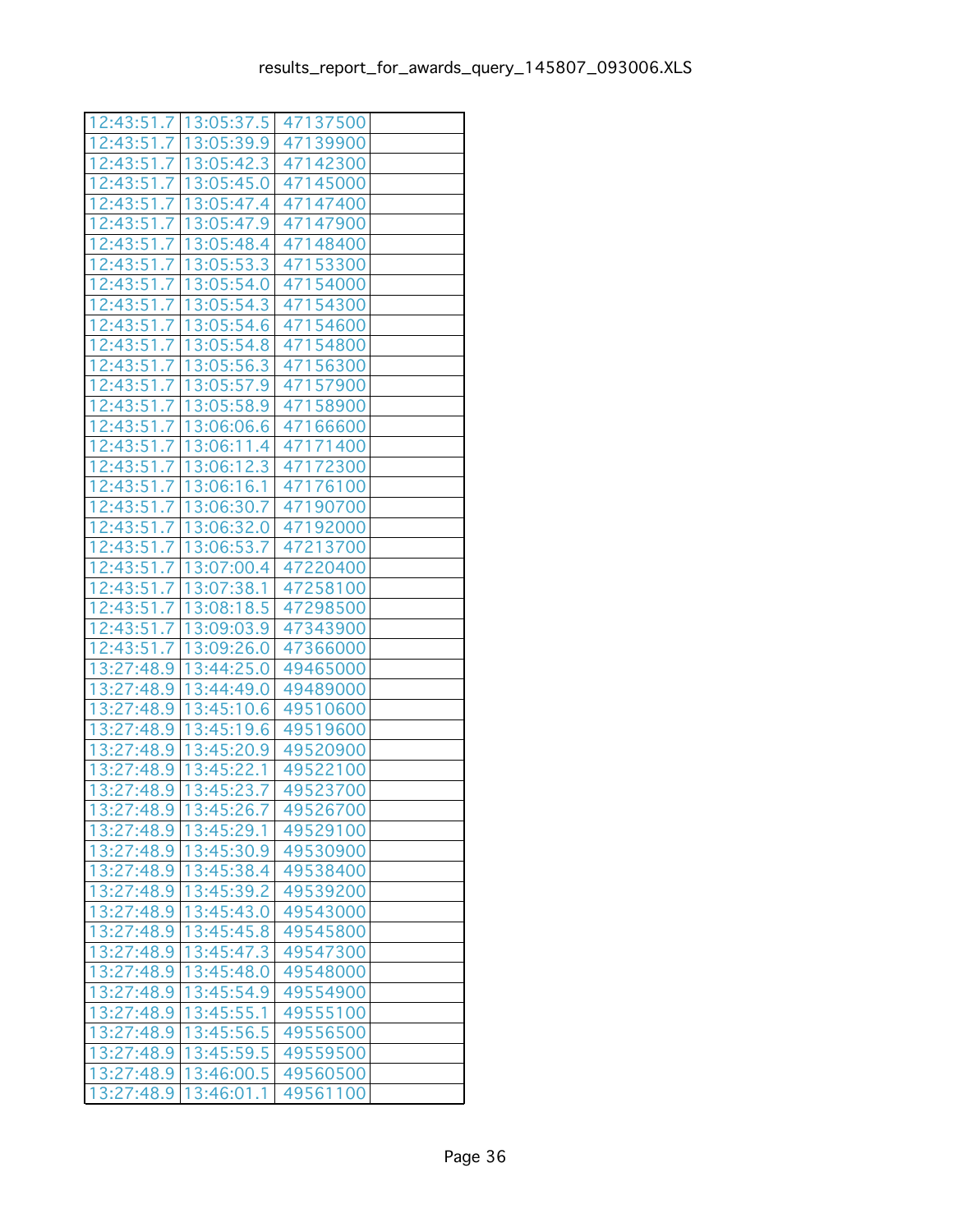|            | 13:27:48.9   13:46:04.3   49564300 |          |  |
|------------|------------------------------------|----------|--|
| 13:27:48.9 | 13:46:05.2                         | 49565200 |  |
| 13:27:48.9 | 13:46:07.2                         | 49567200 |  |
| 13:27:48.9 | 13:46:08.1                         | 49568100 |  |
| 13:27:48.9 | 13:46:11.8                         | 49571800 |  |
| 13:27:48.9 | 13:46:14.0                         | 49574000 |  |
| 13:27:48.9 | 13:46:16.7                         | 49576700 |  |
| 13:27:48.9 | 13:46:18.7                         | 49578700 |  |
| 13:27:48.9 | 13:46:21.7                         | 49581700 |  |
| 13:27:48.9 | 13:46:24.9                         | 49584900 |  |
| 13:27:48.9 | 13:46:25.9                         | 49585900 |  |
| 13:27:48.9 | 13:46:26.7                         | 49586700 |  |
| 13:27:48.9 | 13:46:27.4                         | 49587400 |  |
| 13:27:48.9 | 13:46:30.6                         | 49590600 |  |
| 13:27:48.9 | 13:46:30.8                         | 49590800 |  |
| 13:27:48.9 | 13:46:31.0                         | 49591000 |  |
| 13:27:48.9 | 13:46:31.8                         | 49591800 |  |
| 13:27:48.9 | 13:46:33.3                         | 49593300 |  |
| 13:27:48.9 | 13:46:34.6                         | 49594600 |  |
| 13:27:48.9 | 13:46:34.8                         | 49594800 |  |
| 13:27:48.9 | 13:46:35.7                         | 49595700 |  |
| 13:27:48.9 | 13:46:36.7                         | 49596700 |  |
| 13:27:48.9 | 13:46:42.4                         | 49602400 |  |
| 13:27:48.9 | 13:46:47.3                         | 49607300 |  |
| 13:27:48.9 | 13:46:48.1                         | 49608100 |  |
| 13:27:48.9 | 13:46:48.5                         | 49608500 |  |
| 13:27:48.9 | 13:46:50.0                         | 49610000 |  |
| 13:27:48.9 | 13:46:51.2                         | 49611200 |  |
| 13:27:48.9 | 13:46:52.2                         | 49612200 |  |
| 13:27:48.9 | 13:46:53.6                         | 49613600 |  |
| 13:27:48.9 | 13:46:57.7                         | 49617700 |  |
| 13:27:48.9 | 13:47:02.7                         | 49622700 |  |
| 13:27:48.9 | 13:47:03.6                         | 49623600 |  |
| 13:27:48.9 | 13:47:08.6                         | 49628600 |  |
| 13:27:48.9 | 13:47:09.7                         | 49629700 |  |
| 13:27:48.9 | 13:47:10.5                         | 49630500 |  |
| 13:27:48.9 | 13:47:11.9                         | 49631900 |  |
| 13:27:48.9 | 13:47:12.7                         | 49632700 |  |
| 13:27:48.9 | 13:47:13.8                         | 49633800 |  |
| 13:27:48.9 | 13:47:15.5                         | 49635500 |  |
| 13:27:48.9 | 13:47:15.8                         | 49635800 |  |
| 13:27:48.9 | 13:47:19.6                         | 49639600 |  |
| 13:27:48.9 | 13:47:21.3                         | 49641300 |  |
| 13:27:48.9 | 13:47:26.0                         | 49646000 |  |
| 13:27:48.9 | 13:47:26.9                         | 49646900 |  |
| 13:27:48.9 | 13:47:27.3                         | 49647300 |  |
| 13:27:48.9 | 13:47:27.9                         | 49647900 |  |
| 13:27:48.9 | 13:47:28.1                         | 49648100 |  |
| 13:27:48.9 | 13:47:28.4                         | 49648400 |  |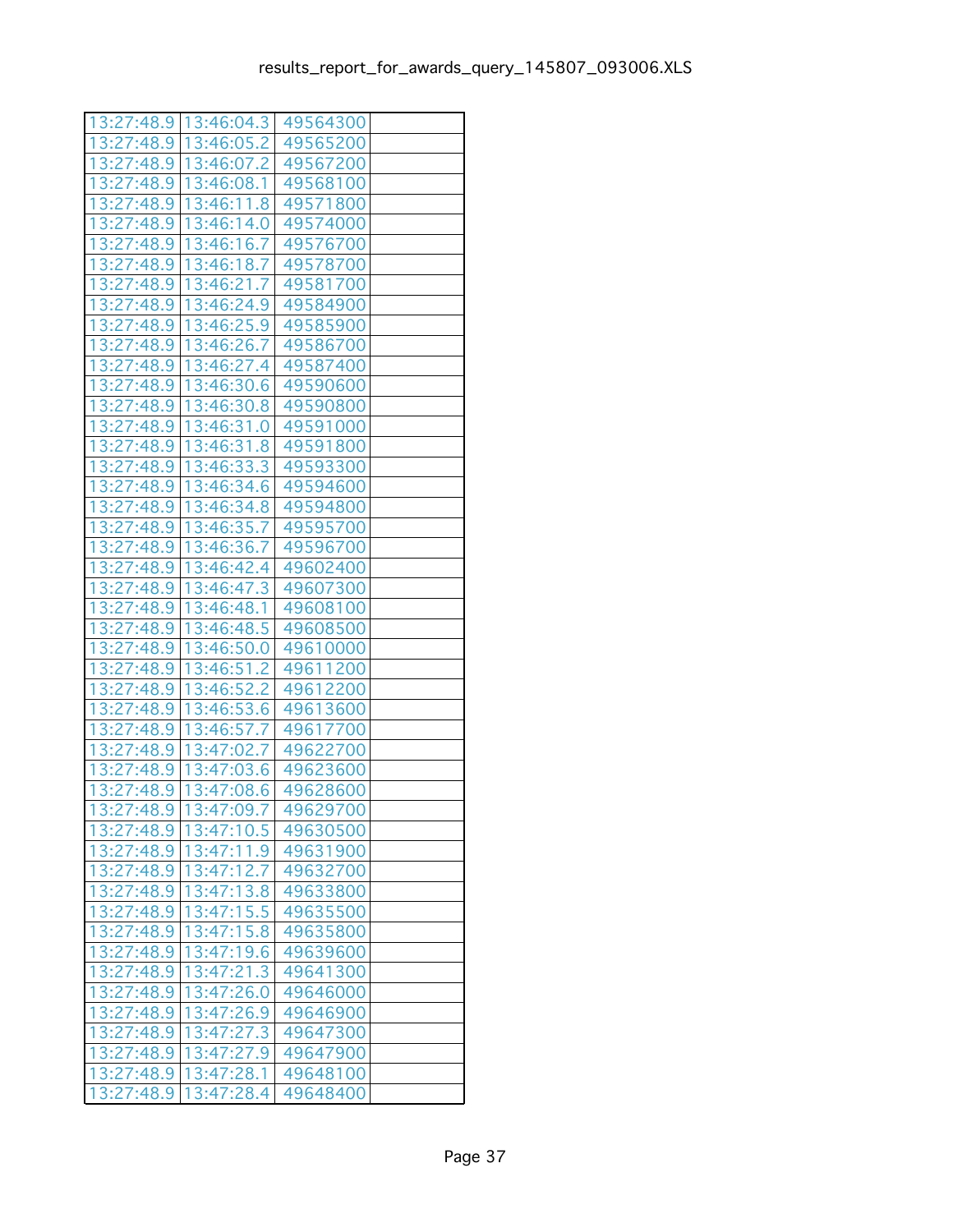|            | 13:27:48.9   13:47:29.0 | 49649000 |  |
|------------|-------------------------|----------|--|
| 13:27:48.9 | 13:47:29.5              | 49649500 |  |
| 13:27:48.9 | 13:47:31.7              | 49651700 |  |
| 13:27:48.9 | 13:47:32.5              | 49652500 |  |
| 13:27:48.9 | 13:47:32.8              | 49652800 |  |
| 13:27:48.9 | 13:47:38.9              | 49658900 |  |
| 13:27:48.9 | 13:47:39.2              | 49659200 |  |
| 13:27:48.9 | 13:47:39.4              | 49659400 |  |
| 13:27:48.9 | 13:47:41.4              | 49661400 |  |
| 13:27:48.9 | 13:47:46.1              | 49666100 |  |
| 13:27:48.9 | 13:48:00.6              | 49680600 |  |
| 13:27:48.9 | 13:48:09.0              | 49689000 |  |
| 13:27:48.9 | 13:48:10.1              | 49690100 |  |
| 13:27:48.9 | 13:48:11.6              | 49691600 |  |
| 13:27:48.9 | 13:48:16.2              | 49696200 |  |
| 13:27:48.9 | 13:48:18.8              | 49698800 |  |
| 13:27:48.9 | 13:48:20.4              | 49700400 |  |
| 13:27:48.9 | 13:48:22.7              | 49702700 |  |
| 13:27:48.9 | 13:48:31.1              | 49711100 |  |
| 13:27:48.9 | 13:48:36.7              | 49716700 |  |
| 13:27:48.9 | 13:48:37.2              | 49717200 |  |
| 13:27:48.9 | 13:48:41.1              | 49721100 |  |
| 13:27:48.9 | 13:48:43.5              | 49723500 |  |
| 13:27:48.9 | 13:48:50.9              | 49730900 |  |
| 13:27:48.9 | 13:49:15.0              | 49755000 |  |
| 13:27:48.9 | 13:49:26.1              | 49766100 |  |
| 13:27:48.9 | 13:49:53.9              | 49793900 |  |
| 13:27:48.9 | 13:50:00.4              | 49800400 |  |
| 13:27:48.9 | 13:50:10.1              | 49810100 |  |
| 13:27:48.9 | 13:50:11.7              | 49811700 |  |
| 14:13:50.2 | 14:30:09.0              | 52209000 |  |
| 14:13:50.2 | 14:30:17.0              | 52217000 |  |
| 14:13:50.2 | 14:30:35.9              | 52235900 |  |
| 14:13:50.2 | 14:30:41.2              | 52241200 |  |
| 14:13:50.2 | 14:30:45.6              | 52245600 |  |
|            | 14:13:50.2 14:30:54.0   | 52254000 |  |
|            | 14:13:50.2   14:30:54.4 | 52254400 |  |
|            | 14:13:50.2   14:30:55.6 | 52255600 |  |
| 14:13:50.2 | 14:30:56.8              | 52256800 |  |
| 14:13:50.2 | 14:30:57.6              | 52257600 |  |
| 14:13:50.2 | 14:30:59.0              | 52259000 |  |
| 14:13:50.2 | 14:31:01.1              | 52261100 |  |
| 14:13:50.2 | 14:31:03.1              | 52263100 |  |
| 14:13:50.2 | 14:31:03.4              | 52263400 |  |
| 14:13:50.2 | 14:31:04.0              | 52264000 |  |
| 14:13:50.2 | 14:31:07.4              | 52267400 |  |
| 14:13:50.2 | 14:31:08.3              | 52268300 |  |
| 14:13:50.2 | 14:31:09.9              | 52269900 |  |
|            | 14:13:50.2   14:31:10.2 | 52270200 |  |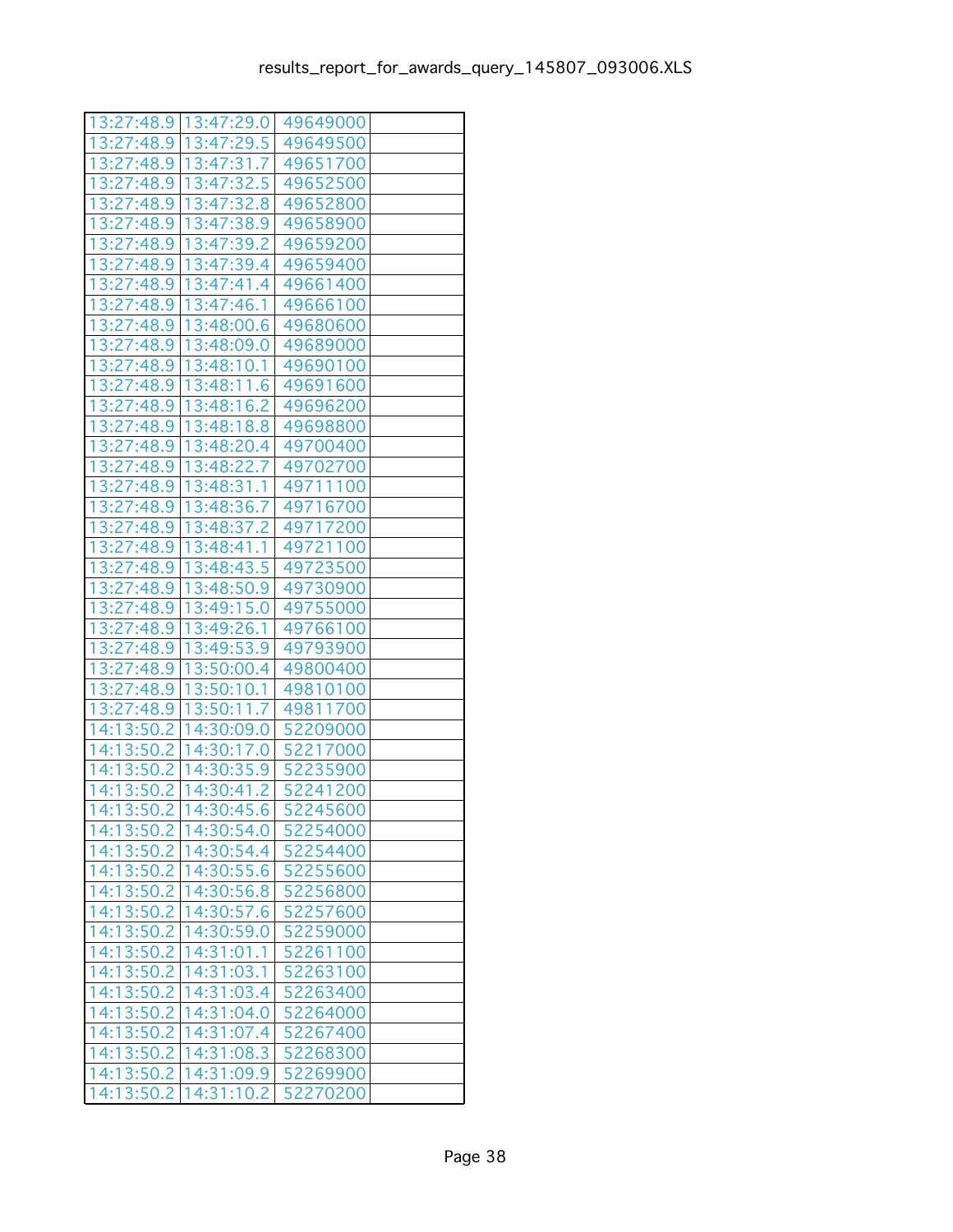|            | 14:13:50.2   14:31:10.4   52270400 |          |  |
|------------|------------------------------------|----------|--|
|            | 14:13:50.2   14:31:14.0   52274000 |          |  |
| 14:13:50.2 | 14:31:19.9                         | 52279900 |  |
| 14:13:50.2 | 14:31:21.6                         | 52281600 |  |
| 14:13:50.2 | 14:31:23.8                         | 52283800 |  |
| 14:13:50.2 | 14:31:24.0                         | 52284000 |  |
| 14:13:50.2 | 14:31:25.2                         | 52285200 |  |
| 14:13:50.2 | 14:31:26.8                         | 52286800 |  |
| 14:13:50.2 | 14:31:27.1                         | 52287100 |  |
| 14:13:50.2 | 14:31:27.4                         | 52287400 |  |
| 14:13:50.2 | 14:31:28.6                         | 52288600 |  |
| 14:13:50.2 | 14:31:29.1                         | 52289100 |  |
|            | 14:13:50.2   14:31:30.4   52290400 |          |  |
|            | 14:13:50.2   14:31:30.7            | 52290700 |  |
| 14:13:50.2 | 14:31:31.5                         | 52291500 |  |
| 14:13:50.2 | 14:31:32.6                         | 52292600 |  |
| 14:13:50.2 | 14:31:39.3                         | 52299300 |  |
| 14:13:50.2 | 14:31:40.1                         | 52300100 |  |
| 14:13:50.2 | 14:31:40.3                         | 52300300 |  |
|            | 14:13:50.2   14:31:41.0            | 52301000 |  |
| 14:13:50.2 | 14:31:41.9                         | 52301900 |  |
| 14:13:50.2 | 14:31:49.9                         | 52309900 |  |
| 14:13:50.2 | 14:31:52.1                         | 52312100 |  |
| 14:13:50.2 | 14:31:52.8                         | 52312800 |  |
|            | 14:13:50.2   14:31:53.0            | 52313000 |  |
|            | 14:13:50.2   14:31:54.0            | 52314000 |  |
| 14:13:50.2 | 14:31:54.5                         | 52314500 |  |
| 14:13:50.2 | 14:31:57.5                         | 52317500 |  |
| 14:13:50.2 | 14:31:58.5                         | 52318500 |  |
| 14:13:50.2 | 14:31:58.9                         | 52318900 |  |
| 14:13:50.2 | 14:32:01.7                         | 52321700 |  |
|            | 14:13:50.2   14:32:03.2            | 52323200 |  |
| 14:13:50.2 | 14:32:04.1                         | 52324100 |  |
| 14:13:50.2 | 14:32:05.3                         | 52325300 |  |
| 14:13:50.2 | 14:32:06.4                         | 52326400 |  |
|            | 14:13:50.2 14:32:08.2              | 52328200 |  |
|            | 14:13:50.2   14:32:08.8            | 52328800 |  |
|            | 14:13:50.2   14:32:09.2            | 52329200 |  |
| 14:13:50.2 | 14:32:11.2                         | 52331200 |  |
| 14:13:50.2 | 14:32:12.2                         | 52332200 |  |
| 14:13:50.2 | 14:32:12.4                         | 52332400 |  |
| 14:13:50.2 | 14:32:13.3                         | 52333300 |  |
|            | 14:13:50.2   14:32:13.9            | 52333900 |  |
|            | 14:13:50.2   14:32:14.2            | 52334200 |  |
| 14:13:50.2 | 14:32:15.8                         | 52335800 |  |
| 14:13:50.2 | 14:32:16.5                         | 52336500 |  |
| 14:13:50.2 | 14:32:18.2                         | 52338200 |  |
| 14:13:50.2 | 14:32:19.4                         | 52339400 |  |
|            | 14:13:50.2   14:32:23.9            | 52343900 |  |